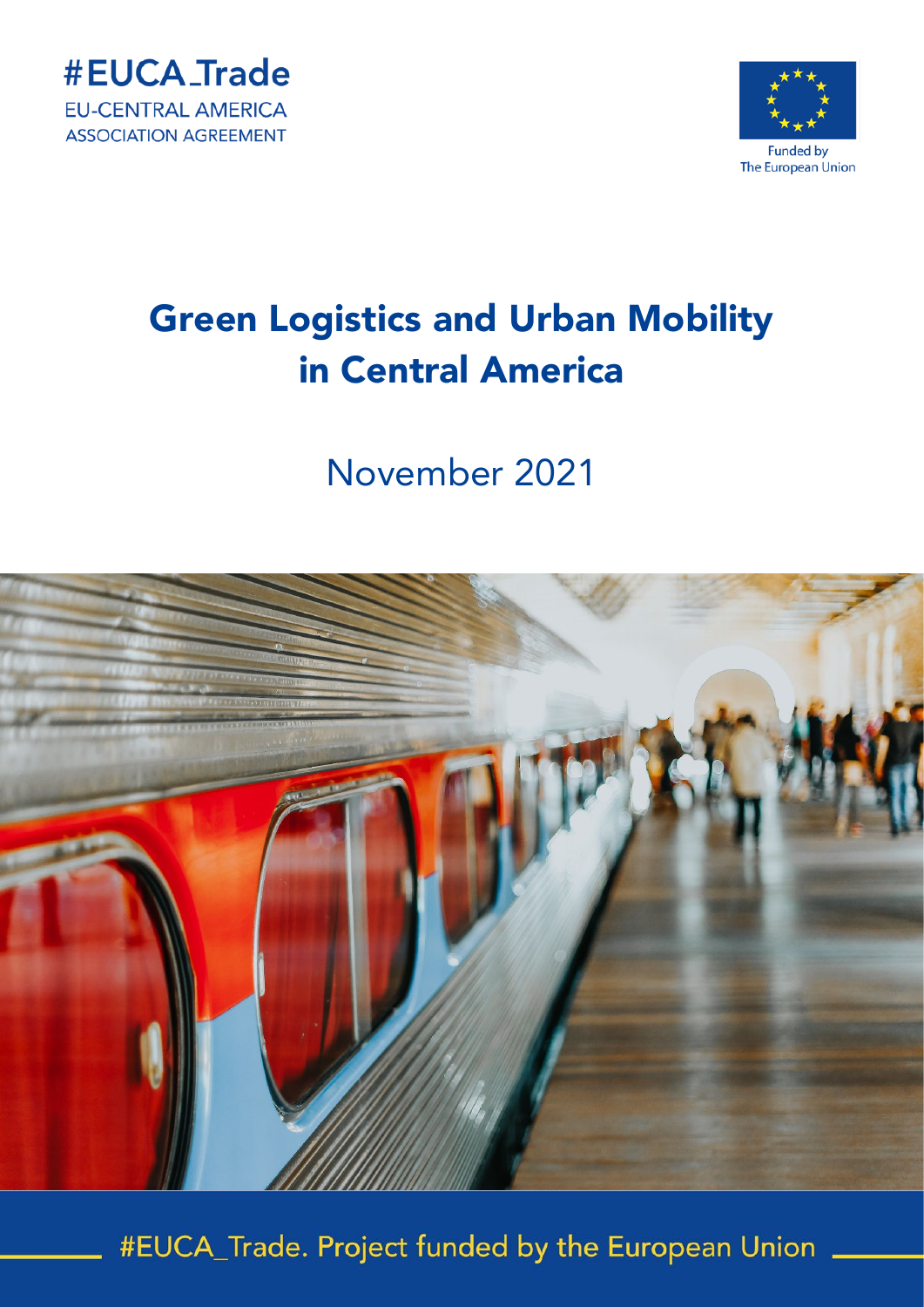

This publication was produced with the financial support of the European Union. Its contents are the sole responsibility of the AESA and EY, and do not necessarily reflect the views of the European Union or the interviewed stakeholders that were interviewed.

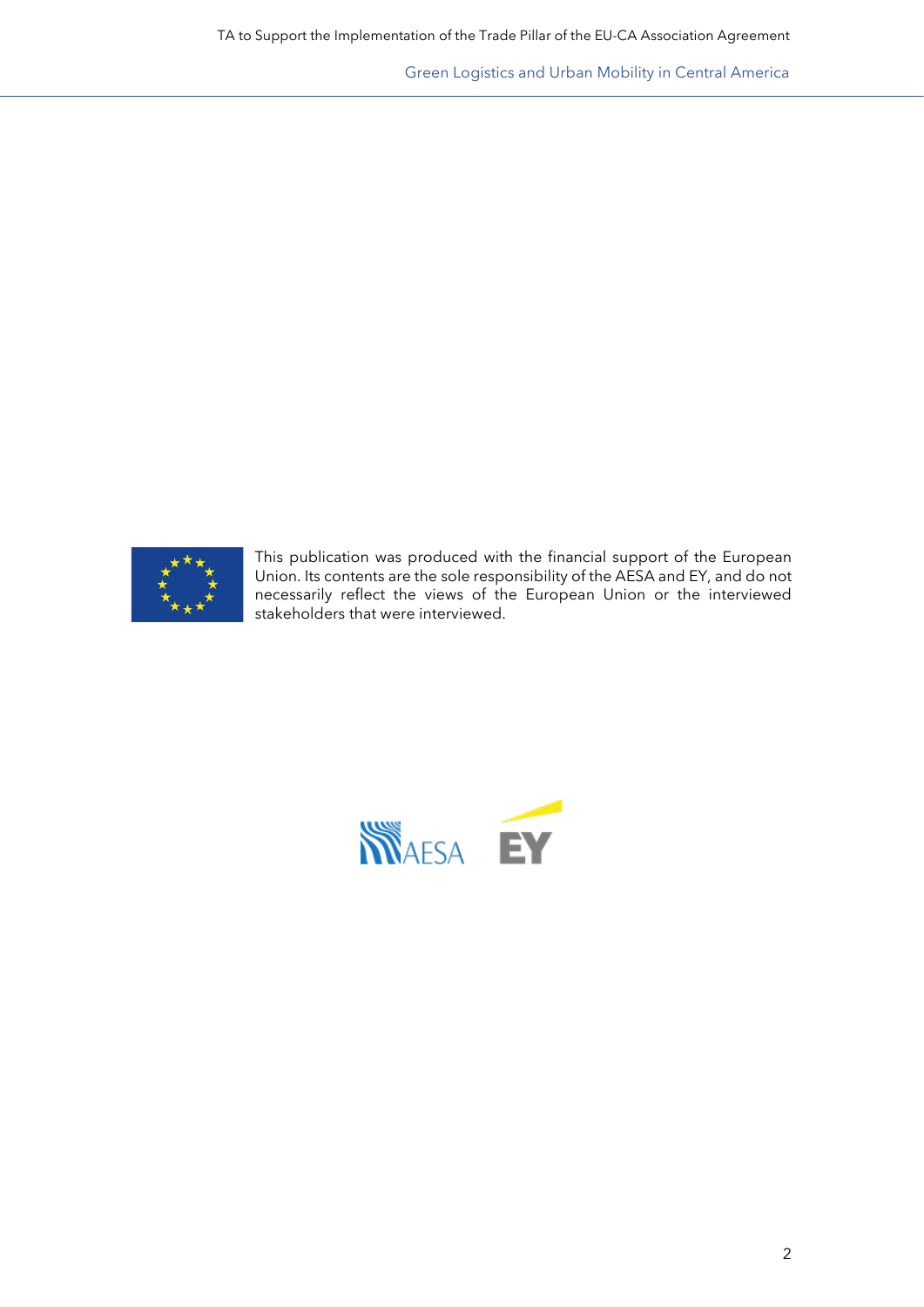# **Table of Contents**

| 1.     |        |        |  |  |  |
|--------|--------|--------|--|--|--|
| 2.     |        |        |  |  |  |
| 3.     |        |        |  |  |  |
|        | 3.1.   |        |  |  |  |
|        | 3.1.1. |        |  |  |  |
|        |        |        |  |  |  |
|        | 3.2.   |        |  |  |  |
|        | 3.2.1. |        |  |  |  |
|        |        |        |  |  |  |
|        | 3.3.   |        |  |  |  |
|        | 3.3.2. |        |  |  |  |
|        | 3.4.   |        |  |  |  |
|        | 3.4.1. |        |  |  |  |
|        |        |        |  |  |  |
|        | 3.5.   |        |  |  |  |
|        | 3.5.1. |        |  |  |  |
|        |        | 3.5.2. |  |  |  |
|        | 3.6.   |        |  |  |  |
|        |        | 3.6.1. |  |  |  |
|        |        |        |  |  |  |
|        | 3.7    |        |  |  |  |
| 4.     |        |        |  |  |  |
|        | 4.1.   |        |  |  |  |
|        | 4.2.   |        |  |  |  |
|        | 4.3.   |        |  |  |  |
|        | 4.4.   |        |  |  |  |
|        | 4.5.   |        |  |  |  |
|        | 4.6.   |        |  |  |  |
|        | 4.7.   |        |  |  |  |
|        | 4.8.   |        |  |  |  |
|        | 4.9.   |        |  |  |  |
|        | 4.9.1. |        |  |  |  |
|        | 4.9.2. |        |  |  |  |
|        | 4.9.3. |        |  |  |  |
|        | 4.9.4. |        |  |  |  |
| 4.9.5. |        |        |  |  |  |
|        |        |        |  |  |  |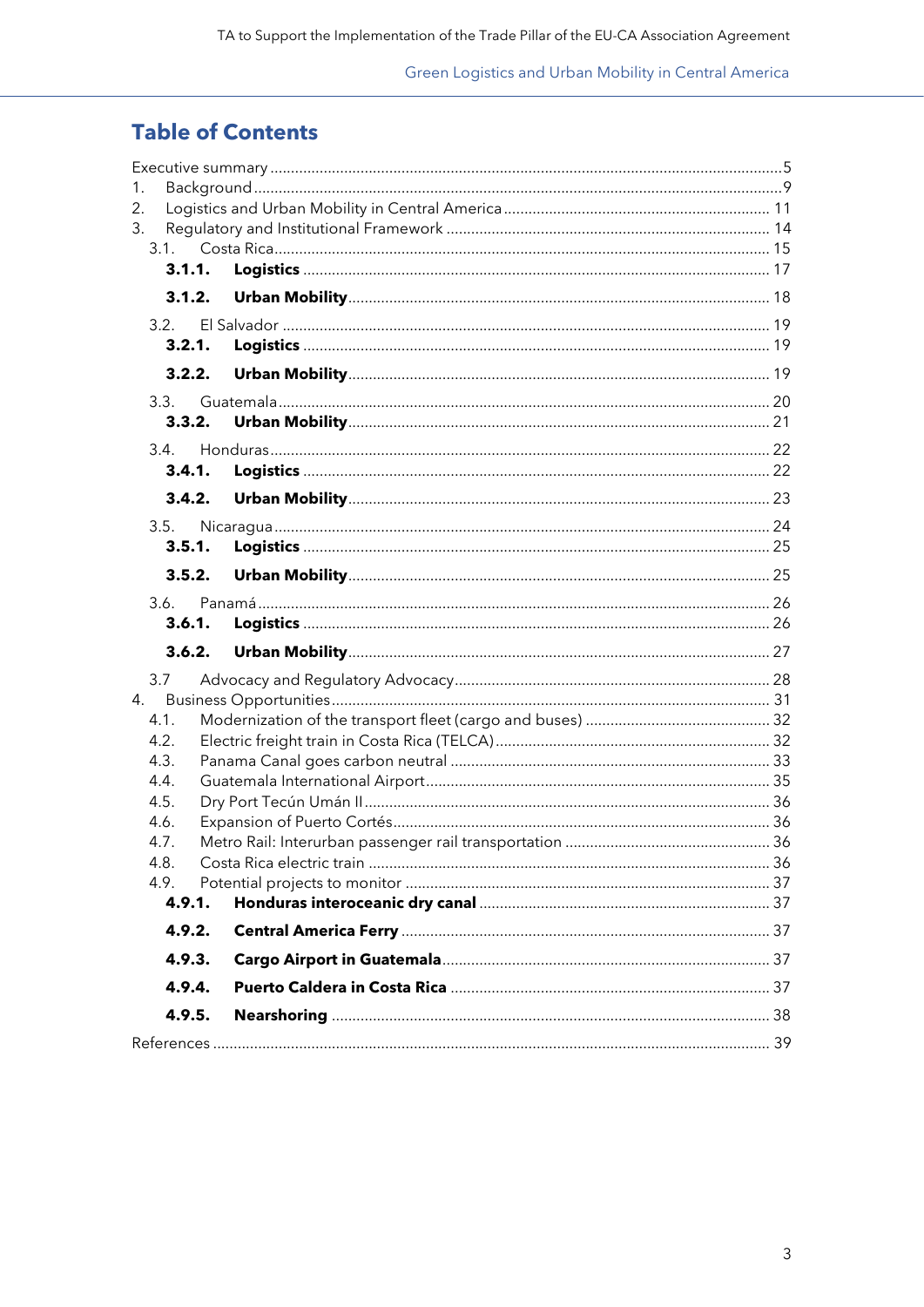# **Acronyms**

| <b>AMMS</b>          | The Metropolitan Area of San Salvador                                          |
|----------------------|--------------------------------------------------------------------------------|
| <b>ATE</b>           | <b>Energy Transition Agenda</b>                                                |
| <b>BID</b>           | Inter-American Development Bank                                                |
| <b>BRT</b>           | <b>Bus Rapid Transit</b>                                                       |
| <b>COAMSS/OPAMSS</b> | Council of Mayors and Planning Office of the Metropolitan Area of San Salvador |
| <b>COMITRAN</b>      | Sectorial Council of Transport Ministers of Central America                    |
| <b>CPC</b>           | <b>Central American Port Corporation</b>                                       |
| <b>DR-CAFTA</b>      | The Central America - Dominican Republic - United States Free Trade Agreement  |
| EIB                  | European Investment Bank                                                       |
| <b>FEGUA</b>         | Railways of Guatemala                                                          |
| <b>GAM</b>           | Greater Metropolitan Area                                                      |
| <b>GDP</b>           | <b>Gross Domestic Product</b>                                                  |
| <b>GHG</b>           | Greenhouse Gases                                                               |
| <b>ICAO</b>          | International Civil Aviation Organization                                      |
| <b>INCOFER</b>       | Costa Rican Institute of Railways                                              |
| <b>LAIF</b>          | Latin America Investment Facility                                              |
| <b>NAMA</b>          | Nationally Appropriate Mitigation Actions                                      |
| <b>NCRE</b>          | Non-conventional Renewable Energies                                            |
| <b>NDCs</b>          | Nationally Determined Contributions                                            |
| <b>PIMUS</b>         | Integrated Plan for Sustainable Urban Mobility                                 |
| <b>SIECA</b>         | The Secretariat for Central American Economic Integration                      |
| <b>SITRAMSS</b>      | Integrated Transportation System of the Metropolitan Area of San Salvador      |
| <b>SMEs</b>          | Small and medium-sized enterprises                                             |
| <b>SUMP</b>          | Sustainable Urban Mobility Plan                                                |
| <b>TELCA</b>         | Electric Freight Train to the Atlantic                                         |
| <b>TEU</b>           | Twenty-foot Equivalent Unit                                                    |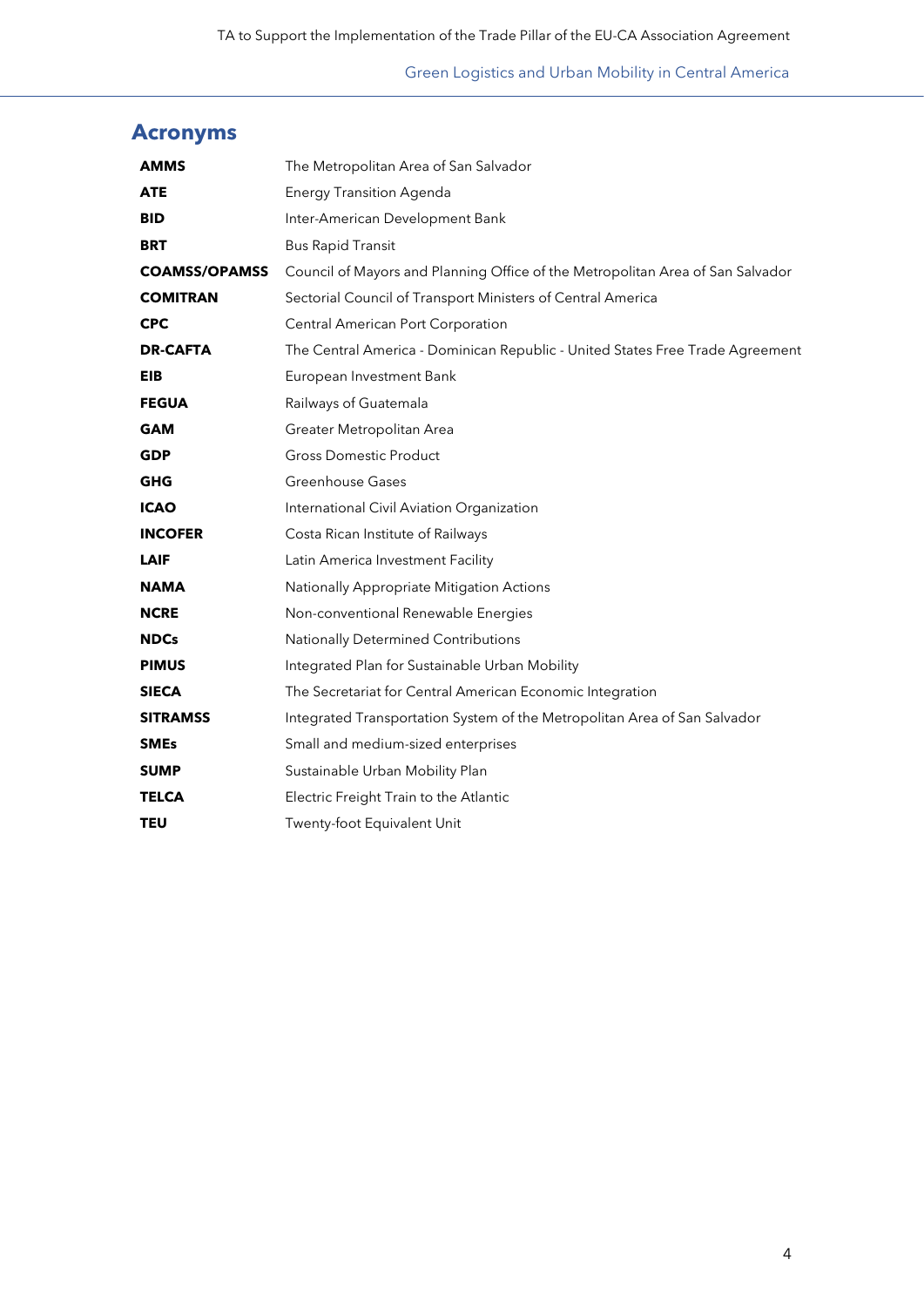# <span id="page-4-0"></span>**Executive summary**

#### **Objectives of the Study**

The purpose of this study is to understand the general situation of urban logistics and mobility, referencing the capitals of the countries studied throughout the region, and the existing plans to improve their respective situations. A focus on the market sector, its structure, current situation, trends, regulations, and sustainability, is done to provide recommendations for action to the relevant stakeholders.

Similarly, the study compiles data from a range of reliable secondary sources and virtual meetings with key stakeholders in this sector. The latter information is then processed to result in a prospective analysis of the contemporary state of Green Logistics and Urban Mobility in the region, offering multiple examples of trends and projects that are in the works. This makes it possible to identify some of the existing business opportunities in the region, ranging from consulting in the design of systems to the construction of large-scale works.

Moreover, efforts to consolidate the sector under the provisions aligned with sustainability have previously proven somewhat futile due to the existing conditions that are unconducive with the rapid modernization and increased efficiency demanded by such policies. This study ultimately aims at understanding these conditions and their corresponding efforts in order revamp the sector and line up its prospects and aspirations with that of a key sustainable market.

The remainder of this section will summarize the status of the market in the region, its opportunities, its barriers, and lastly, a set of recommendations for action that stakeholders can abide by when dealing with the sector.

#### **General overview of the Green Logistics and Urban Mobility Sector in Central America**

Before delving into the sector´s positioning within the region, we must understand the sizing of the latter. The Central American sub-continent comprises of an area of 522,760 km2. This specific report focuses on the following six countries: Costa Rica, El Salvador, Guatemala, Honduras, Nicaragua, and Panama. These amounted an aggregate Gross Domestic Product (GDP) of USD 254,9 billion in 2020 and its population reached 50.6 million inhabitants by the same year.

Shifting the focus to the Green Logistics and urban Mobility, transportation, as a sector, has low sophistication, lack of integration, low financial capacity for many actors, and other obfuscating issues. As to repeal such conditions, the industry will have to face the challenge of transforming itself to achieve higher levels of efficiency and productivity, whilst also complying with the climate commitments assumed by the region's governments. In parallel, governments must design systems, incentives, and policies that help the industry cope with changes and generate changes in individual behavior that promote sustainable mobility.

Transportation, of people and goods, represented between 5.0% and 5.3% of the Central American Gross Domestic Product (GDP) between 2007 and 2016. Participation by country is not uniform. In Panama, for example, due to the canal's presence, the contribution to the economy is more significant. In contrast, in the region's countries with the less sophisticated economies like Nicaragua, the share of transport in GDP is lower, signaling the disparity of perceptions towards the sector.

Despite its importance in the Central American economy and globally, the transport sector faces one of its most significant challenges: reinventing itself as a sector to meet the goals of the Paris Climate Agreement. These standards have been set by the international community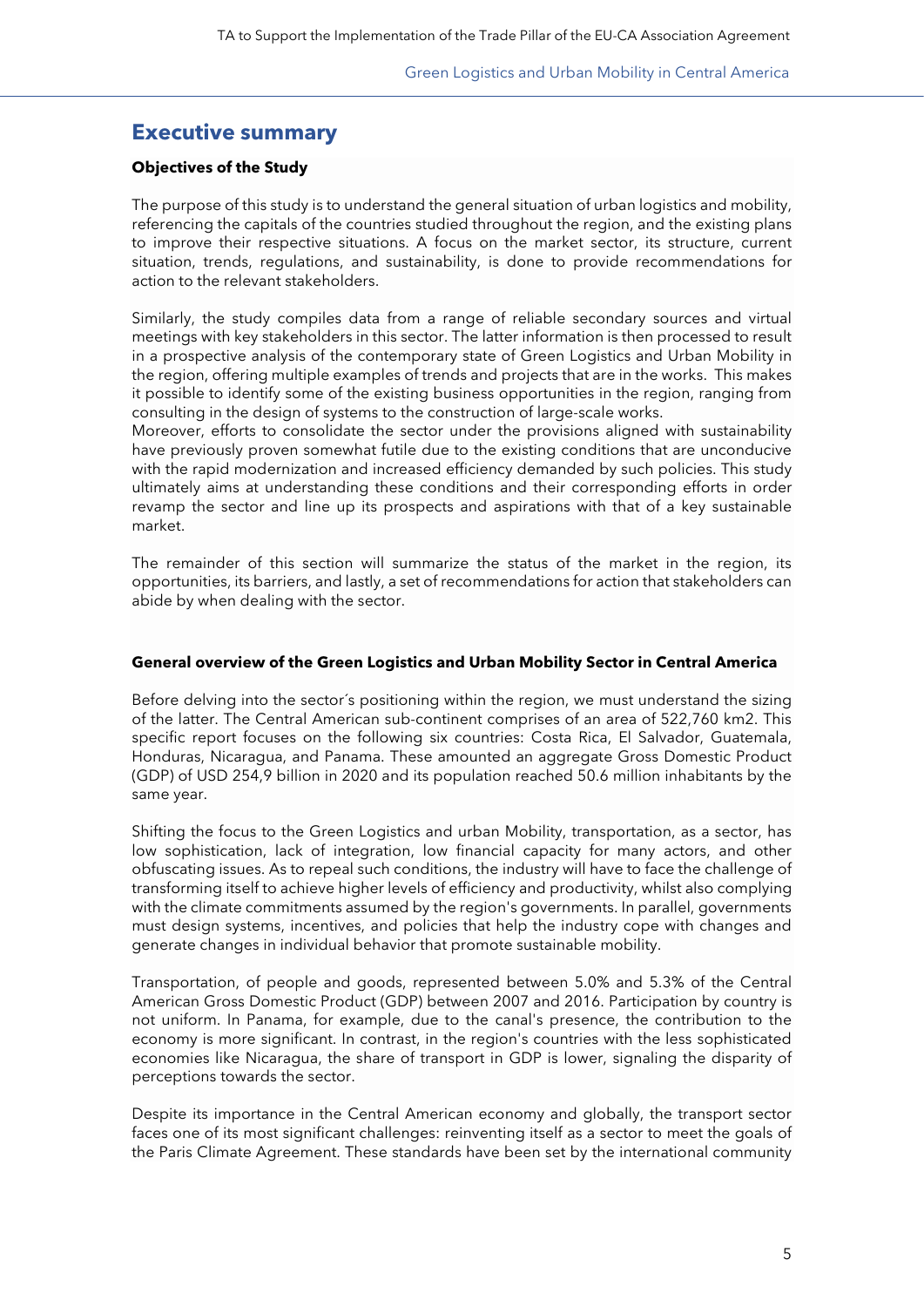to be conducive with sustainable growth which can prove fortuitous for a sector that clearly needs revamping.

Reaching the limits of said agreement requires a significant reduction in greenhouse gas (GHG) emissions, and transportation represents 23% of the world's energy-related carbon dioxide emissions. In Central America, about half of the fuel emissions result from motor vehicles. This is quite indicative of the amount of work that is to be done for the sector to ensure its compliance with the established set of standards.

Furthermore, a conduit for the fulfillment of said sustainable practices can be established through the realization that improvements in the sector can directly translate into the interests of relevant stakeholders. Trade infrastructure in the region, which directly ties into the sectors being analyzed, offers a platform for the continuity and establishment of existing and neophyte initiatives that aim to improve overall productivity.

The region's economic integration process promotes trade between relevant stakeholders through private and public sector projects and agreements. Despite the logistics difficulties, there is an intense trade of a variety of goods in the region. These primarily circulate through the so-called Pacific Corridor, which stands out as the leading logistics corridor in the region. This corridor begins at the border post of Tecún-Umán in Guatemala and extends all the way to the Panama Canal. Trade within the corridor represents a multitude of products from a variety of supply chains.

However, regardless of existing projects that are clearly all-encompassing (in terms of the participation of products and stakeholders), the region's potential is not reached yet. To take full advantage of these agreements and projects (like the pacific corridor) and to permeate more effective productivity, there is a need for greater logistics efficiency. Performance in Central America lags, except for Panama. There are deficiencies in practically all the areas examined by the World Bank's Logistic Performance Index. Three of the six countries that make up the region are below position 100 in the general ranking. This leaves great room for improvement which directly translates to opportunities for growth, which we will highlight in the following section.

#### **Opportunities**

From the revision of the regulatory framework of the different Central American countries, there are features promoting green logistics and sustainable Urban Mobility in place. Yet, as we have pointed out previously, the levels of sophistication within these sectors are still comparably low regarding expectations. Therefore, Central America still processes significant potential to increase its current capabilities in various transportation and logistics technologies. Going back to the Paris Agreement and its demand for sectors to gradually evolve, there are four principal measures to promote compliance that can be seen as a roadmap for the opportunities in the region. The four measures are: generation of electricity through renewable sources, or other low-carbon sources; electrification of vehicles, boilers, and heating replacing fossil fuels; the increase in the use of public and non-motorized transport, as well as changes in land use planning that decrease support mass transport and finally take advantage of ecosystem services and restoration for carbon fixation.

Furthermore, Central America has the potential to develop as a multimodal logistical hub due to its geographical location. This would take shape following the existing strategy of integration into international markets. For example, countries in the region have signed multiple trade agreements (DR-CAFTA with the US and Association Agreement with the EU). As a result of this strategy, the trade of goods has grown. Many multinational companies have established factories in the region, close to the US market, and take advantage of the free trade agreements.

As a result of a shift in focus into these logistic hubs, achieving higher levels of efficiency in logistics will allow the countries of the region to create favorable conditions to take advantage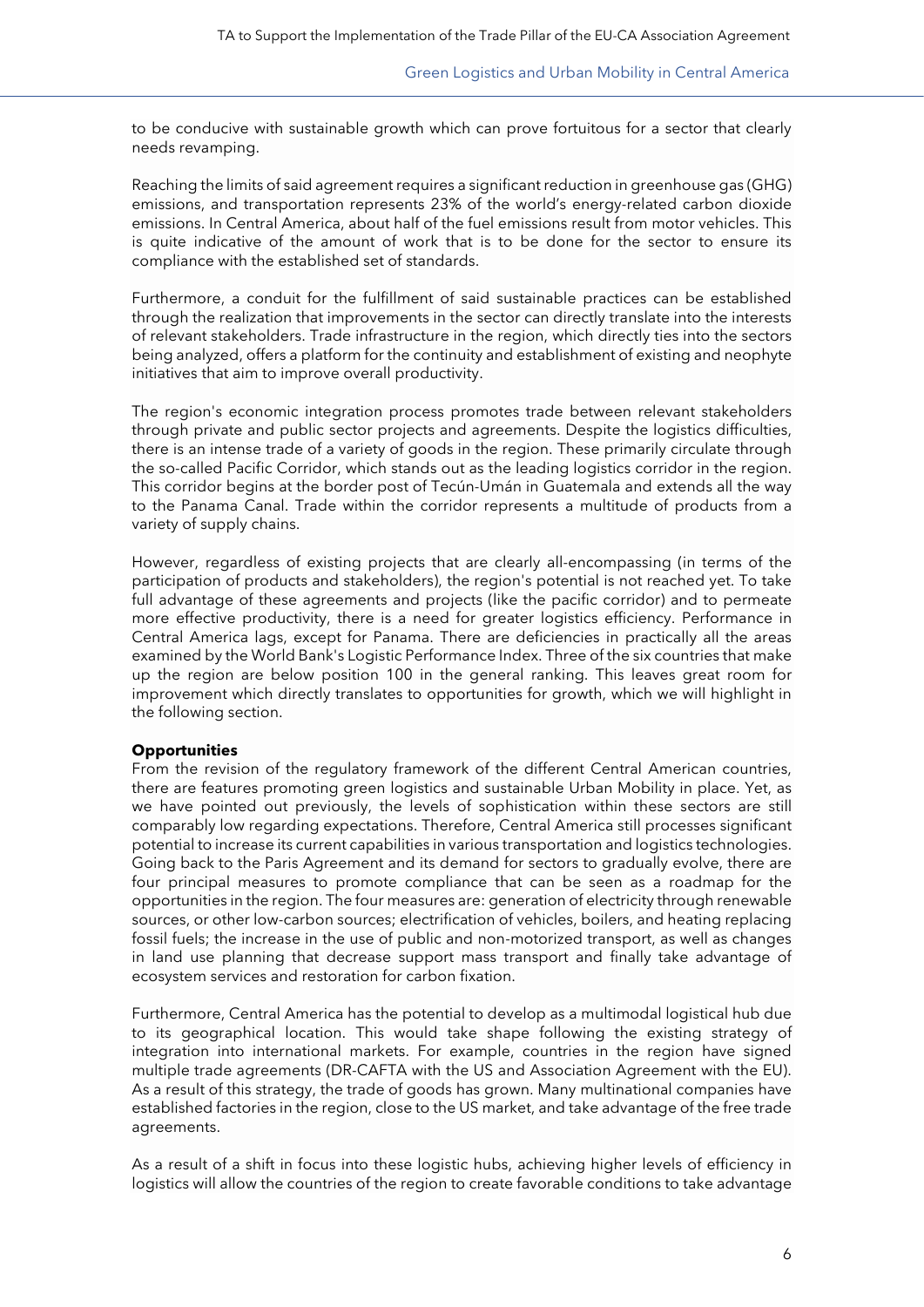of trends like nearshoring. Reducing travel distances of goods could result in lower GHG emissions if the transport mechanisms are comparable. And the comparative advantages that the countries have, such as its proximity to the US market may enable this option.

Improving logistics in the region can be obtained by different means. Logistics efficiency is affected by three components: (a) regulatory and institutional framework; (b) infrastructure (road, port, airport, and rail, logistics platforms, warehouses, distribution centers, and border crossings); (c) services (road, sea, river, air, rail transport, and logistics services. For example, the provision of infrastructure improvements allows reducing costs, transportation times and facilitating the movement of inputs or products within a country or internationally, creating suitable conditions for companies' growth and employment generation. The European Union works together with the regional institutions to update the regulatory framework and facilitate the interoperability between countries and institutions.

Lastly, efforts of a shared vision are to be continued. For example, SIECA and COMITRAN developed the Central American regional framework of mobility and logistics policy between 2015-2017. This framework gives the vision and goals for the region to 2035. It defines four strategic objectives: (i) contribute to economic development and improve the regional competitiveness; (ii) contribute to better integration to improve quality and efficiency in the mobility of people and the supply chain; (iii) generate a more significant economic, social, territorial, and sub-regional integration; (iv) improve the quality of life of the population.

Furthermore, many global organizations and funds are dedicated to advocate the climate crisis in Central America. Some examples are, The Green Climate Fund (GCF), COMITRAN, CABEI, among others. These initiatives are not to be taken lightly as a shift in the consensus over the sectors can allow them to fulfill their full potential through the alignment of interests.

#### **Barriers and challenges**

Moreover, there are also important barriers of entry to consider when mentioning the opportunities. Most of the following challenges are caused by the persistence of monopolistic policies, outdated or unfocused stimuli, and limited technical knowledge of new generation technologies. Similarly, there exists no shared vision of logistics and urban mobility in the region. Even though there are initiatives in place, alignment of interests within the stakeholders is difficult to achieve under the existing circumstances. As a result, each country has sought to develop its plans and strategies independently.

Continuing, the dynamism of the region in regard to the alignment of interests, one of the main challenges the regional framework faces is that it is indicative that it is not mandatory for the countries. Hence, they depend on national plans and financing for their fulfillment. As a result, sustainability advocacy in Central America deals with many obstacles. With low education and high poverty levels, it is very difficult for individuals and organizations to advocate for sustainable change. Therefore, there are not many organizations that advocate for specific causes in these countries. Instead, advocacy can be seen through government actions and plans that come to fruition due to citizen´s demands.

Logistical barriers are also significant. The World Bank estimated delays at the border crossing that take up to 48 hours, and the average speed of ground freight is 18.6 Kms. Another problem noted is the empty return of trucks, which translates into higher operating costs for carriers. It estimated the cost of ground freight in Central America at US\$ 0.17 ton/Km, which is exceptionally high. Also, the insecurity of the region forces carriers to take preventive measures that imply that costs related to safety reach 22% of the total cost of transport.

In general, Central American logistics is characterized by low development, although there are some more sophisticated examples in all countries. These cases are mainly associated with local subsidiaries of external companies (free zone companies, multinationals operating in the region). In contrast, local small and medium-sized companies face more significant difficulties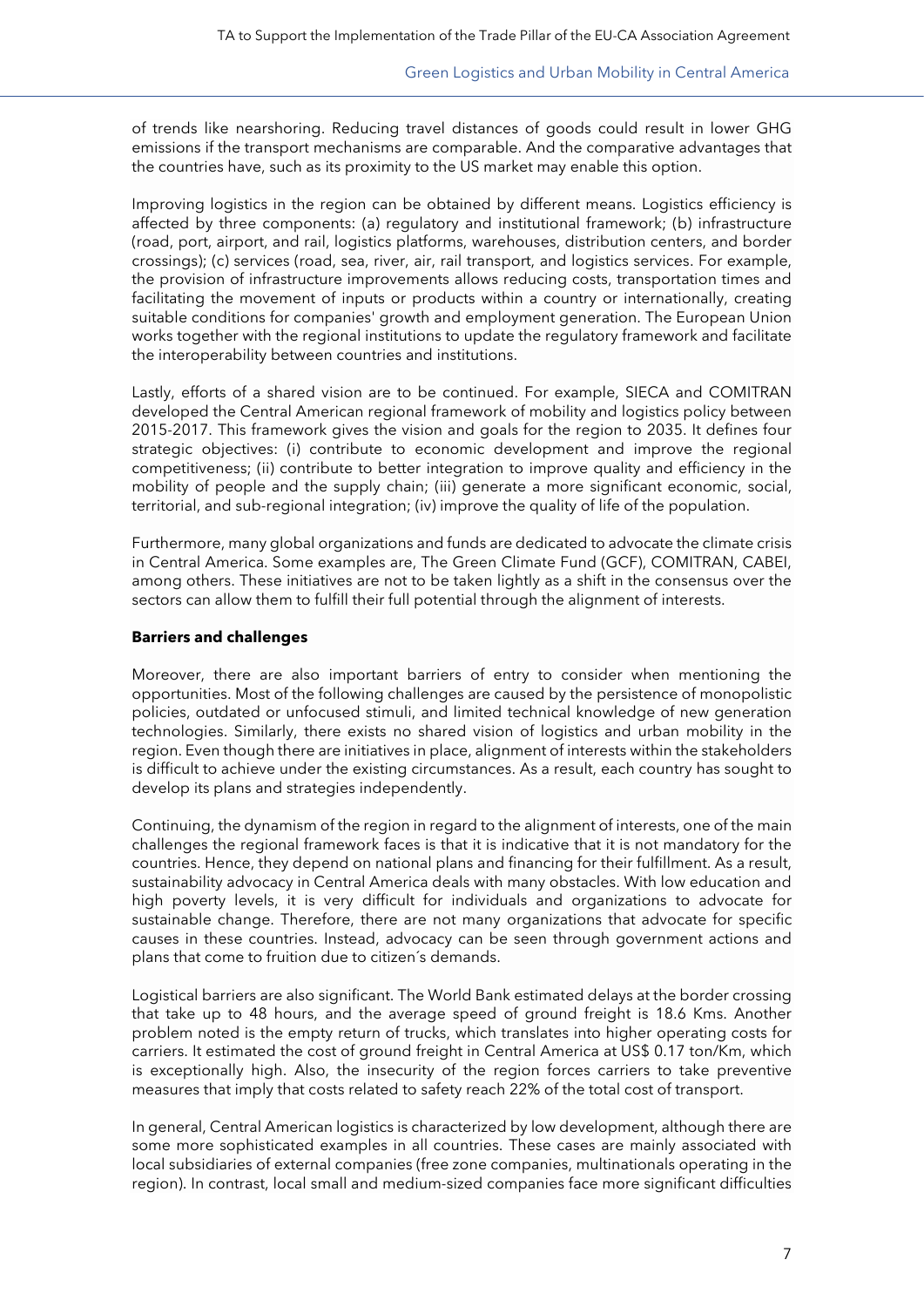for an effective logistics process. Green logistics is not a vital component of the national plans or the regional. In the best of cases, it is a consequence of the proposed actions.

#### **Recommendations for Action for the EU and European Stakeholders**

Despite the logistical complexity in the Central American region, leading European companies in the sector have taken advantage of the opportunities, making both greenfield-type investments and buying local logistics operators. DHL, one of the leading logistics operators globally, has made considerable investments in Central America, where it has operations in all countries and its warehouses. For its part, the Maersk group has ventured into different businesses ranging from operating various maritime routes to port operations, which has allowed these ports to achieve productivity levels like those registered in more advanced countries.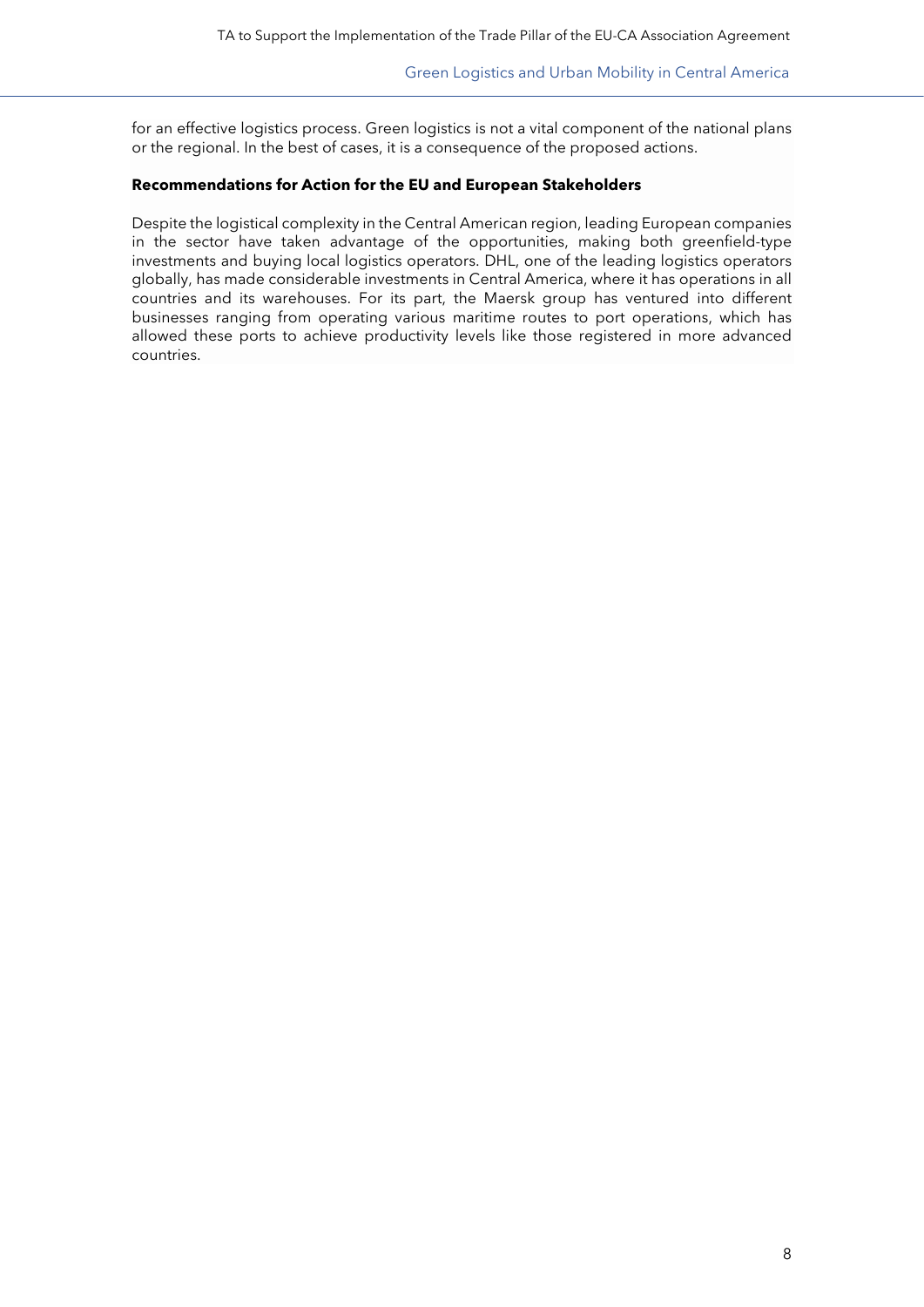# <span id="page-8-0"></span>**1. Background**

Transportation (of people and goods) represented between 5.0% and 5.3% concerning the Central American Gross Domestic Product (GDP) between 2007 and 2016. Participation by country is not uniform. In Panama, due to the canal's presence, the contribution to the economy is more significant. In contrast, in the region's countries with the less sophisticated economies (Nicaragua and Honduras), the share of transport in GDP is lower (Escoto, 2018).

Despite its importance in the Central American economy and globally, the transport sector faces one of its most significant challenges: reinventing itself as a sector to meet the goals of the Paris Agreement. The Paris Agreement established limits for increased temperature (1.5 or 2 ° C) concerning pre-industrial levels. Reaching these limits requires a significant reduction in greenhouse gas (GHG) emissions, and transportation represents 23% of the world's energyrelated carbon dioxide emissions (The Road to Sustainable Transport | International Institute for Sustainable Development, 2021). In Central America, about half of the fuel emissions in the region result from motor vehicles (Figure 1).



**Figure 1:** CO2 emission from transport (2018).

*Source: International Energy Agency, 2020.*

There are four principal measures to promote compliance with the Paris Agreement, two of them are related with transportation means. The four measures are: generation of electricity through renewable sources, or other low-carbon sources; electrification of vehicles, boilers, and heating replacing fossil fuels; the increase in the use of public and non-motorized transport, as well as changes in land use planning that decrease support mass transport and finally take advantage of ecosystem services and restoration for carbon fixation (Machado et al., 2020).

In Central America, the transportation sector has low sophistication, lack of integration, low financial capacity for many actors, among other problems. The industry will have to face the challenge of transforming itself to achieve higher levels of efficiency and productivity and comply with the climate commitments assumed by the region's governments. In parallel, governments must design systems, incentives, and policies that help the industry cope with changes and generate changes in individual behavior that promote sustainable mobility.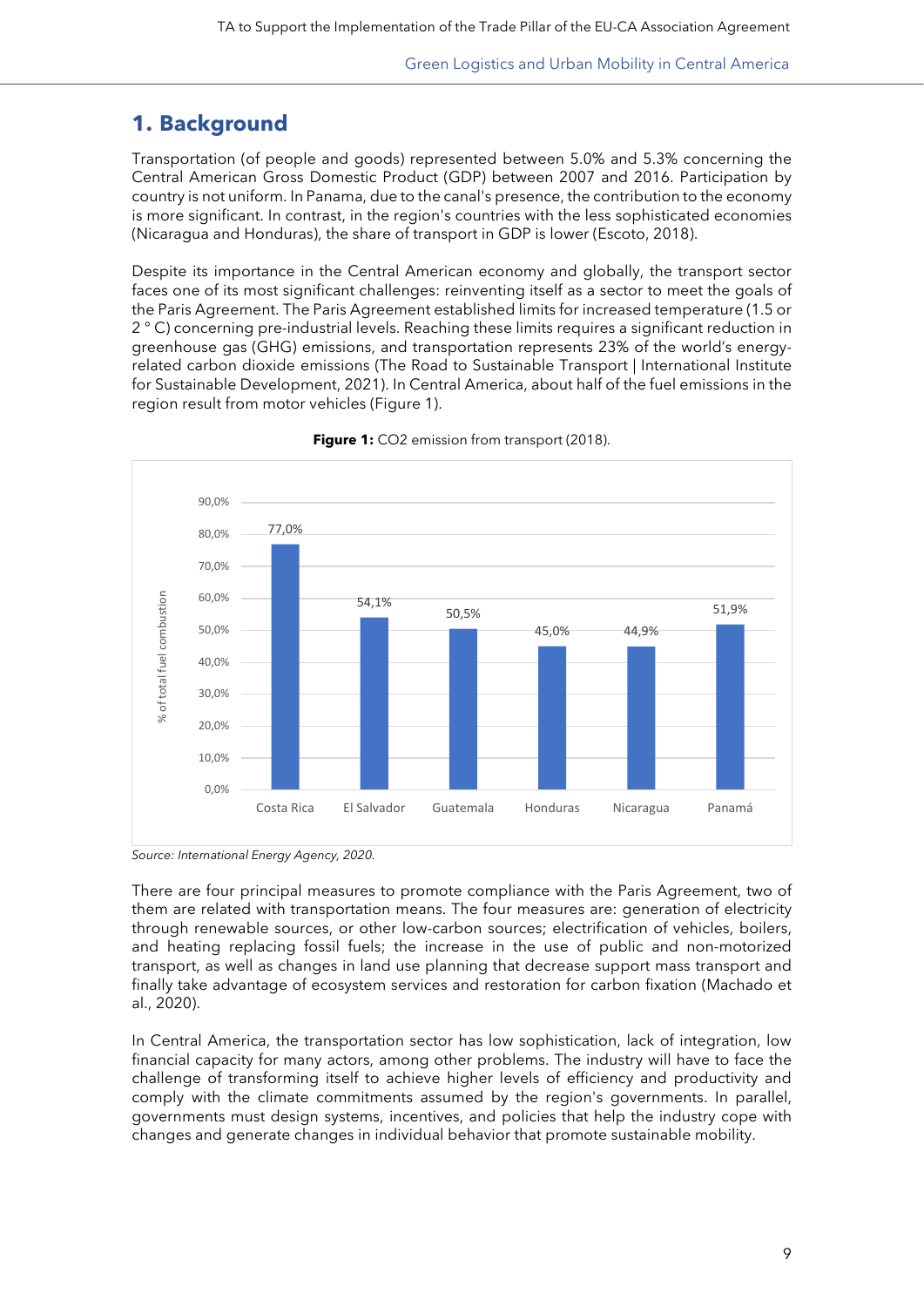This document describes the general situation of urban logistics and mobility (taking as references the capitals of the countries) and the existing plans to improve the current situation. These plans make it possible to identify some of the existing business opportunities in the region, ranging from consulting in the design of systems to the construction of large-scale works.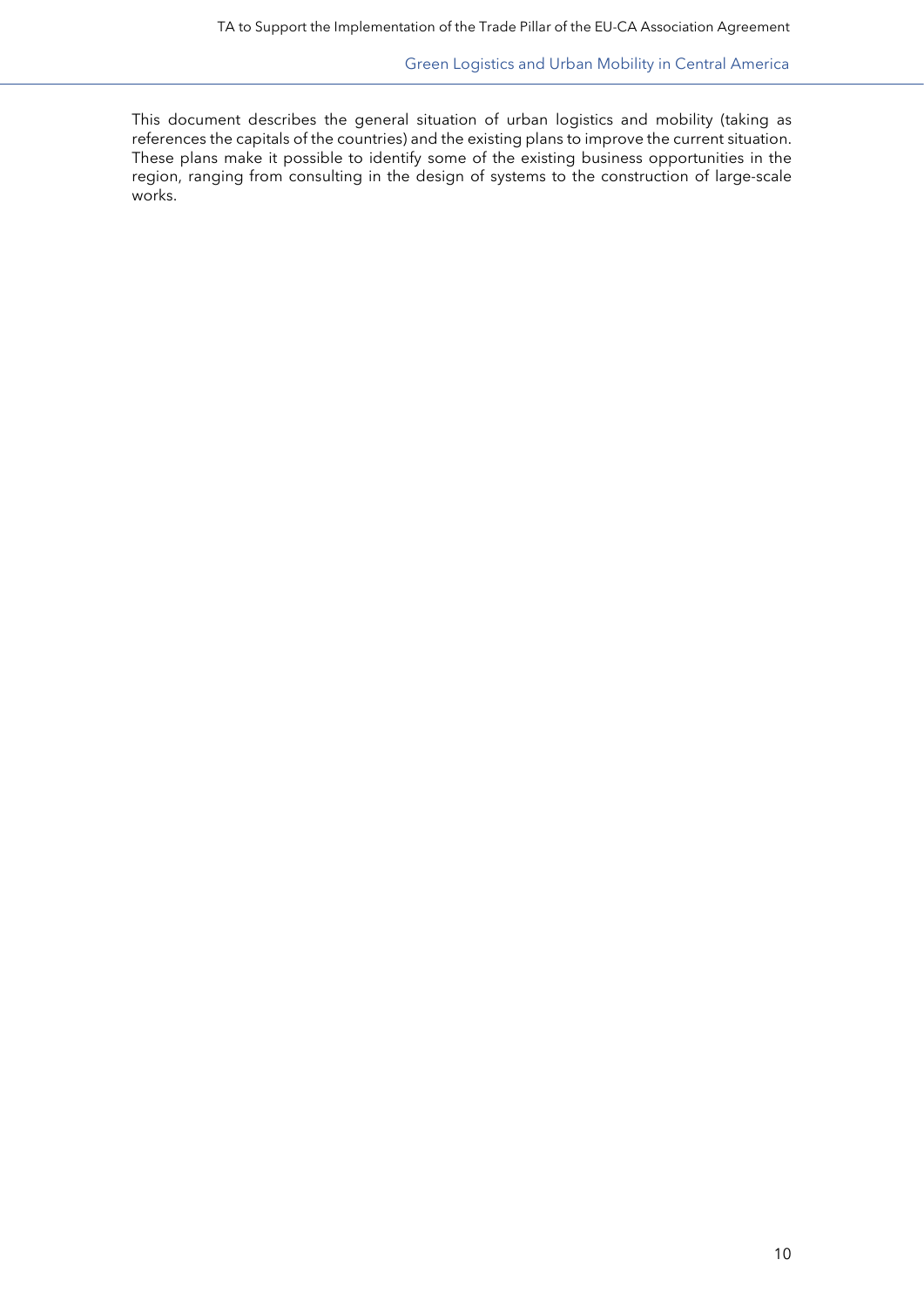<span id="page-10-0"></span>Central America has the potential to develop as a multimodal logistical hub due to its geographical location. These countries have followed a strategy of integration into international markets. For example, they have signed multiple trade agreements (DR-CAFTA with the US and Association Agreement with the EU). As a result of that strategy, the trade of goods has grown. Many multinational companies have established factories in the region, close to the US market, and take advantage of the free trade agreement.

The region's economic integration process promotes trade between countries, and for most of Central America is the second market for exports after the US. Despite the logistics difficulties, there is an intense trade in goods in the region. They circulate by the so-called Pacific Corridor, which stands out as the leading regional logistics corridor. This corridor begins at the border post of Tecún-Umán (Guatemala-Mexico) and extends to the Panama Canal. Goods from different value chains of the region circulate through it: paper and cardboard, textiles, fruits, plastics, and rubber in the north of the Corridor (Guatemala, El Salvador, and Honduras); textiles, coffee and tea, food, and fruits in the middle part (Nicaragua, Costa Rica) and machinery; plastics, medical instruments, hydrocarbons and medicines in the southern part of the Corridor (Costa Rica and Panama) (Cañele et al., 2021).



**Figure 2:** Central America: Value Chains and Logistics Corridors.

However, the region's potential is not reached yet. To take full advantage of these agreements and to improve productivity (another challenge) require greater logistics efficiency. Performance in Central America lags, except for Panama. There are deficiencies in practically all the areas examined by the World Bank's Logistic Performance Index. Three of the six countries that make up the region are below position 100 in the general ranking.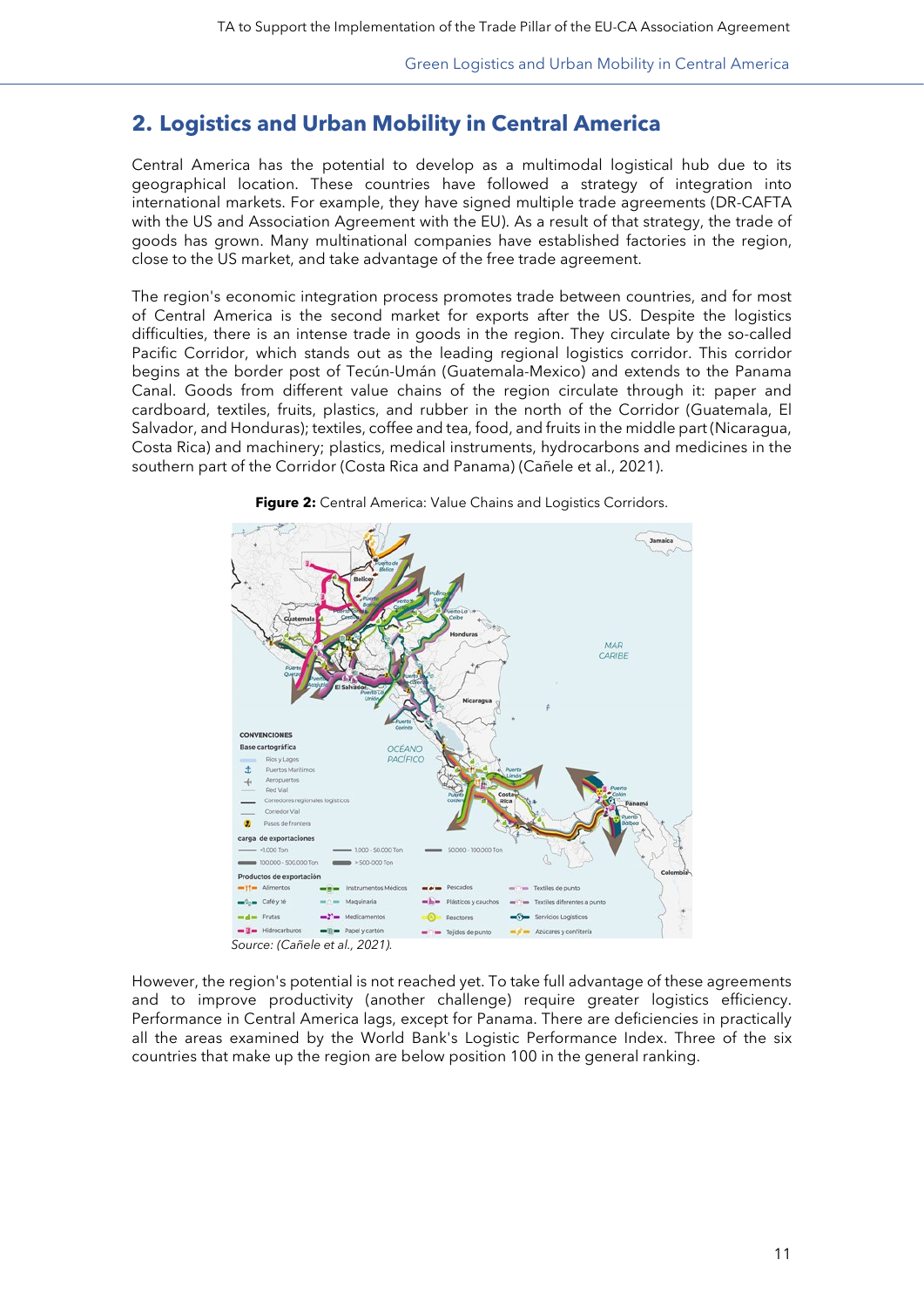| <b>Country</b>       | <b>Overall</b><br><b>LPI score</b> | <b>Customs</b> | <b>Infrastructure</b> | <b>International</b><br>shipments | <b>Logistics</b><br>quality and<br>competence | <b>Tracking</b><br>and<br>tracing | <b>Timeliness</b> |
|----------------------|------------------------------------|----------------|-----------------------|-----------------------------------|-----------------------------------------------|-----------------------------------|-------------------|
| Panamá               | 3.28                               | 2.87           | 3.13                  | 3.31                              | 3.33                                          | 3.4                               | 3.6               |
|                      | (38)                               | (45)           | (42)                  | (34)                              | (35)                                          | (36)                              | (46)              |
| Costa Rica           | 2.79                               | 2.63           | 2.49                  | 2.78                              | 2.7                                           | 2.96                              | 3.16              |
|                      | (73)                               | (70)           | (84)                  | (76)                              | (79)                                          | (67)                              | (83)              |
| Honduras             | 2.6                                | 2.24           | 2.47                  | 2.66                              | 2.72                                          | 2.68                              | 2.83              |
|                      | (93)                               | (125)          | (88)                  | (93)                              | (75)                                          | (93)                              | (118)             |
| El Salvador          | 2.58                               | 2.30           | 2.25                  | 2.71                              | 2.56                                          | 2.47                              | 3.1               |
|                      | (101)                              | (120)          | (114)                 | (86)                              | (91)                                          | (117)                             | (90)              |
| Guatemala            | 2.41(125)                          | 2.16(132)      | 2.2<br>(122)          | 2.33<br>(130)                     | 2.25<br>(136)                                 | 2.42<br>(122)                     | 3.11<br>(88)      |
| Nicaragua            | 2.53(102)                          | 2.48           | 2.5                   | 2.5                               | 2.55                                          | 2.47                              | 2.68              |
| (2016)               |                                    | (90)           | (83)                  | (107)                             | (96)                                          | (107)                             | (134)             |
| Germany              | 4.2                                | 4.09           | 4.37                  | 3.86                              | 4.31                                          | 4.24                              | 4.39              |
|                      | (1)                                | (1)            | (1)                   | (4)                               | (1)                                           | (2)                               | (3)               |
| <b>United States</b> | 3.89                               | 3.78           | 4.05                  | 3.51                              | 3.87                                          | 4.09                              | 4.08              |
|                      | (14)                               | (10)           | (7)                   | (23)                              | (16)                                          | (6)                               | (19)              |

Table 1. Central America Results in the Logistics Performance Index (2018).

*Source: (Arvis et al., 2018).*

World Bank estimated delays at the border crossing that take up to 48 hours, and the average speed of ground freight is 18.6 Kms. Another problem noted is the empty return of trucks, which translates into higher operating costs for carriers. It estimated the cost of ground freight in Central America at US\$ 0.17 ton/Km, which is exceptionally high compared with US\$0.13 in Nigeria, US\$0.11 in Burundi, US\$0.09 in Rwanda, and \$0.02 in the United States. But also, the insecurity of the region forces carriers to take preventive measures that imply that costs related to safety reach 22% of the total cost of transport.

Achieving higher levels of efficiency in logistics will allow the countries of the region to create favorable conditions to take advantage of trends like nearshoring. Reducing travel distances of goods could result in lower GHG emissions, if the transport mechanisms are comparable. And the comparative advantages that the countries have, such as its proximity to the US market may enable this option.

Improving logistics in the region can be obtained by different means. Logistics efficiency is affected by three components: (a) regulatory and institutional framework; (b) infrastructure (road, port, airport, and rail, logistics platforms, warehouses, distribution centers, and border crossings); (c) services (road, sea, river, air, rail transport, and logistics services) (Calatayud & Montes, 2021). For example, the provision of infrastructure improvements allows reducing costs, transportation times and facilitating the movement of inputs or products within a country or internationally, creating suitable conditions for companies' growth and employment generation. The European Union works together with the regional institutions to update the regulatory framework and facilitate the interoperability between countries and institutions (see Box 1).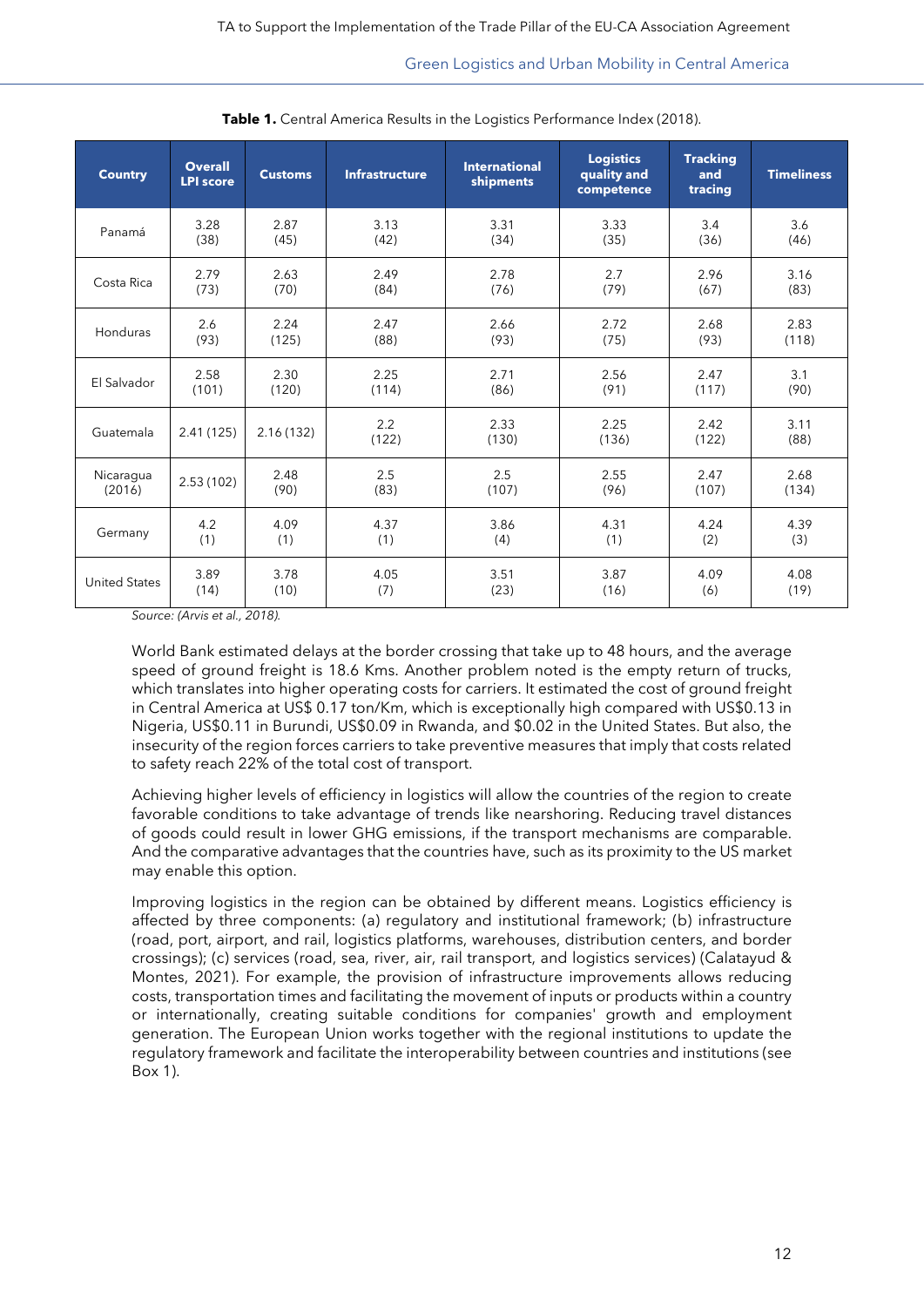#### **Box 1. Central American and Regional Economic Integration Project**

The Central American and Regional Economic Integration Project (INTEC) consists of three components. With the support of the European Union, the Central American Economic Integration Secretariat seeks to strengthen ties between countries and can improve regional logistics.

The first component seeks to reduce obstacles to competitiveness in Central America through processes that facilitate trade; update the regulatory framework of the integration process and strengthen the capacities of Central American companies to conduct business in Europe.

The second component consists of the Central American digital trade platform (PDCC) that will allow interoperability, transparency, and regional traceability between customs, migration, internal taxes, health, agriculture, and livestock systems that operate independently among the region's countries.

The third component of the INTEC project seeks to strengthen the capacities of micro, small and mediumsized enterprises (MYPIME) to take advantage of the association agreement.

#### *Source: SIECA (2021).*

Logistics problems are also affected by urban dynamics. Regional logistics routes cross the main urban areas, affecting both logistics costs and people's mobility. But urban mobility has its own issues. In Central America, the rapid growth of the population and the lack of territorial planning create conditions for a poor mobility performance because the lack of infrastructure for all transport modes. The public transportation systems is uncoordinated, with an old fleet and in most of the cases unsecure. The low performance of the public transportation system and the increase in the private vehicle fleet created favorable conditions for the rise in traffic congestion in the cities, traffic accidents, higher levels of pollution that affect the negative quality of life. If the region does not change the current model of urban mobility, the region will not achieve the reduction of GHG required for comply with the Paris Agreement. Through the Euroclima+ program, the European Union seeks to strengthen local capacities for developing sustainable urban mobility plans that allow the cities of the region to improve the quality of life of their citizens (see Box 2).

#### **Box 2. Urban Mobility**

In urban mobility, the European Union, through the EUROCLIMA+ program, provides support to 12 Latin American countries, including Central America. The mobility component of this program seeks to strengthen national urban mobility policies and programs, and integrated multimodal and participatory planning at the city level accelerates the transition of Latin American cities towards sustainable, lowcarbon mobility. It intends to identify mitigation measures for the effects of climate change and facilitate their implementation.

In this sense, it seeks to strengthen national urban mobility policies and programs (NUMP) and sustainable urban mobility plans (SUMP) and formulate pilot projects at the local level. In Central America, pilot projects are being carried out in Guatemala and Costa Rica.

*Source: Euroclima+ (2021).*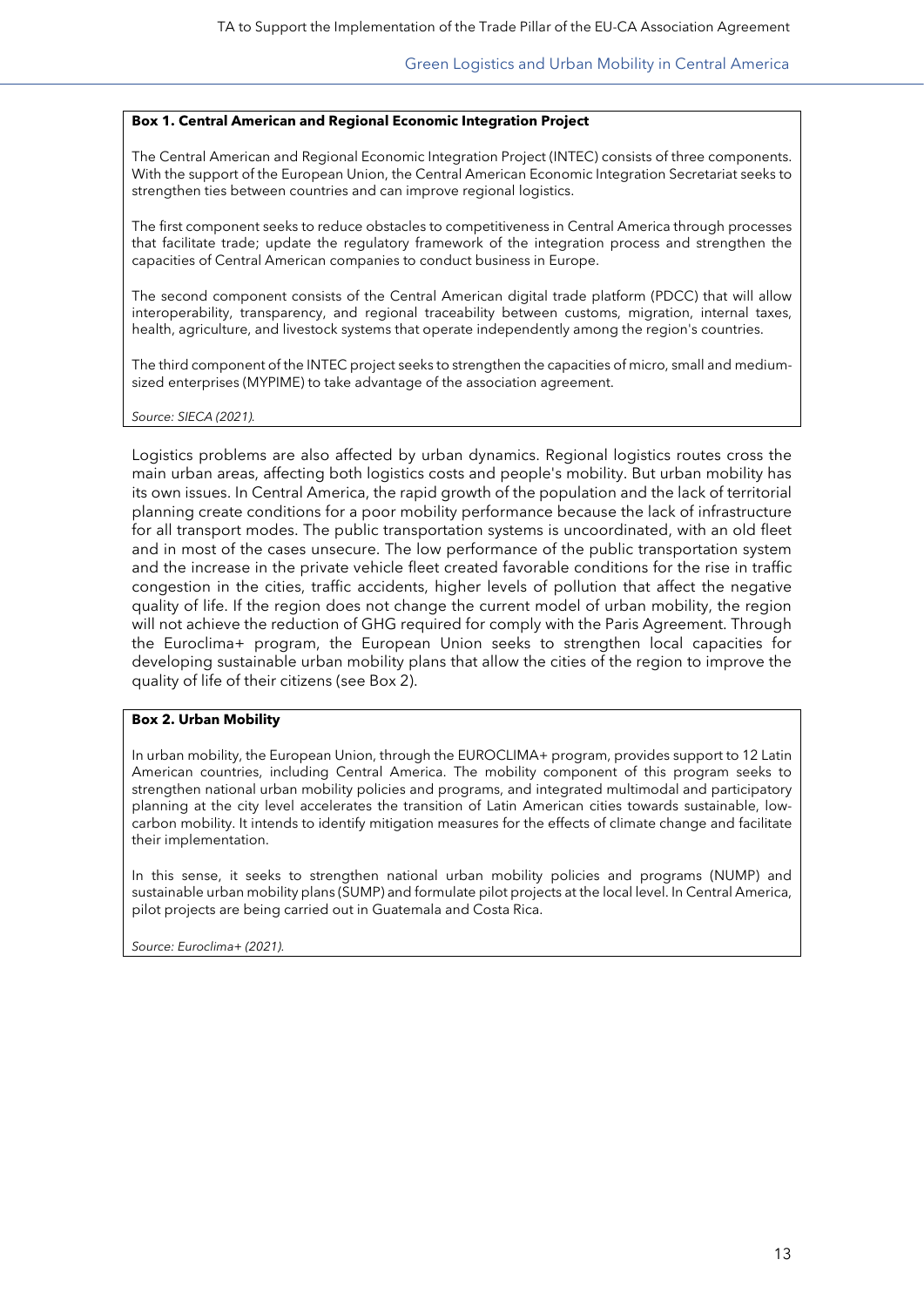# <span id="page-13-0"></span>**3. Regulatory and Institutional Framework**

In Central America, there are no shared vision of logistics and urban mobility. Each country has sought to develop its plans and strategies independently. To create a shared vision, SIECA and COMITRAN developed the Central American regional framework of mobility and logistics policy between 2015-2017.

This framework gives the vision and goals for the region to 2035. It defines four strategic objectives: (i) contribute to economic development and improve the regional competitiveness; (ii) contribute to better integration to improve quality and efficiency in the mobility of people and the supply chain; (iii) generate a more significant economic, social, territorial, and subregional integration; (iv) improve the quality of life of the population (COMITRAN et al., 2017).

The main expected impacts of the framework are: (i) increase the productivity of the transport sector; (ii) reduce de costs of logistics; (iii) ensure the adequate mobility of people; (iv) boost and facilitate trade; (v) improve regional connectivity; (vi) increase investment; (vii) create jobs and facilitate access to goods and services; (viii) adapt mitigation measures for climate change (COMITRAN et al., 2017).

| <b>Axes</b>          | <b>Main Challenges</b>                                                                                                                                         | Goals for 2035                                                                                                                                                                                                                                                                                                                                                                                                                                                                                                   |  |
|----------------------|----------------------------------------------------------------------------------------------------------------------------------------------------------------|------------------------------------------------------------------------------------------------------------------------------------------------------------------------------------------------------------------------------------------------------------------------------------------------------------------------------------------------------------------------------------------------------------------------------------------------------------------------------------------------------------------|--|
| Maritime - Port      | Obsolete regulation<br>Weak port administration<br>Security and environmental<br>regulations<br>Low productivity<br>Low development of intermodal<br>transport | 1. Improve the supply of maritime<br>transport.<br>2. Improve the operational capacity<br>of the ports.<br>3. Develop port logistics zones<br>4. Improve the capacity and<br>competence of maritime<br>administrations.<br>5. Conserve marine and coastal<br>spaces.                                                                                                                                                                                                                                             |  |
| Aeronautic - Airport | Insufficient and outdated cargo<br>infrastructure<br>Inefficient customs services<br>Budget constraints for investments                                        | 1. Expand and modernize the<br>airport infrastructure<br>2. Promote the development and<br>competition of the air market.<br>3. Identify an investment portfolio<br>for areas of<br>logistics activity in regional airports.<br>4. Expand the aeronautical offer and<br>make public-private investments in<br>the sector (APP).<br>5. Identify innovative financing<br>mechanisms for priority investments<br>in the sector.<br>6. Align institutional frameworks<br>with ICAO practices and<br>recommendations. |  |
| Railway              | Obsolete regulation<br>Lack of funds<br>Abandoned infrastructure                                                                                               | 1. Promote the regional rail mode<br>for goods and people,<br>interconnecting railway projects<br>nationwide.<br>2. Develop the intermodal<br>connection infrastructure.<br>3. Strengthen the administration of<br>the railway systems in the region.<br>4. Train the personnel of the railway<br>system.<br>5. Relocate settlements established<br>on railways.                                                                                                                                                 |  |

**Table 2.** Goals for 2035 by the axis of the regional framework of mobility and logistics (2019).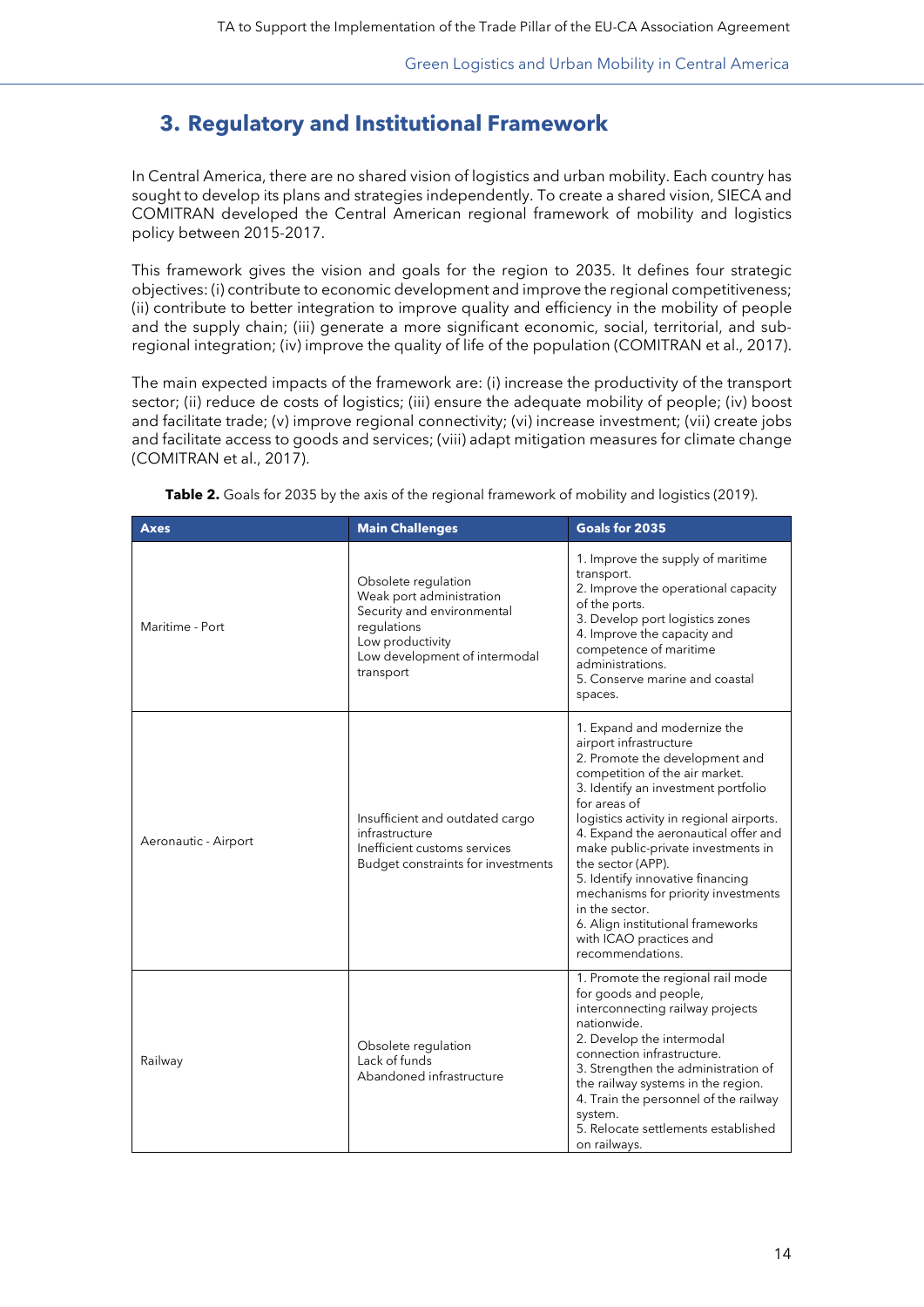| <b>Axes</b>                   | <b>Main Challenges</b>                                                                                                                                                                                                                                                                                   | Goals for 2035                                                                                                                                                                                                                                                                                                                                                                                                                                      |
|-------------------------------|----------------------------------------------------------------------------------------------------------------------------------------------------------------------------------------------------------------------------------------------------------------------------------------------------------|-----------------------------------------------------------------------------------------------------------------------------------------------------------------------------------------------------------------------------------------------------------------------------------------------------------------------------------------------------------------------------------------------------------------------------------------------------|
|                               |                                                                                                                                                                                                                                                                                                          | 6. Define sustainable financing<br>mechanisms in the railway model.                                                                                                                                                                                                                                                                                                                                                                                 |
| Ground transportation         | Maintain road infrastructure<br>Intermodal connection of ground<br>transportation<br>Low development of logistics<br>services<br>Low productivity on ground<br>transportation<br>Lack of funds<br>Climate change effects on<br>infrastructure                                                            | 1. Improve the quality and capacity<br>of the road network.<br>2. Strengthen the sustainability and<br>sustainability of road infrastructure.<br>3. Increase the coverage and<br>connectivity of the road network, in<br>a multimodal way, including rural<br>roads.<br>4. Improve road safety and<br>resilience.<br>5. Improve the quality of the supply<br>of transport services, the<br>institutional capacity, and its<br>regulatory framework. |
| Coordinated border management | Limitations of transport, mobility,<br>and logistics infrastructure<br>Obsolete and non-functional<br>border crossing designs<br>Restrictions on interoperability,<br>security, and information updating<br>Little coordination between<br>institutions linked to border<br>processes and private actors | 1. Modernize the infrastructure and<br>equipment at the border posts.<br>2. Streamline border controls to<br>increase operational efficiency and<br>the movement of people and goods<br>3. Harmonize the regulatory<br>framework in customs, immigration,<br>health, commercial, and security<br>matters.<br>4. Promote institutional<br>strengthening and technical and<br>operational capacities at border<br>posts.                              |
| Urban mobility                | Little territorial planning, urban<br>development, people and cargo<br>transport systems<br>Lack of data and information to<br>develop transport models<br>Inefficient distribution of goods in<br>cities and little interaction in the<br>planning of urban public transport<br>systems                 | 1. Connection of strategic logistics<br>corridors with access to urban areas.<br>2. Modernization and development<br>of infrastructure and equipment of<br>logistics platforms that favor<br>distribution in urban areas.<br>3. Improvement in the quality of the<br>services<br>4. Strengthening of the institutional<br>framework that has competencies in<br>the axis.                                                                           |

*Source: SIECA & COMITRAN, 2019.* 

One of the main challenges the regional framework faces is that it is indicative that it is not mandatory for the countries. Hence, they depend on national plans and financing for their fulfillment.

# <span id="page-14-0"></span>**3.1. Costa Rica**

In 2019, Costa Rica presented the National Decarbonization Plan to make the country carbon neutral by 2050. This plan consists of 10 axes, the number one being transport and sustainable mobility since these are the primary sources of emissions in the country. The table shows the main actions and goals established for them.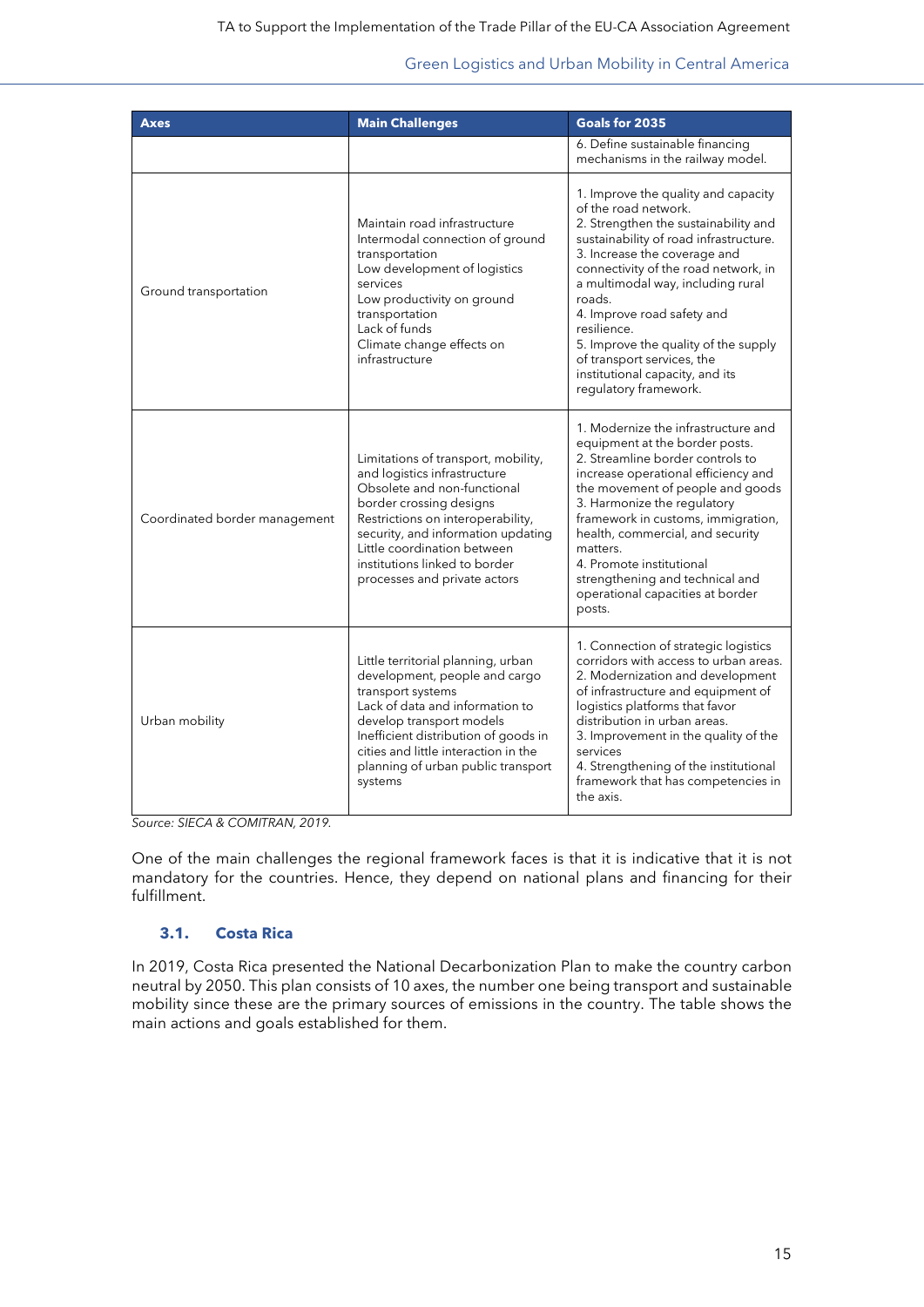| Development of a system mobility based on<br>safe public transportation, efficient and<br>renewable, and in mobility schemes active<br>and shared. | In 2050 the public transport system (Buses, Taxis, TRP) will<br>operate in an integrated manner.<br>In 2035 70% of buses and taxis will be zero emissions, and the fast<br>passenger train will use 100% electricity.<br>In 2050 100% of buses and taxis will be zero emissions.<br>Increase of at least 10% of the displacements in non-motorized<br>modes within the main urban areas of the greater metropolitan<br>area (GAM).               |  |  |
|----------------------------------------------------------------------------------------------------------------------------------------------------|--------------------------------------------------------------------------------------------------------------------------------------------------------------------------------------------------------------------------------------------------------------------------------------------------------------------------------------------------------------------------------------------------------------------------------------------------|--|--|
| Fleet transformation light vehicles to zero<br>emissions, nourished by renewable energy.                                                           | By 2050, 60% of the light vehicle fleet - private and institutional - it<br>will be zero emissions, with percentages higher for those with<br>commercial and government use.<br>In 2035, 25% of the fleet will be electric.<br>By 2050, 100% of new light-vehicle sales will be zero-emission<br>vehicles.<br>By 2025, Costa Rica will adopt standards for motorcycle<br>purchases turn towards zero emissions (and, where possible,<br>shared). |  |  |
| Promotion of a transport of load that adopts<br>modalities, technologies and zero energy<br>sources emissions or the lowest possible.              | By 2050 at least half of freight transport will be highly efficient and<br>have reduced emissions by 20% compared to 2018 emissions.<br>By 2022 the country will have public data on the cargo truck<br>fleet's carbon emissions (and criteria pollutants). It will taste pilot<br>projects to increase the efficiency of the trucks through a smart<br>logistics approach.                                                                      |  |  |

**Table 3.** Costa Rica: Main commitments within National Decarbonization Plan related to transportation.

*Source: Government of Costa Rica.*

The national decarbonization was the basis of the update of the Costa Rica NDC. It has significant implications for moving the country closer to green logistics and improving urban mobility.

#### **Box 3. Catalyzing the low carbon transition and electric mobility development in Costa Rica through BNCR**

This project (sponsored by the UE) seeks to catalyze financing to low carbon and resilient climate transition in Costa Rica. The National Bank of Costa Rica (public bank) receives support to develop a climate finance strategy. The bank will build internal capacity to support the sectors most likely to contribute to climate change mitigation in Costa Rica (e-mobility in particular).

The bank will adapt its products and services to propose customized solutions to finance climate-related assets/investments. Transport operators benefit from technical and financial support to convert their business model towards e-mobility.

The Government of Costa Rica committed to the entry into operation of the Electric Passenger Train in the GAM (powered by renewable energies). Also, the operation of the electric freight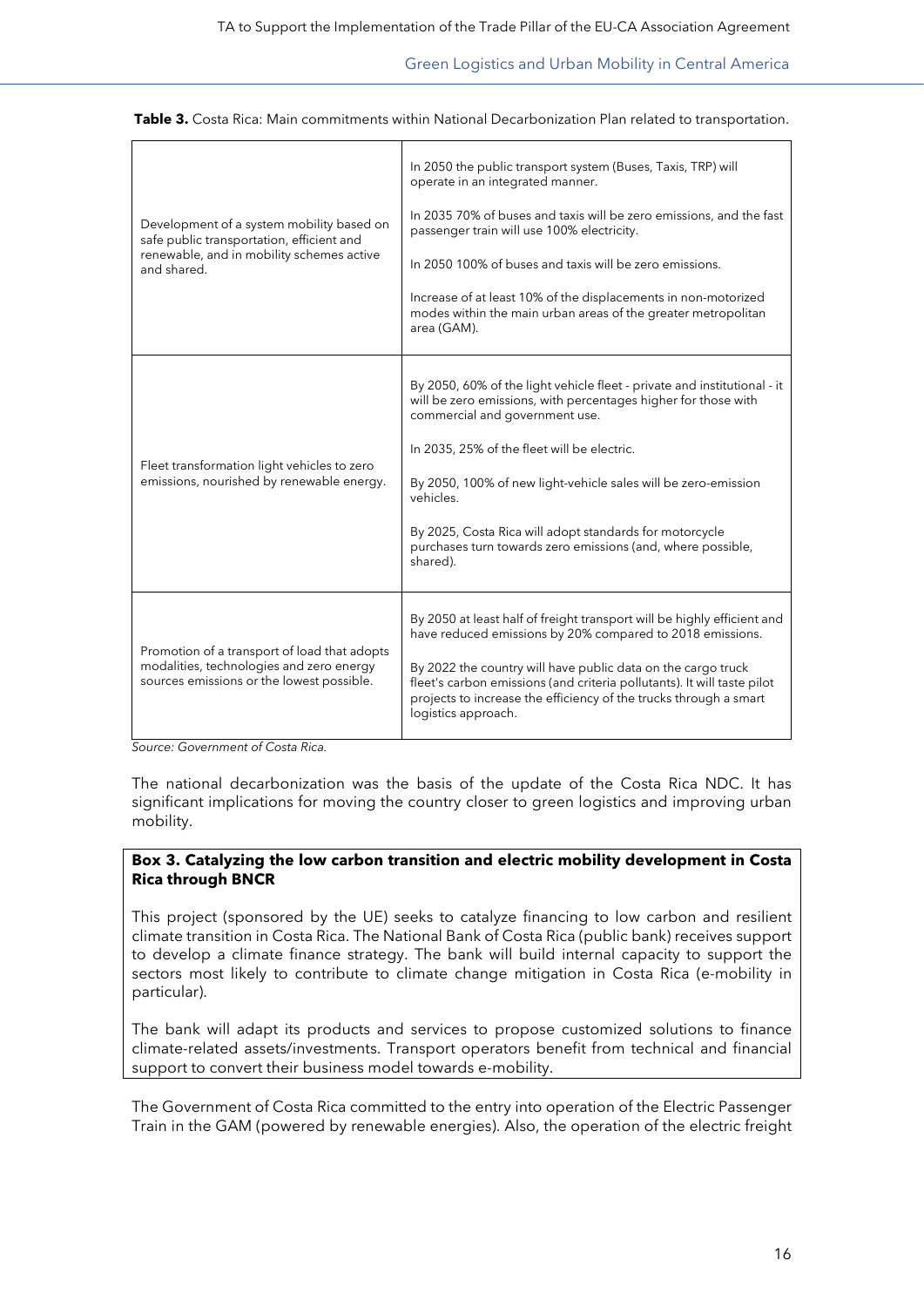train to the Atlantic (TELCA). In 2030, at least 8% of the public vehicle fleet will be zero emissions, and that same percentage of light vehicles will be electric.

Other commitments are related to the improvement of the bus system, the regulation of motorcycles, and improvements in the conditions that allow non-motorized mobility. By 2025, Costa Rica will first establish sustainable logistics models in the country's main ports, urban areas, and logistics consolidation centers (Ministry of Environment and Energy, 2020).

### <span id="page-16-0"></span>**3.1.1. Logistics**

Costa Rica lacks an articulated vision of the logistics system. Although the National Plan for Cargo Logistics 2014-2024 seeks to create such articulation, the results have not been satisfactory. In recent years, Costa Rica made significant investments in logistics infrastructure (a new port in the Caribbean Sea and road infrastructure development that facilitates land transit between production centers and the port in the Caribbean). However, multiple gaps identified in the plan persist.

In the maritime route, the primary mode of transportation for Costa Rica's foreign trade, the problems are the lack of competition between naval transport services and vertical integration with land transport services. Vertical integration hinders the power negotiation of the producing companies. The complementary logistics infrastructure to the ports is a fragmented extra-port model in separate warehouses (BID, 2014). There is a saturation of the main port in the Pacific (Caldera), and contractual difficulties for its expansion since the current concession ends in 2026.

The land distribution system supplies national needs such as trade with Central America and Mexico. In this sense, land logistics face challenges that involve both infrastructure and service provision. The National Plan for Cargo Logistics 2014-2024 (BID, 2014) identify:

- $\Box$  The road infrastructure lacks high-capacity roads connecting the primary production, consumption, and foreign trade nodes. In contrast, the connection outside the nodes is through routes that hinder the transport of goods. Additionally, the road infrastructure is highly vulnerable to hydro-meteorological events that generate interruptions in critical roads.
- $\Box$  Inland cargo services providers face high operational costs and relatively high empty return rates (44%). The fleet has a high level of obsolescence, and it does not adapt to the country's road network conditions. There is a high level of informality in the sector. These factors harm the performance and cost of services, also affected by structural elements such as infrastructure and long waiting times at border posts in foreign trade.
- $\Box$  Rail freight transport is almost non-existent. It only operates in the Caribbean area, offering short routes from the Limón-Moín port to its interior. The railway network is limited to approximately 160 km in single-track operating conditions and on tracks without electrification.
- $\Box$  In Costa Rica, there are first-class logistics facilities. They share spaces with some local industry and free trade zones. But the use of technologies for the automation of logistics management at the business level is still low compared to the world average due to the costs for end customers, especially for SMEs and micro-enterprises.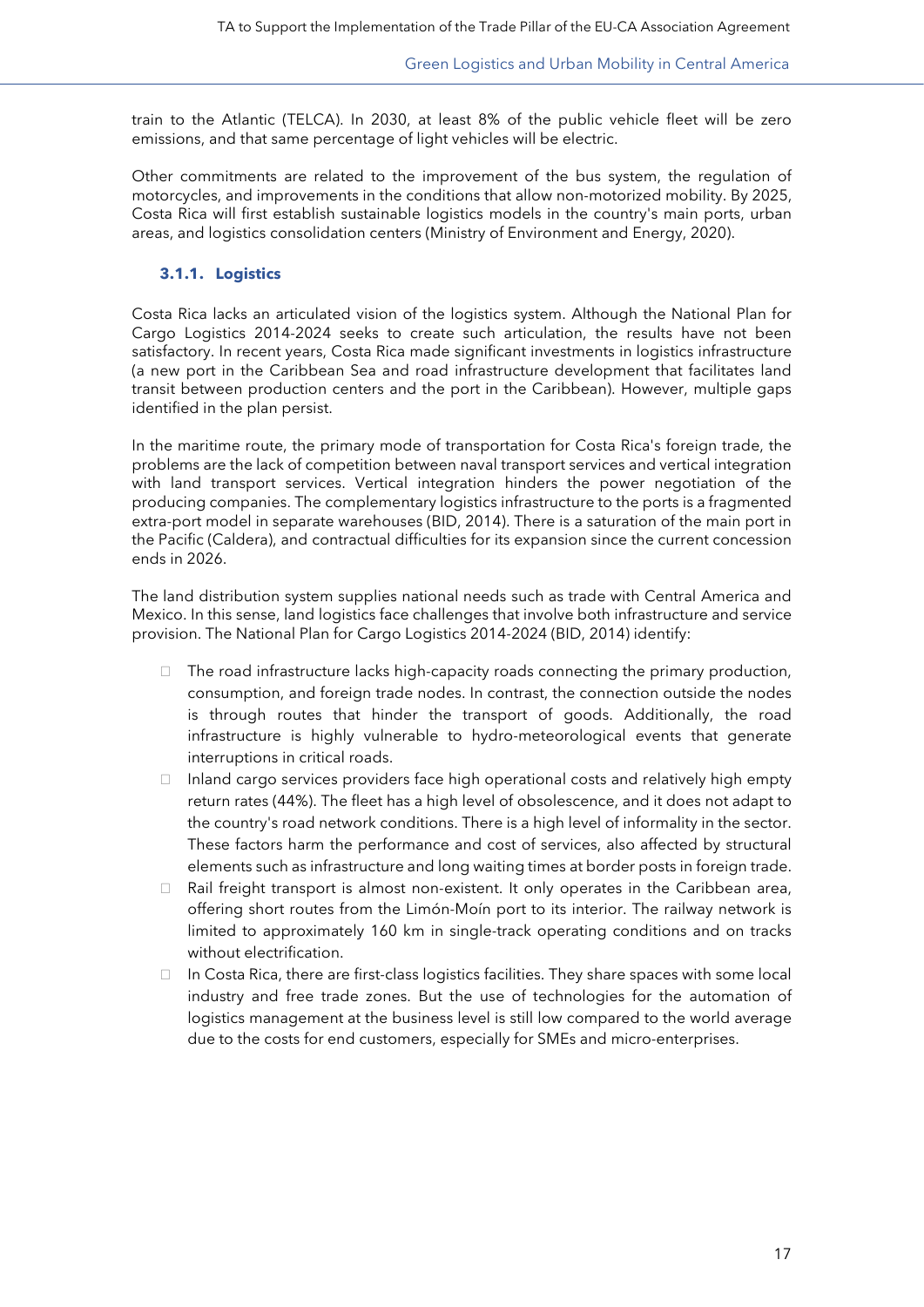### <span id="page-17-0"></span>**3.1.2. Urban Mobility**

Urban mobility in the San José metropolitan area faces multiple challenges that go beyond the specific issue of mobility. A diagnosis of transport and mobility (Sánchez Hernández, 2018) identifies:

- 1. The low population density of the city promotes many trips and the existence of dormitory cities where people work and carry out leisure activities in different places where they live.
- 2. Governance problems of the metropolitan area. In Costa Rica, there is no regional institution that can plan the territorial development of the city, which creates that planning is an independent process carried out by about 30 municipalities. To this must be added that the management of public transport is the responsibility of the national government, which results in mobility lacking a governing body.
- 3. The insufficiency of the road infrastructure is incapable of meeting the growth of the vehicle fleet, partly due to the exhaustion of space but mainly due to the low levels of public investment and the slowness in execution.
- 4. Inefficiencies in the design of the public transport system. The current system works on a radial system, which has its vertex in the center of San José. It does not correspond to the travel patterns of the citizens and causes the need for transfers, where passengers may require walking a long distance to change lines. The transportation system lacks integration into the payment system, which increases the cost for users. Due to these conditions, public transport ends up being an unattractive alternative to a private vehicle.
- 5. Current mobility patterns promote pollution. Transportation is one of the top factors of emissions in Costa Rica. Those are consequences of traffic congestion and the average age of the fleet (it is worth mentioning that the average age of the bus fleet is less than ten years, but in the case of cars, it exceeds that figure).

The sustainable urban mobility program for San José (AC&A & Gessler, 2017) proposes improving mobility in the metropolitan area of this city based on five main actions:

 $\Box$  Prioritize the development of accessible pedestrian infrastructure, which will favor walking.

Consolidate an integrated public transport system with high-capacity and highfrequency lines. The train is considered a vital structuring axis of this process. As part of the system, there will be stations that facilitate transfers between different modes of transport.

- $\Box$  Prioritization of areas to be densified to strengthen the operation of the high-capacity system. The starting point of this process will be the center of San José.
- $\Box$  Development of safe and comfortable infrastructure for cycling for mobility within the territory and complement public transport to solve the "last mile."
- Pedestrianization of roads with a large pedestrian volume in areas of great commercial or service activity.

This program proposes an investment portfolio close to US\$ 3.5 billion that must be complete for 2035.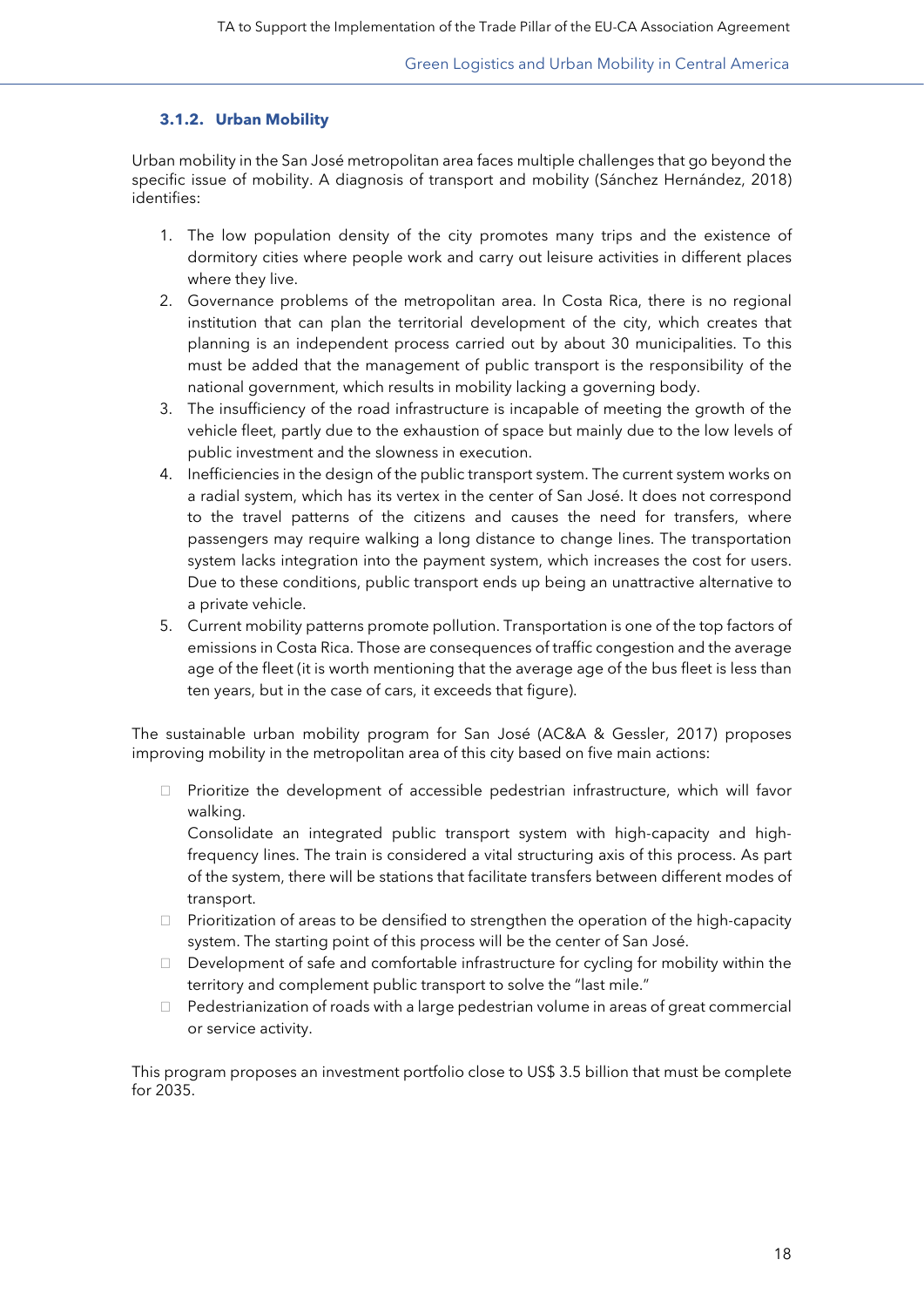#### <span id="page-18-0"></span>**3.2. El Salvador**

El Salvador included the transportation sector in its first NDC. In it, the country undertook to review and update the sectoral legislation to adapt it to the circumstances posed by climate change. It also promised to put the second phase of SITRAMSS, which will serve the northsouth axis (Ministerio de Medio Ambiente y Recursos Naturales, 2015).

#### <span id="page-18-1"></span>**3.2.1. Logistics**

El Salvador has a regulatory framework (policies and plans) established to develop the logistics sector. The main ambition in these frameworks is that improving logistics efficiency helps increase the country's competitiveness and social development.

To achieve this goal, El Salvador must overcome a series of obstacles that prevent good logistics performance. National Cargo Logistics Plan (Fioravanti et al., 2019) identified the following barriers:

- 1. El Salvador's development strategy promotes diversification. But diversification generates fragmentation of the load, which makes it challenging to create economies of scale.
- 2. Limitations at sea transport, a weak supply of complementary services, and the lack of cabotage services make integration with the international market difficult. In addition, the location of the leading destination markets affects the use of ports in the Caribbean Sea (El Salvador does not have a coast in this sea), which increases costs due to land transportation and difficulties at border crossings.
- 3. At the airport, the cargo area and transport services are limited. The planes that arrive in El Salvador are for passengers mainly.
- 4. There is no freight rail, and the ground transportation is by truck. The Metropolitan area of San Salvador (AMSS) concentrates consumption and manufacturing of the country. It has high levels of traffic congestion, and there are no logistics nodes in other areas of the country.
- 5. The country also faces a scarce supply of value-added logistics services.

Solving these barriers requires a public-private collaboration that has the potential to offer business opportunities to different actors. Among these solutions, the following were identified (Fioravanti et al., 2019):

- Generate scale through collaborative logistics solutions.
- Reduce logistics costs.
- $\Box$  Guarantee the cold chain for perishable products.
- Modernize the port supply and adopt modes of short-distance maritime services coordinated with the ports of greater capacity in neighboring countries to take advantage of the higher frequencies and capacity these ports offer.
- $\Box$  Strengthen the airport offer.
- $\Box$  Increase the provision of infrastructure (secondary and tertiary networks) for access to production.

#### <span id="page-18-2"></span>**3.2.2. Urban Mobility**

The growth of the metropolitan area of San Salvador (AMSS) is extensive, which causes an increase in the distance traveled. Citizens travel for work to the city center and return to their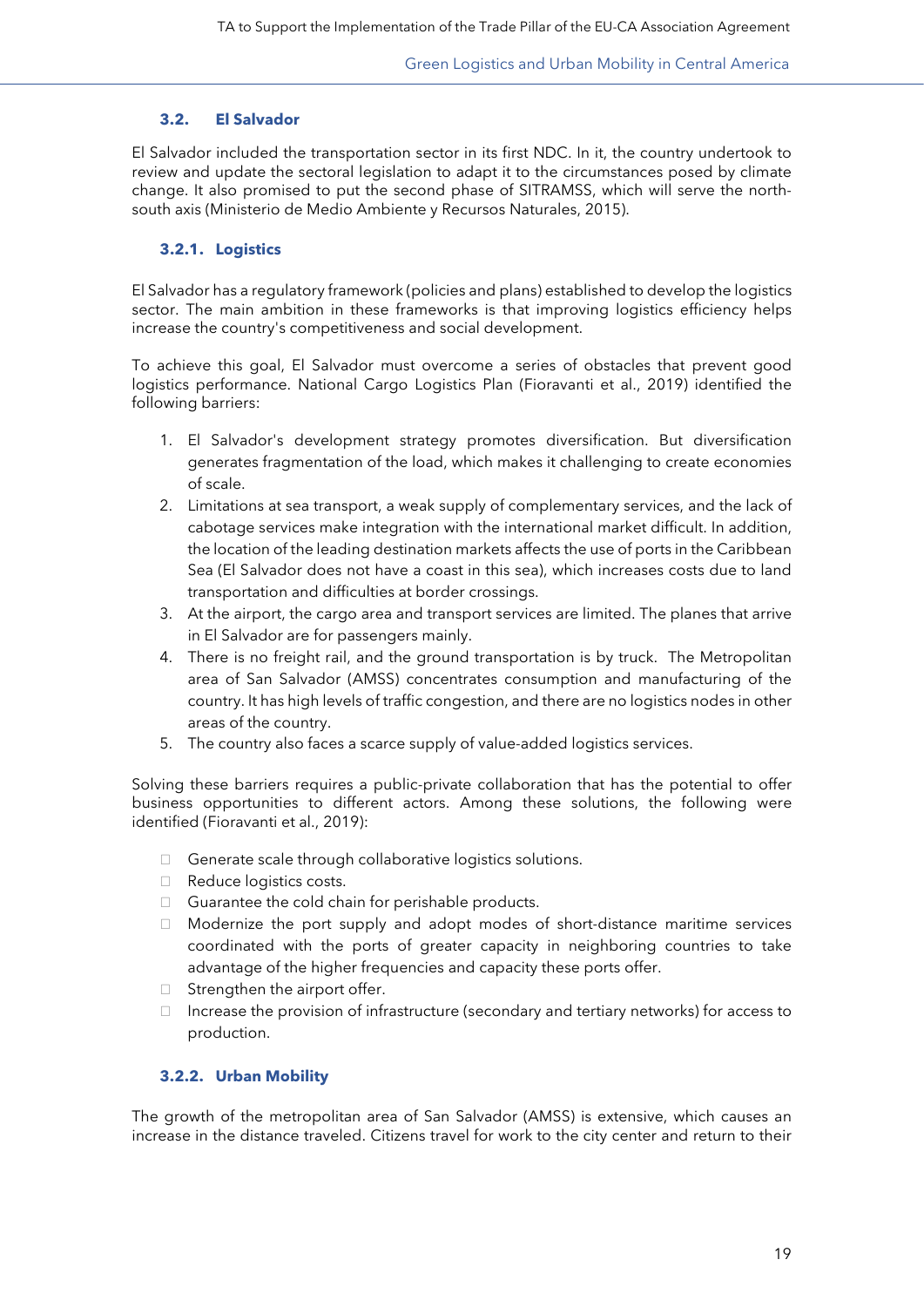homes outside the city in the afternoon. Displacements are made by motor vehicles (private, public transport) while other forms of mobility are not expected.

The bus system is inefficient, with urban routes sharing space with the buses coming from other departments. In addition, the fleet is an average of 15 years old, and only 1% has accessible characteristics. The system is also unsafe; more than 40% of robberies and thefts occur on buses and bus stops; sexual harassment behaviors are presented mainly towards women (COAMSS/OPAMSS, 2020).

The characteristics of the system create incentives for private mobilization, between 30 and 35% of the population moves by private vehicle, which represents 81.7% of the total number of motor vehicles, while 70% of the population moves by public transport, whose fleet represents 2.5% of the vehicle fleet (Grande Ayala, 2018). Because of the vehicular situation, air pollution exceeds the limit values established by the Ambient Air Quality Standard (COAMSS/OPAMSS, 2020).

In 2015, AMSS Integrated Transportation System (SITRAMSS), a Bus Rapid Transit (BRT) system, started to work. In 2017, a court ruling eliminated the use of the exclusive lane for the buses, which reduced the attractiveness to use it (COAMSS/OPAMSS, 2020). The containment measures of the COVID19 pandemic suspended the operation of the SITRAMSS. Although its operation was authorized again at the end of 2020, as of the date of this report (August 2021), it is still not operating since the concessionaire alleges financial impossibility due to restrictions on authorized passenger capacity.

Other weaknesses detected for the formulation of the AMSS mobility policy are the residual role of the bicycle as a means of transport. In the case of pedestrian mobility, the difficulties that people face when walking in the city. Pedestrians face insecurity when walking; insecurity increases at night due to the lack of adequate lighting. They also face multiple obstacles on the sidewalks, such as occupation by vehicles parked on them, informal trading posts, or the absence of sidewalks (COAMSS/OPAMSS, 2020).

# <span id="page-19-0"></span>**3.3. Guatemala**

Guatemala is in the process of updating its NDC. In 2015, the Government presented the first version of the NDC with three sectors prioritized. The transport sector is among those prioritized, along with forests and agriculture.

In the specific transportation case, the NDC highlights the investment opportunities in urban mobility based on the implementation and improvement of the Transmetro system that works in Guatemala City; it will boost productivity and contribute to a significant reduction in emissions. In addition, the Government undertook to establish a program of tax incentives and subsidies focused on the use of clean energy for public and private transport, including regulations to regulate GHG emissions in collective and individual public transport (República de Guatemala, 2015).

# **3.3.1. Logistics**

Like other Central American countries, Guatemala lacks a well-developed logistics system and green logistics seems to be a low priority issue. There are a series of structural barriers that make it challenging to achieve higher levels of efficiency in logistics, both internally and internationally. The National Strategic Plan for Cargo Logistics 2015-2030 (Martínez & Venot, 2016a) identified a series of barriers that need to be overcome.

The state of the road network is poor, and although it has a network functionally qualified as trunks but without access control in its design. The lack of access control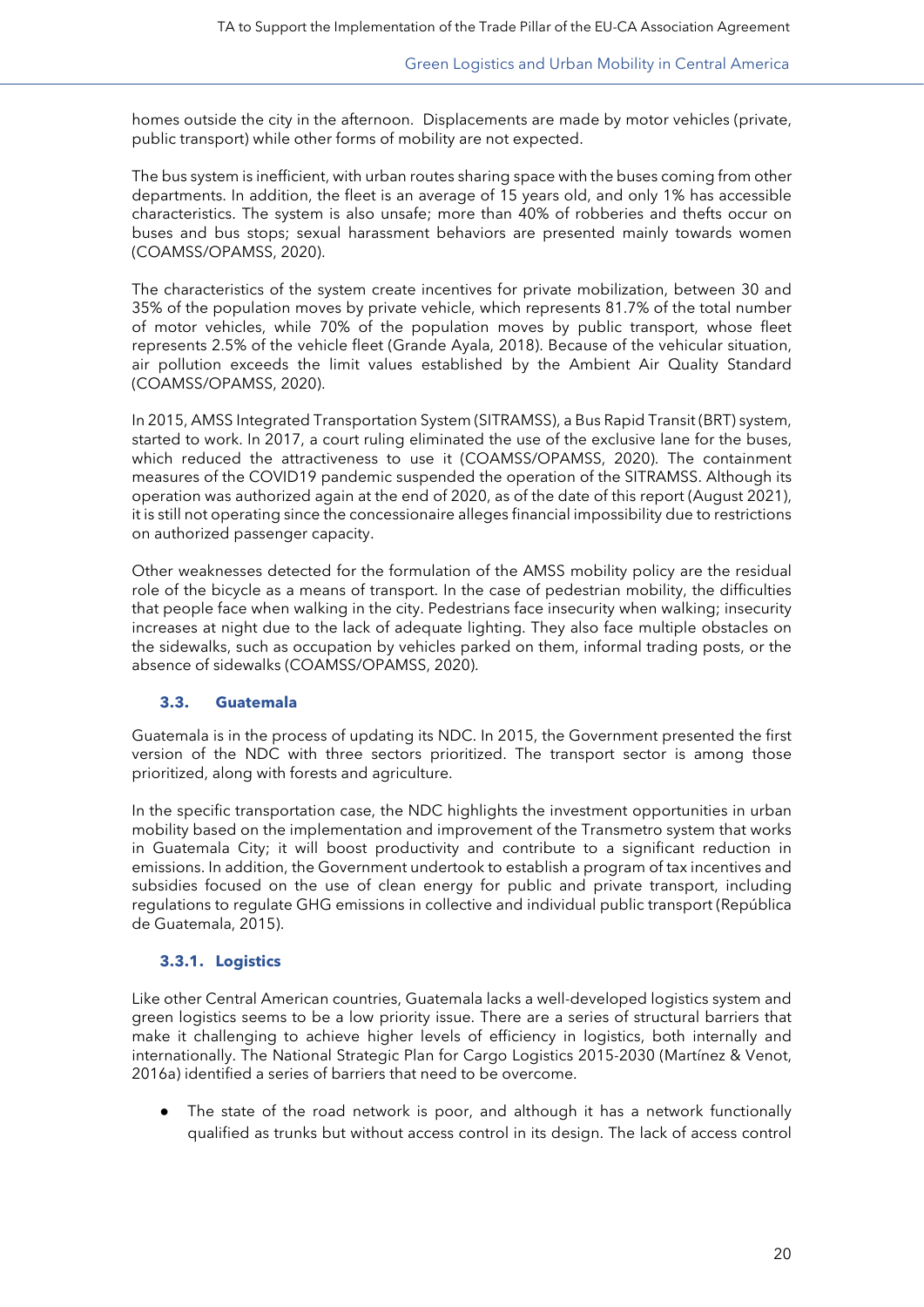creates significant delays and a drastic reduction in an operational capacity. Despite the above, traffic congestion and road safety problems force the construction of new bypasses.

- The state of the infrastructure affects road transport, the dominant mode in domestic and intraregional trade. Road transport companies have weaknesses such as overloading, old vehicle fleet, and low average utilization. Vehicles used in internal transport are in poor condition, and there is a shortage of refrigerated units. Informality is high, and the sector faces a problem of insecurity that makes it necessary to travel by convoy and with an armed escort, which raises operating costs and the prices of services.
- The maritime port sector shows signs of congestion with delays in docking, insufficient depth in some ports, and limited equipment. Added to this is the perception of high costs influenced by the land segment (vertically integrated), which has adverse effects mainly on value-added products.
- There are optimization efforts in the cargo area of the Guatemala airport. Still, it faces capacity restrictions and requires a comprehensive reorganization of the site dedicated to complementary functions of the airport.
- In Guatemala, the availability of dedicated logistics centers is limited, and there are growth opportunities in packaging and consolidation services, especially for perishable products. The current offer of value-added services is concentrated in industrial zones, mainly in free zones. In general, the logistics offer is fragmented and is in the metropolitan area of Guatemala City.

# <span id="page-20-0"></span>**3.3.2. Urban Mobility**

The population of the metropolitan area of Guatemala is about 4.7 million inhabitants, the largest city in Central America. Public transport is the usual way to travel in the town (around 68% of total trips) and 23% by individual private transport. However, the road space allocated to personal vehicles is 76% and 22% to dedicated infrastructure for public transport (Granada et al., 2019).

Three central public transport systems coexist in the metropolitan area, the traditional (red buses), Transurbano, and Transmetro (BRT). The Transmetro began operations in 2007 and operates six routes that extend for 95 km. The aim is to complement this system with shared public bicycles, which today function as feeders for two Transmetro lines (Granada et al., 2019).

The Transmetro system improved the mobility of Guatemala City. However, it did not solve the existing problems since it only covers the main lines. It does not provide a natural alternative to private vehicles (Consenza, 2021).

The traditional bus system and the Transurbano have a series of deficiencies (Consenza, 2021):

- 1. The poor condition of transport units (buses) and infrastructure.
- 2. Lack of training of service providers.
- 3. Poor operating conditions of the service (lack of regulations, procedures, controls).
- 4. Exclusion of people with reduced mobility.
- 5. Environmental pollution caused by the poor condition of the transport units.

Additionally, the insecurity problems of the country affect the public transport system, where extortion, attacks, and robberies occur. Women are the primary users of the system (around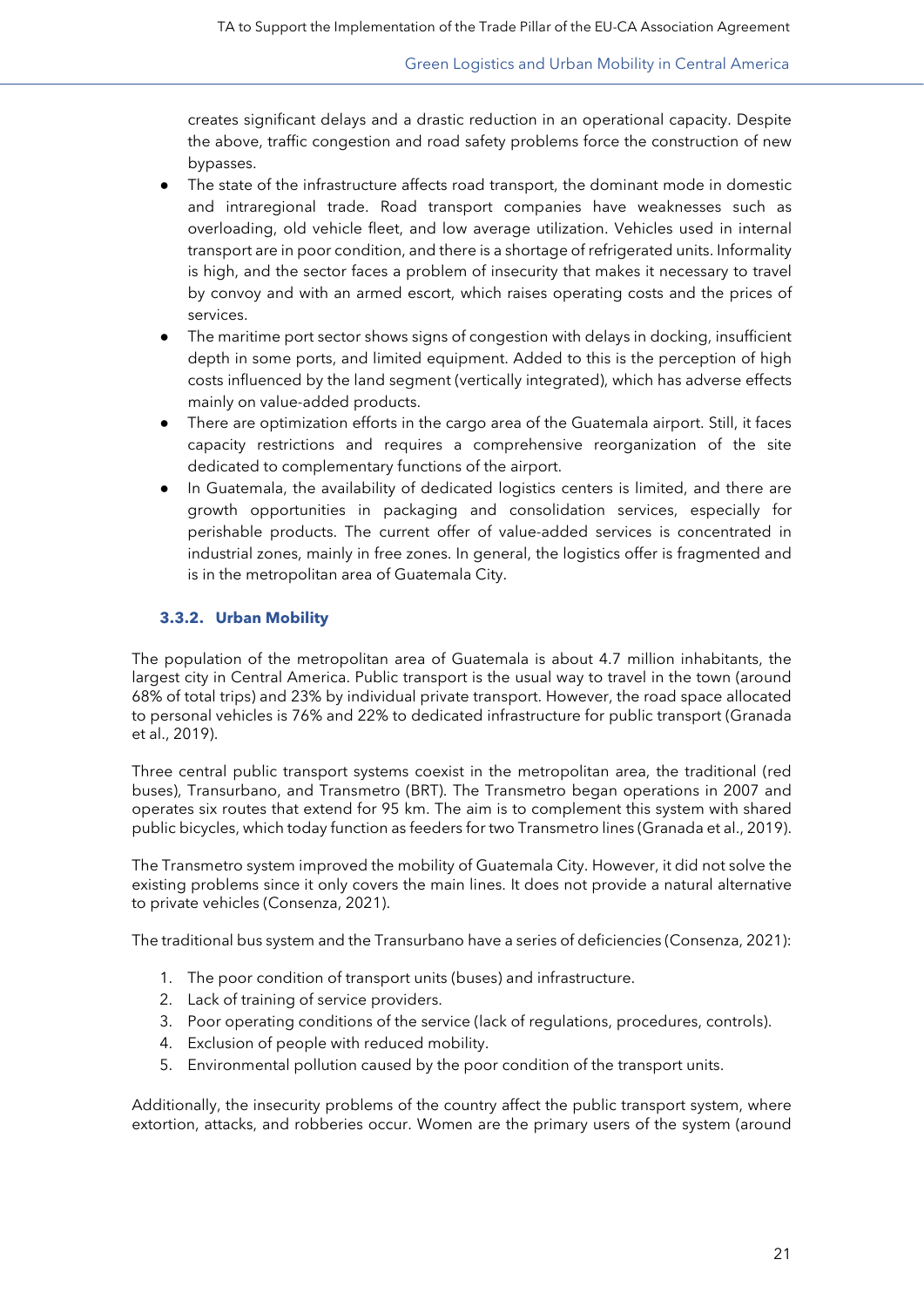56%). They feel unsafe due to the problems mentioned above and those of sexual harassment that they are victims (Granada et al., 2019).

Improving the public transportation system of the Guatemala metropolitan area faces the challenge of financing. The rates currently charged are insufficient to guarantee the quality of the service even with the subsidy provided by the government. The tariff and the subsidy do not cover the operating costs; it causes low quality (Consenza, 2021).

With the contribution of the Korean Cooperation, a consultant team is developing the transportation master plan for 2040. But currently, the Municipality of Guatemala implements a transportation plan which seeks that 85% of the city's inhabitants live at 500 meters from a public transport station. Among the growth axes of the project are (Palacios, 2020):

- Electrify line 5 of the Transmetro.
- $\Box$  Develop a cable car system for public transport. The Municipality granted the construction and operation process at the end of 2020 for 25 years.
- The Metro Rail System seeks to develop a train system on the old railway lines (FEGUA) that cross the city from North to South.
- $\Box$  Restructuring of the bus transportation system and increasing the coverage of the bicycle lanes so that they function as feeders for the other methods (Transmetro, Aerometro, Metro Riel, and buses).

#### <span id="page-21-0"></span>**3.4. Honduras**

In the update of the Honduras NDC (MiAmbiente+, 2020), some objectives could impact both logistics and urban mobility. Honduras will seek to move towards a renewable energy matrix, which would affect fossil fuels in cargo vehicles. To this must be added the emphasis on energy efficiency, in which the existing freight and public transport fleets seem not to meet international standards due to age. Finally, goal 6 establishes electromobility as one of the country's priorities. Achieving this priority requires the generation of policies, strategies, regulatory frameworks, schemes, and incentives, programs, and projects to adopt electric mobility in Honduras. With these strategies, the Government expects to foster improvements in public transportation and private transportation.

#### <span id="page-21-1"></span>**3.4.1. Logistics**

Logistics in Honduras has taken a qualitative leap in recent years due to the results of the Puerto Cortés concession. The port improved its performance and became an option for exporters from Nicaragua and El Salvador.

The entry into operation of the new airport in the vicinity of Tegucigalpa will be at the end of 2021. It will offer a specialized cargo terminal overcoming one of the barriers companies face in this region. However, there are persistent problems that require both public and private investments to improve logistics performance (Martínez & Venot, 2016b), among them:

- The road infrastructure in Honduras has a low density, so there are inequities in the connectivity of the different regions. Other problems in road infrastructure are deficiencies in design, capacity, and a high vulnerability to natural disasters.
- The infrastructure at the country's border posts is deficient and faces congestion problems and access limitations that reduce the speed of cargo transfer to other Central American countries. It generates a negative impact on the logistics performance of the country, especially land transport.
- In addition, ground transportation companies have an old fleet, and there is a limited formal offer of services. There are also problems due to: a) overload practices, b) low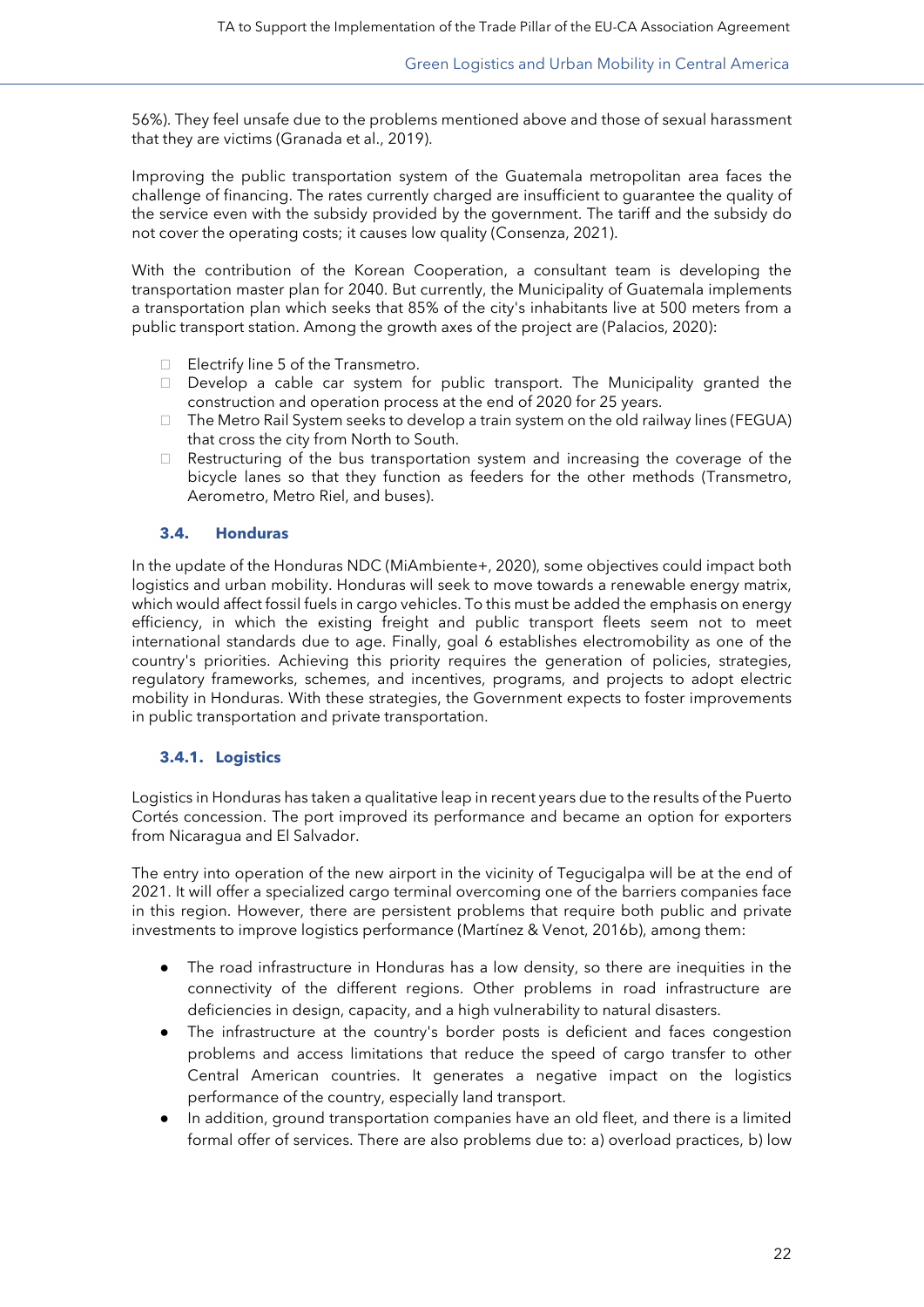fleet utilization due to a high proportion of empty returns (48%), c) limited supply of refrigerated vehicles, d) high freight rates and operational costs, and e) growing insecurity (assaults, cargo, and equipment theft).

- In the case of maritime logistics systems, the Honduran port system reflects two realities. Puerto Cortés (the main port in the country) reached international efficiency standards due to the given concession. However, other ports in the country operate with low levels of efficiency and lack the infrastructure and equipment necessary for the adequate mobilization of cargo.
- At the provision of transport services, the main difficulty is the high cost of maritime freight. The high price is due to low volumes of cargo and its seasonality, the vertical integration of shipping companies with land transport, and the lack of collaboration agreements between producers to negotiate the freight cost.
- Honduras has two main airports with different conditions. The airport near Tegucigalpa faces restrictions due to the runway's short length (2,021 meters) and its location within the city that limits the supply of cargo flights. The San Pedro Sula airport has better facilities for cargo handling, and the problems it faces are due to management.
- Like other Central American countries, the provision of logistics services is deficient, and there is a lack of logistics infrastructure to support the agricultural sector. There are insufficient storage systems and appropriate facilities to maintain the cold chain and product preservation. It is also worth highlighting the inexistence of specialized logistics infrastructure at borders and the absence of formal logistics areas to support the carrier.

# <span id="page-22-0"></span>**3.4.2. Urban Mobility**

Honduras is the only country in the Central American region where two independent and relatively similar metropolitan areas coexist, the first Tegucigalpa and the second San Pedro Sula.

#### **Tegucigalpa**

In 2012, with the support of the IDB, a consultant team developed the Sustainable Urban Mobility Plan (SUMP) for the metropolitan area of Tegucigalpa-Comayagüela. The SUMP (ALG & LeVote, 2012) determined that 60% of the trips were made by public transport and 32% by private vehicle. Each transport mode has its problems:

- In the public transport service (buses and minibuses and taxis), there is an oversupply and overlap in the main corridors of the central area of Tegucigalpa. However, in terms of operational efficiency, the results are low.
- Commuting on foot and by bicycles are infrequent as modes of transport since there is a lack of adequate and safe infrastructure to carry out this type of movement, evidencing a lack of pedestrian connectivity both in the main road corridors and between neighborhoods and neighborhoods of the city.
- Within the city, the SUMP identified indicators of capacity saturation and congestion of roads (lateral parking, poor signage, and road surface conditions) that reduce the capacity of the road axles. To this must be added the predominance of the private vehicle and the collective taxi.

In 2010, the construction process of the Trans 450 (BRT) Metrobus started. However, until August 2021, the system has not worked, and the facilities have suffered from neglect. Some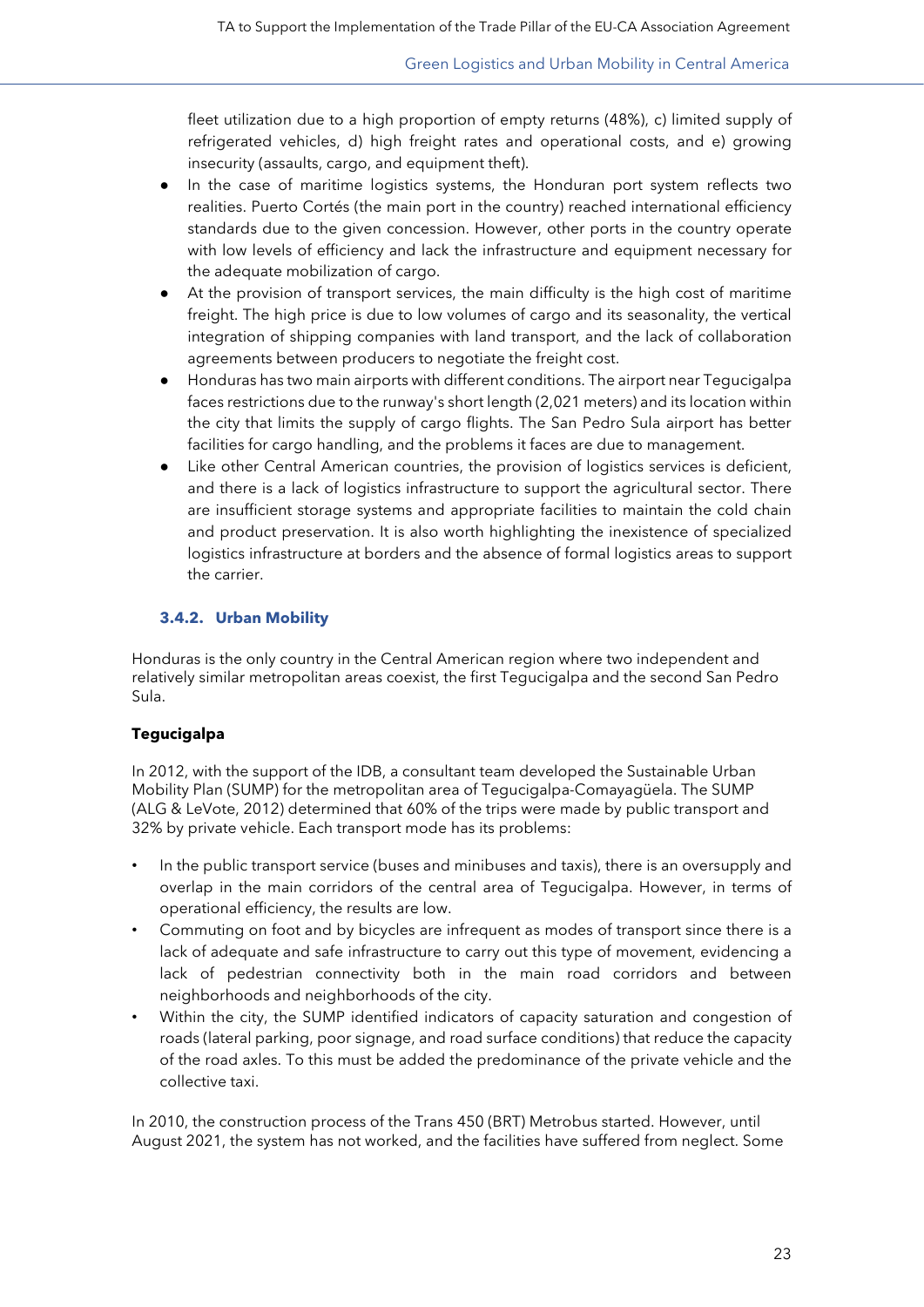lines are currently being redesigned and adding new construction, and the local government expects that by the end of 2021 (Redacción El Heraldo, 2021).

#### **San Pedro Sula**

The transportation system in San Pedro Sula has more than 1,500 buses, 7,000 taxis, and private vehicles that number more than 300,000 (including cars and motorcycles) (Rivera, 2020).

In 2017, the Municipality presented the urban development plan. The plan seeks to transform San Pedro Sula into a smart city. It includes an urban mobility component in which it proposes (IBI et al., 2017):

- 1. Incorporate information and communication technologies into public transport systems.
- 2. Infrastructure improvement (vehicular, non-motorized, and public transportation).
- 3. The development of an integrated transport system, among other aspects, must be worked on.

A group of experts points out that the main challenge facing mobility is the governance of urban public space. Informal vendors took over some streets of the city, and the authority of the mayor's office has been lost. Without land-use planning, they consider that any effort to modify public transport in isolation will fail (Rivera, 2020).

#### <span id="page-23-0"></span>**3.5. Nicaragua**

Nicaragua is in an internal political conflict, and the government of that country has been sanctioned by the United States, Canada, and the European Union, among others. The political crisis generated a decrease in economic activity and a weakening of public-private relations, affecting the development of plans and policies, and in many cases deepening the challenges that the country faces for development.

In 2020, the Government of Nicaragua updated its NDC to increase its ambition. The transport sector is not part of the priorities established by the country, but the NDC mentions it for future development. There are three main sectors included in the NDC (Ministerio del Ambiente y los Recurso Naturales, 2020):

- $\Box$  The Government proposes to increase the proportion of renewable energies from 60 to 65% of the electrical matrix.
- $\Box$  To increase the carbon absorption capacity by 25% concerning the reference model
- $\Box$  In the industrial sector, the goal is to reduce the consumption of fluorinated gases considered in the Kigali amendment.

About transportation, the update of the NDC refers to implementing the project "Promotion of Environmentally Sustainable Transportation in Metropolitan Managua" within the priorities to reform the public transportation system in the Metropolitan area of Managua, as stated reflected in the Comprehensive Transportation Plan. Implementing this plan will directly reduce 892,000 tons of CO2 emissions over the next 20 years. Additionally, the NDC appoints that in the coming years, the Government will design the electromobility strategy for the public transport of Managua and a NAMA in the energy sector's transition towards cleaner transport in Nicaragua. (Ministerio del Ambiente y los Recurso Naturales, 2020).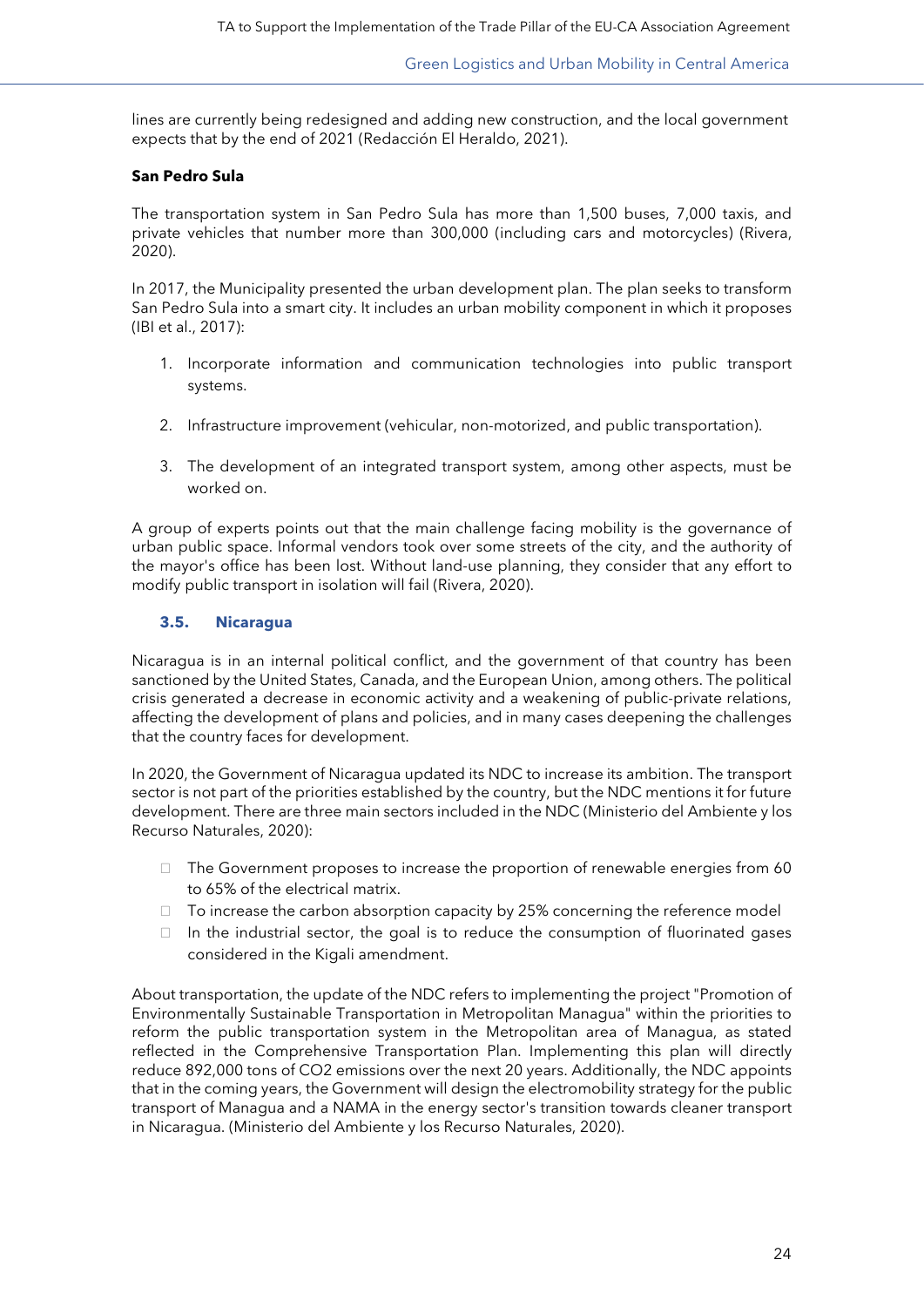### <span id="page-24-0"></span>**3.5.1. Logistics**

Transforming logistics of Nicaragua into green logistics requires to solve structural problems. Nicaragua is the largest country in Central America. One of the country's characteristics is the unbalanced development of the coastal regions of the Caribbean concerning the Pacific. Most of the population lives on the Pacific coast, and there is relatively appropriate transport infrastructure.

But in the Caribbean, there is a lack of infrastructure. Until 2019, the first highway linking the South Caribbean with the rest of the country was completed. In the rainy season, multiple roads are no longer passable.

The only international port is in the Pacific. There is no commercial port in the Caribbean, so Nicaraguan exporters or importers use Honduras or Costa Rica ports, facing greater distances and transportation costs. Additionally, the Port of Corinto in the Pacific faces difficulties due to limited expansion capacity and the lack of adequate facilities and equipment for cargo handling (Mendoza López et al., 2018).

Regarding the air sector, Nicaragua has only one international airport located in Managua, which has facilities for cargo transportation. The development of airports in the Caribbean would facilitate the efficient export of high-value seafood to global markets (CTI Engineering International Co. & Yachiyo Engineering Co., 2014).

To improve logistics performance in Nicaragua is necessary to strengthen the infrastructure at all levels (seaports, highways, and airports), the infrastructure and technological capabilities, optimization of processes related to international trade, and the infrastructure for intra-regional exchange. In addition, it is necessary to strengthen the competence and quality of logistics services and transport operators and the development of logistics parks in strategic locations (CTI Engineering International Co. & Yachiyo Engineering Co., 2014).

#### <span id="page-24-1"></span>**3.5.2. Urban Mobility**

Sustainable mobility in Managua faces many challenges. The development model of Managua, as with most Latin American cities, uses land extensively. The extension of the town added to the increase in motorization, and the poor quality of transport (70% disapproval) and its infrastructure create conditions that affect the sustainability of mobility (Eguino et al., 2014).

In Managua, the transport service is not articulated. The bus system is provided by private companies and cooperatives, while taxis are another relevant operator in the scheme. The transport market is in direct competition between the different players, and their income depends on the number of passengers and the fare charged. The low quality provided by public transport favors personal mobility. (Eguino et al., 2014).

Although there are plans to develop a BRT system since the late 1990s, it is not yet operational. At the beginning of 2021, the Mayor announced that the works for the Metrobús would begin. Still, critics point out that it is more of a propaganda announcement given the elections at the end of 2021 than an actual project since the economic resources to carry it out are lacking (Redacción, 2021). In general, the city requires an Integrated and Hierarchical Public Transport System with structuring corridors of mass transport; it would articulate with non-motorized modes (Eguino et al., 2014).

Despite the mention in the NDC of the "Promotion of Environmentally Sustainable Transportation in Metropolitan Managua" plan, it is not available to the public, and the actions are unknown to society. However, there are some solutions that can improve urban mobility.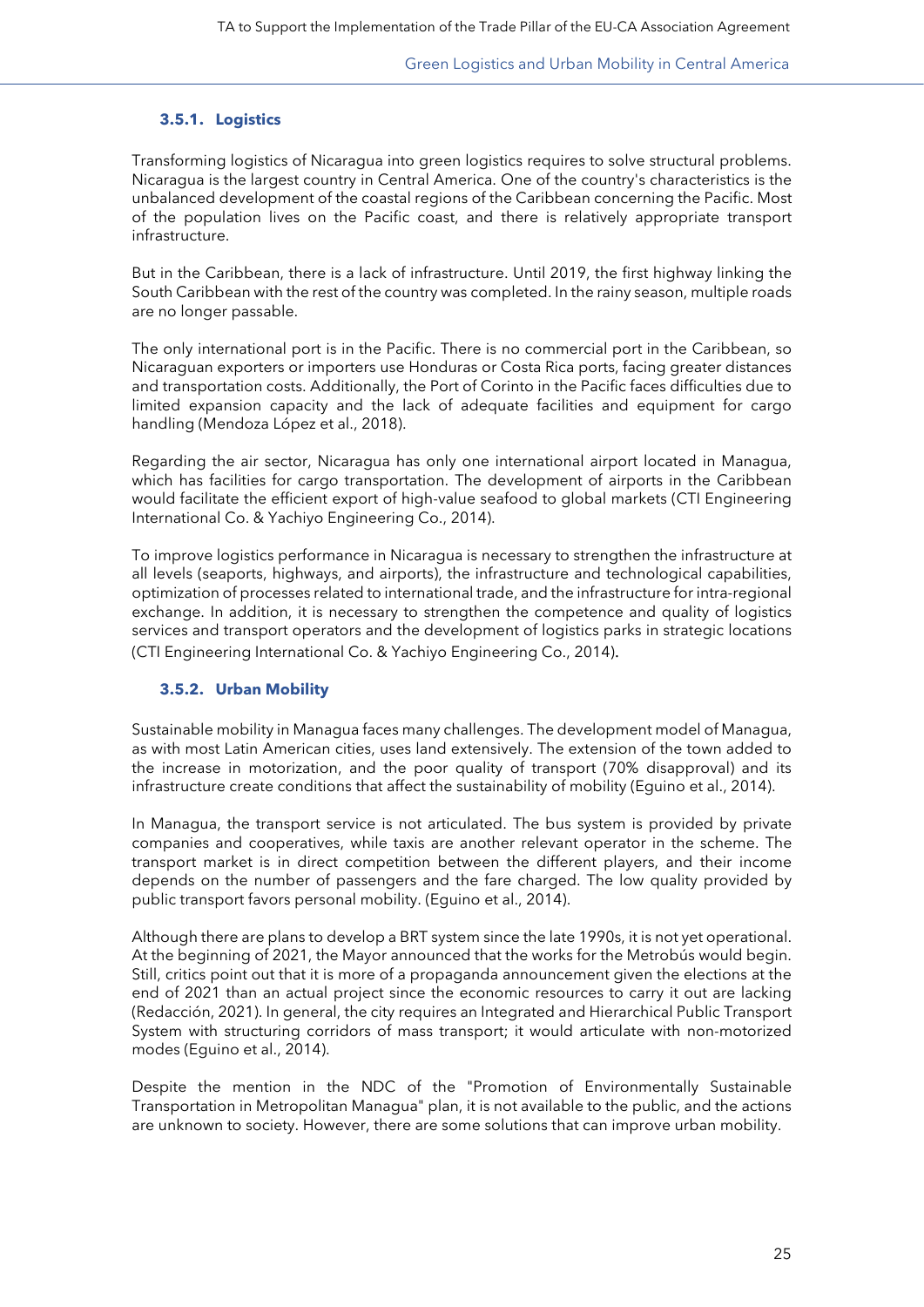The National Transportation Plan for Nicaragua (CTI Engineering International Co. & Yachiyo Engineering Co., 2014) proposes improving mobility by ordering bus routes, designing and constructing passable roads throughout the year, and creating links between land transport and other forms of transportation.

As part of the actions, the plan proposes the Construction of a Trunk-Neighborhood Bus Service Network System (Hub-and-Spoke). Larger buses will operate the trunk services connecting several departments, and smaller for neighborhood services. It is necessary to build bus terminals(CTI Engineering International Co. & Yachiyo Engineering Co., 2014).

#### <span id="page-25-0"></span>**3.6. Panamá**

In Panama, the energy sector (electricity generation and transport) are the primary source of GHG emissions. In 2019, the transportation sector represented 47.4% of that, followed by 19% industrial consumption, 17.1% commercial and public services, 16% residential, and 0.5% others (Ministerio de Ambiente, 2020).

In 2020, Panama presented the update of the NDC. Among its goals, the Ministry of the Environment proposes a scenario called the Energy Transition Agenda (ATE) that includes post-COVID19 reactivation measures such as investments in conventional infrastructure and climate investments of non-conventional renewable energies (NCRE), energy efficiency, and electric mobility. In the public transport sector, the NDC will follow the Integrated Plan for Sustainable Urban Mobility to 2030 (PIMUS), establishes a roadmap for the public transport system.

Regarding logistics, the NDC of Panama's proposal is to develop logistics infrastructure (ports, airports, roads, and bridges) resistant to climate change (Ministerio de Ambiente, 2020). Although the focus on logistics within the NDC seems to be hardware-centric, private fleets have their own goals in terms of electric mobility.

In terms of electric mobility, it is proposed in the updated NDC that 10% of vehicles in private fleets be electric by 2030, 25% in personal vehicles, 20% in public transport, and 30% in official fleets. By 2050, electric vehicles will be 30% of private fleets, 75% of personal vehicles, 60% of public transport, and 90% of official fleets (Ministerio de Ambiente, 2020).

Complementary to the goals proposed in the NDC, Panama's national electric mobility strategy establishes plans for the development of charging networks, differentiating between longrange trips that require fast charging points. In contrast, slow loading points are considered in the zones in urban areas since the displacements are short. From the regulatory point of view, it is necessary to update and create the regulations for the use of electric vehicles, the development of infrastructure, commercialization and operation of electric mobility, and financing mechanisms (Rebolledo, 2019).

#### <span id="page-25-1"></span>**3.6.1. Logistics**

Unlike the other countries in the region, Panama prioritizes logistics as one of its main development bets and has a National Logistics Strategy towards 2030 (SPIM-ABECEB-Briher, 2017). The strategy seeks to take Panama from the regional port Maritime Hub to a Logistics Hub that integrates the centrality of ports and airports with the generation and attraction of logistics activities. The maritime port sector would continue to be the base.

Reaching this goal requires significant efforts since, although Panama is the Central American country with better logistics performance indicators, it is mainly due to the activity related to the interoceanic zone (Canal) with services and infrastructures of an international level. But internal logistics do not maintain similar standards.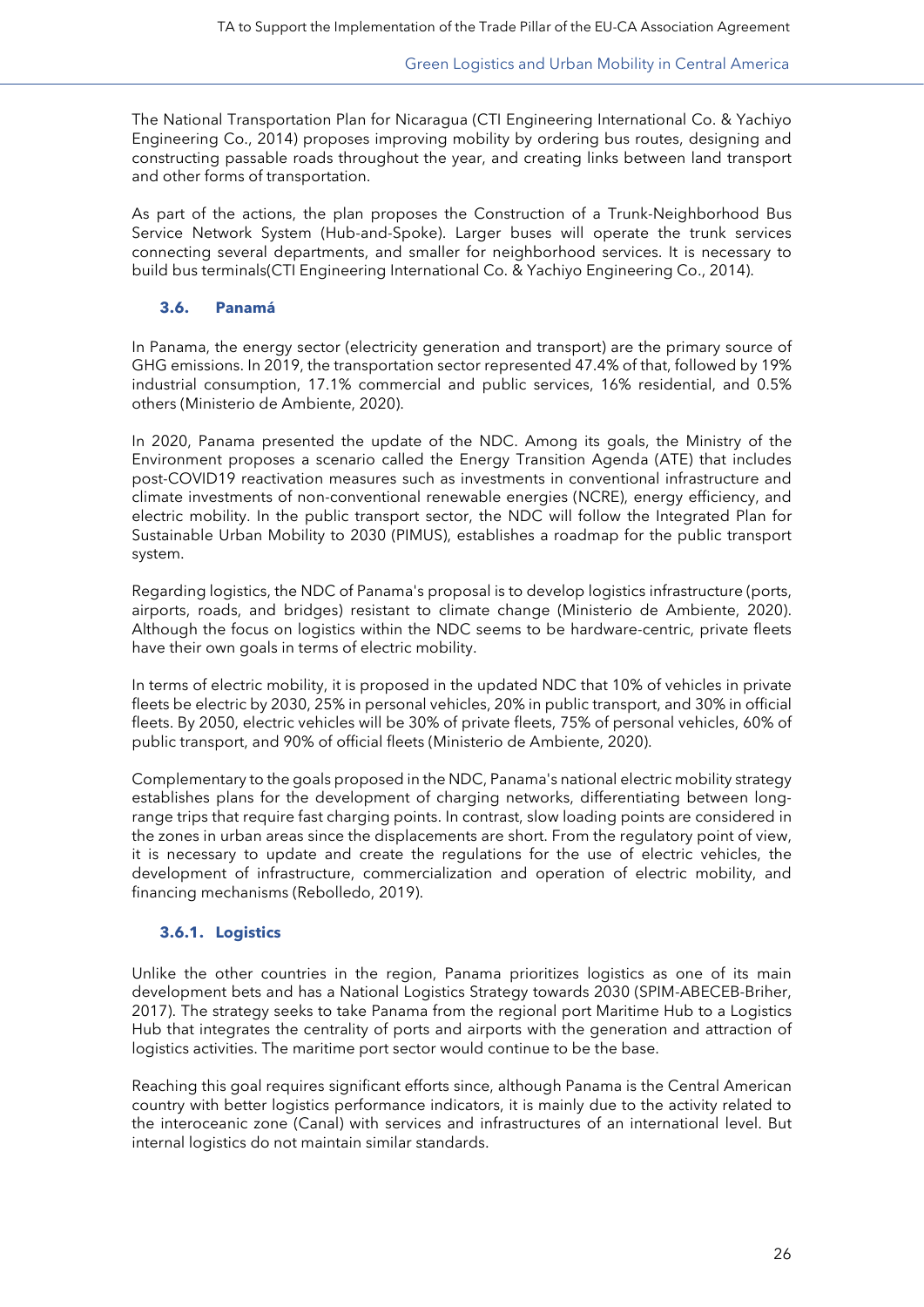There are three subsystems that the strategy identifies and on which the actions will focus: the consolidation and strengthening of the Central Interoceanic Hub, national logistics integration, foreign trade logistics. A fourth element pointed out is the need to strengthen the governance and institutional framework of the Panamanian logistics system. Among the main characteristics of each of these subsystems are:

- $\Box$  In the Central Interoceanic hub, the expansion of the Canal allowed the growth of ship and cargo traffic significantly. This Hub has a port system with high connectivity, although with some opportunities for improvement due to cargo concentration on the west-east road. Within the Hub, there is the Panama airport with facilities for the management of cargo, a complementary network of airports, and the leading global logistics operators.
- $\Box$  Increasing value-added logistics services is challenging because these services are in the Colon Free Zone and the Panama Pacific Zone but no in the rest of the country. The functional lack of coordination of the Interoceanic Zone Corridor is the Hub's main weakness, affecting everything from territorial planning to information systems.
- $\Box$  The second subsystem corresponds to national logistics. In this subsystem, the reality is like that of other countries in the region with a deficient level of accessibility and logistical connectivity in various national areas, notably in agricultural production. The road transport sector has high costs and fees due to high rates of empty returns and operational restrictions at ports and border crossings. Additionally, this subsystem faces the challenge of urban logistics since the differences in the urban distribution of goods -mainly precedent- and the needs of the Central Hub of the Interoceanic Zone are unknown at a functional level.
- $\Box$  Foreign trade logistics faces significant challenges. On the one hand, the functional part in borders faces criticism about the control processes and the efficiency in the operation of public and private actors. There is a lack of logistics services oriented to foreign trade because Panama has limited export offers and logistics companies concentrated in transshipment operations.
- A limitation that Panama will have to face is strengthening specialized human resources. The shortcomings are low quality of training, insufficient training in the company, poor coordination between the academic sector and companies, and a lack of institutional leadership.

Within the limitations to international logistics in Central America, some legal provisions prevent free competition and hinder the movement of goods. In October 2021, a new law was approved in Panama that precluded foreign companies' participation in maritime cabotage (Perea, 2021). That regulation also exists in land freight transportation, where companies whose capital is Panamanian are the only ones approved to mobilize internal cargo (Gobierno de Panamá, 2017).

#### <span id="page-26-0"></span>**3.6.2. Urban Mobility**

Although urban mobility in Panama City is the most developed in Central America, it does not imply that it is free of challenges. The public transport system includes the subway, Metrobus, and traditional buses and personal vehicles (taxis, informal taxis).

In Panama, high dependence on private vehicles persists due to the characteristics of urban development, in which complete communities are absent. The Metrobus system shares infrastructure with personal cars, generating very high and unattractive travel times for a possible modal shift. It also lacks integration, and there are functional and operational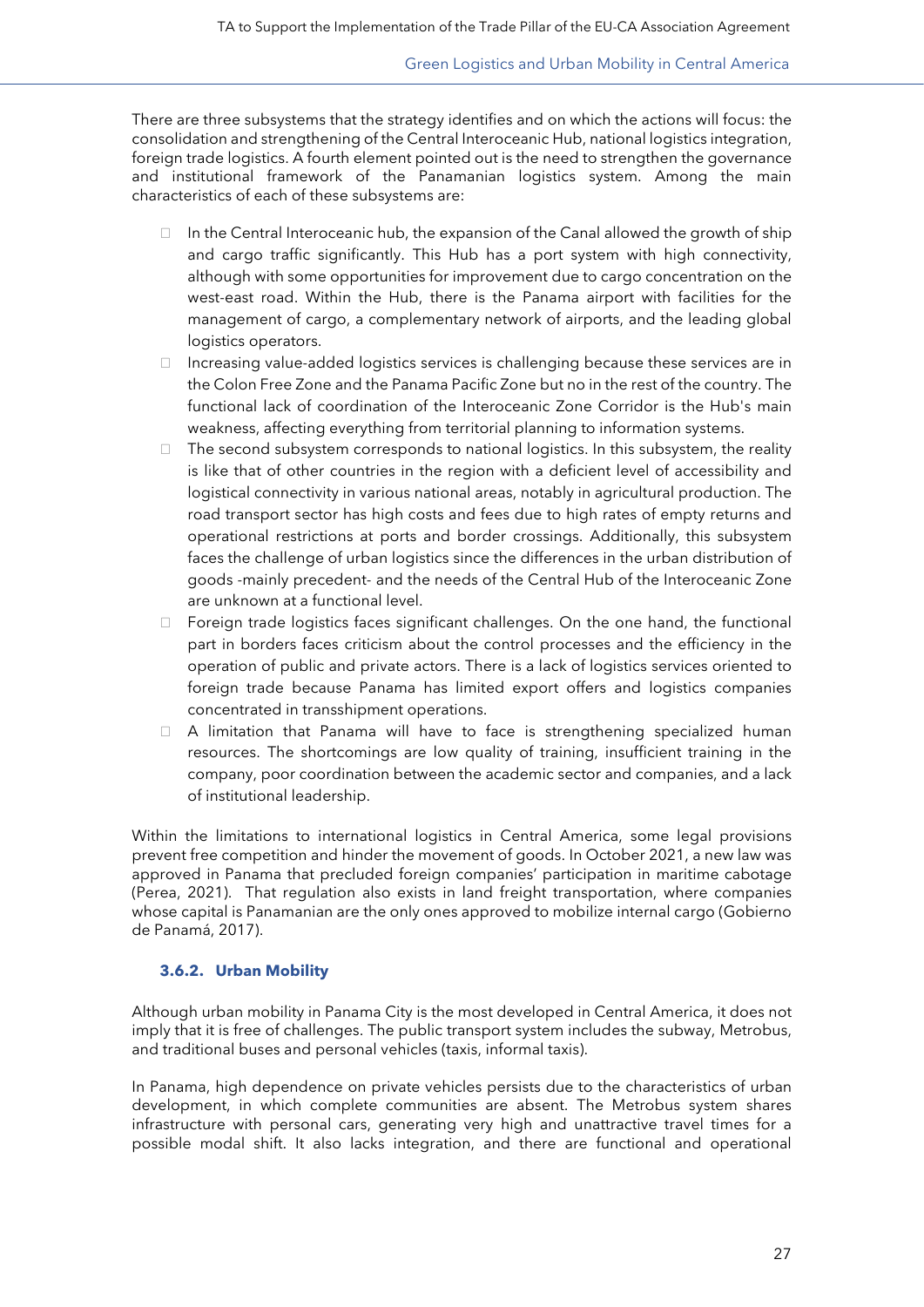deficiencies (Cal y Mayor y Asociados & IBI, 2015). The metro system is starting (with less than a decade of operation) and in development.

Non-motorized mobility presents challenges; pedestrian infrastructure is in poor condition or non-existent. The infrastructure and urban planning design are not adequate to non-motorized means since they do not consider the space and facilities required by pedestrians and cyclists (Cal y Mayor y Asociados & IBI, 2015).

Based on the PIMUS and as part of the 2020 NDC, the Metro will be the base of the system, and it will be a restructuring process of the bus route system and the Metrobus. These routes will be a supply system and complement the operation of the Metro, which will allow increasing the coverage of the Metro without the need to extend the lines. The PIMUS proposed to adapt the transportation units according to the demand of each segment to seek better results between operational costs and transportation quality. Finally, the PIMUS raises the need to promote infrastructure development for non-motorized modes (pedestrian and bicycle travel), integrated with motorized modes of public transport (Cal y Mayor y Asociados & IBI, 2015).

#### <span id="page-27-0"></span>**3.7 Advocacy and Regulatory Advocacy**

Sustainability Advocacy in Central America deals with many obstacles. Education being one of its biggest problems, because Central America is a region with a limited education system. It is estimated that about 23 million children in the region between the ages of 4 and 17 do not belong to a formal education system. With low education and high poverty levels, it is very difficult for individuals and organizations to advocate for sustainable change. Therefore, there are not many organizations that advocate for specific causes in these countries. Instead, advocacy can be seen through government actions and plans that come to fruition due to citizen´s demands.

Nonetheless, many global organizations and funds are dedicated to advocate the climate crisis in Central America. Some examples are, The Green Climate Fund (GCF), COMITRAN, CABEI, among others. COMITRAN, for example, recently approved a plan titled "Incorporation of Disaster Risk Reduction and Sustainable and Inclusive Adaptation to Climate Change in road infrastructure projects". The project's goal is to reduce loss and damage caused by disasters by including risk mitigating mechanisms in public works in the region. Such advocacy and plan for action is needed in the region (Cepal,2021). It is also significant to mention that there is already collaboration between Central America and the European Union in this area as well. The EU, SIECA and Inter-American Development Bank are collaborating on the "Digital Platform for Central American Commerce", which seeks to optimize movement among the countries under a methodology centered in interoperability, transparency, and traceability (SIECA, 2020).

# **Costa Rica:**

Costa Rica is a leader in the region in terms of climate performance as proved by a defined mitigation target of 44% reduction in emissions against business as usual by the year 2030. This translates directly to its innovation in green mobility and logistics. In the area of green or sustainable mobility the country is looking to reach decarbonization by 2030 with a plan which mandates that 70% of buses and taxis be zero emissions and passenger trains 100% electric. This same plan has action items in green logistics ordering that 100% of new commercial, residential, and institutional buildings be designed and built with low-emission and clientresilient systems. This plan is just the first example of the products of strong advocacy for the environment to which the government must respond to. Costa Rica has many sustainable mobility projects in planning stages such as the electric train, the main advocates for the financing of this project are the Green Climate Fund as well as the Central American Bank for Economic Integration.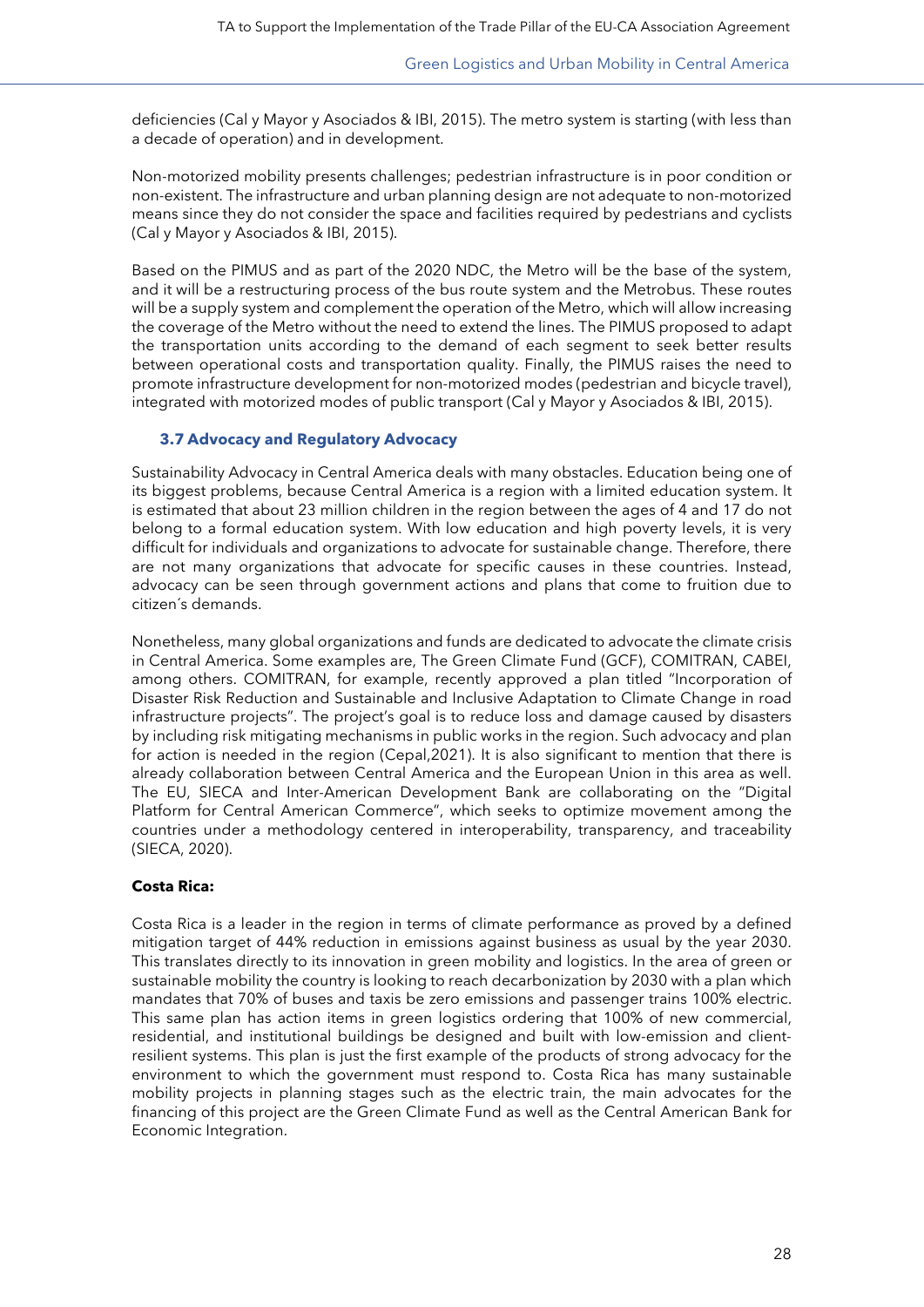#### **Guatemala:**

Guatemala, as part of its Nationally Determined Contributions, is working to reduce its GHG emissions by 2030 targeting 11.2% (unconditional) to 22.6% (conditional) reduction. The Conadur (National Urban and Rural Development Council) along with the Secretary of Planning and Programming of the President's Office are the entities behind the management and establishment of Guatemala´s national development plan, striving to advocate and improve the countries green logistics and urban mobility projects. The K'atun 2032 National Development Plan targets to reduce 15% in industrial use of firewood by 2027 and improve energy savings in the industry and commerce sectors by a 25% in 2027.

Central America is a region known for its coffee production, and Guatemala had the privilege to host the First SCA (Specialty Coffee Association) Sustainability Conference, with the sole purpose of attracting sustainability experts and passionate advocates from across the coffee value chain throughout the whole region, to provide them with the opportunity to learn from one another about the different global issues affecting the coffee production.

#### **Panama:**

The Panamanian Government established specific sectoral climate goals, focusing on increasing carbon sinks, renewable energy, and sustainable forestry. The government is advocating to increase reforested areas by 1m hectares by 2030, and the participation in international emission trading.

Aside from the government, Panama is one of the only countries in the region to have an Environmental Advocacy Center (CIAM). The CIAM is a group of lawyers and scientists that enforce environmental laws and defend the human right to a healthy environment, one of its many targets is to influence the decision making of governmental and business actors through the mobilization of public opinion, the sensibilization of the citizenry and the documented reporting of irregular practices for dissemination in the media.

#### **Honduras:**

The Honduran government aims to endure its improvement towards creating a climate policy framework which goes hand in hand with its innovation in green logistics and urban mobility. The government's targets include, reducing national GHG emissions by 15% in 2030, also prioritizing its focus on infrastructure, water resources, risk management, agriculture, among others, that are fundamental urgencies of the National Climate Change Agency.

#### **El Salvador:**

Like the other countries in the region, the Salvadoran government has proposed many plans that fit under the sustainable mobility and green logistics categories, these plans prove the need for the government to respond to growing demands in the environmental sector. President Nayib Bukele has been pushing for the creation of a railway network in El Salvador which has been proposed in hand with the Central American Bank for Economic Integration. It is important to note efforts made by the Ministry of Public Works and the Road Conservation Fund in alliance with the Environmental Fund of El Salvador in reforestation to compensate for environmental damage construction may cause.

#### **Nicaragua:**

Nicaragua's advocacy on green logistics and sustainable urban mobility is in its early stages compared to the rest of the region. Their latest National Climate Change Policy is currently in the consultation phase, some of the relevant aspects it focuses on includes creating a low-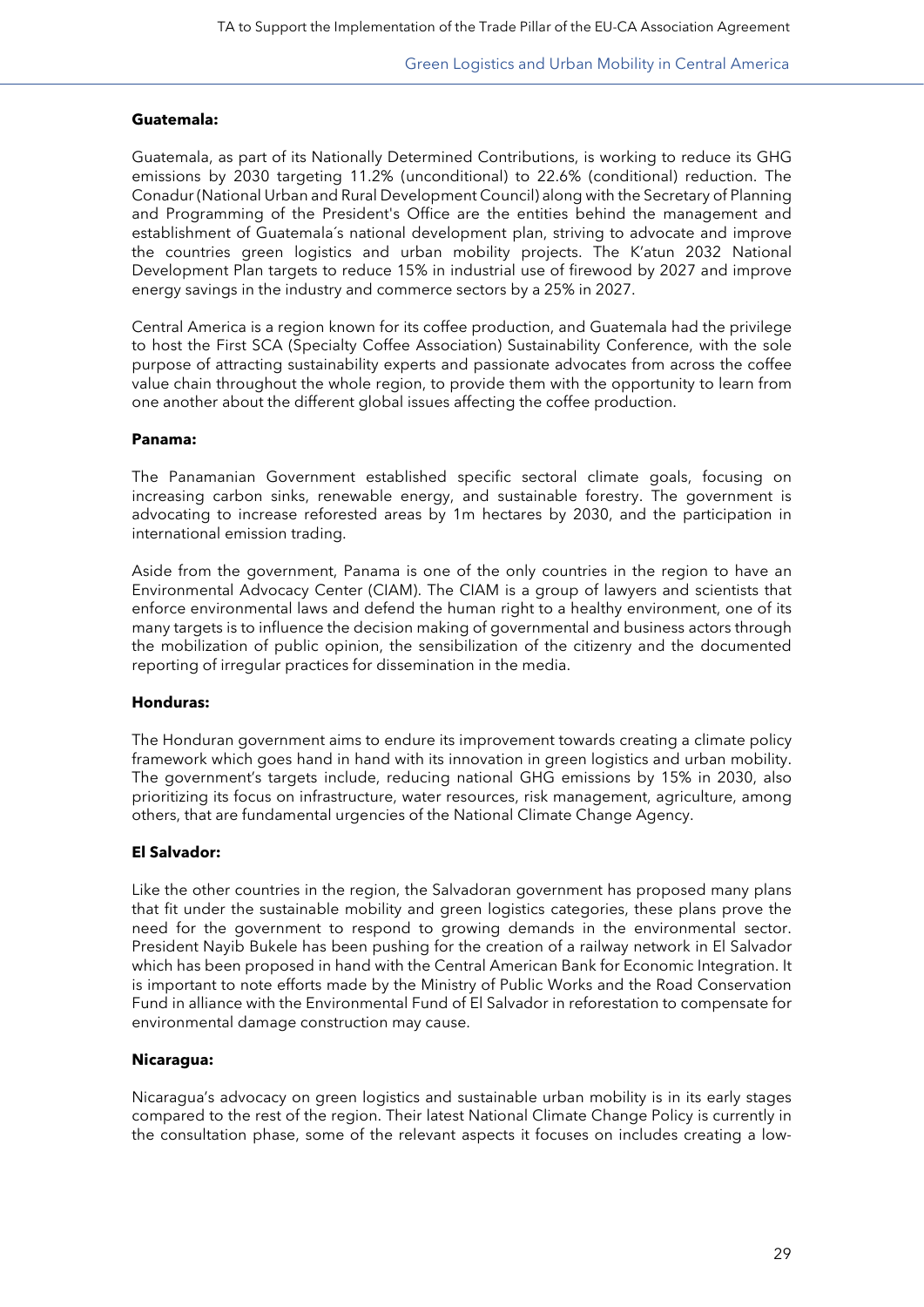carbon development strategy and developing green infrastructure. One of the main reasons that they are still in the consultation phase is due to their governmental regime that restricts individual's sustainability efforts.

Even though it is the farthest behind in terms of planning and implementation it proves that all the countries are at least in the developing stages to become more environmentally sustainable. These movements permeate to the green logistics sector as well as the sustainable urban mobility and these plans and governmental responses are evidence of the increasing interest by Central American citizens to continue innovating but with the environment in mind.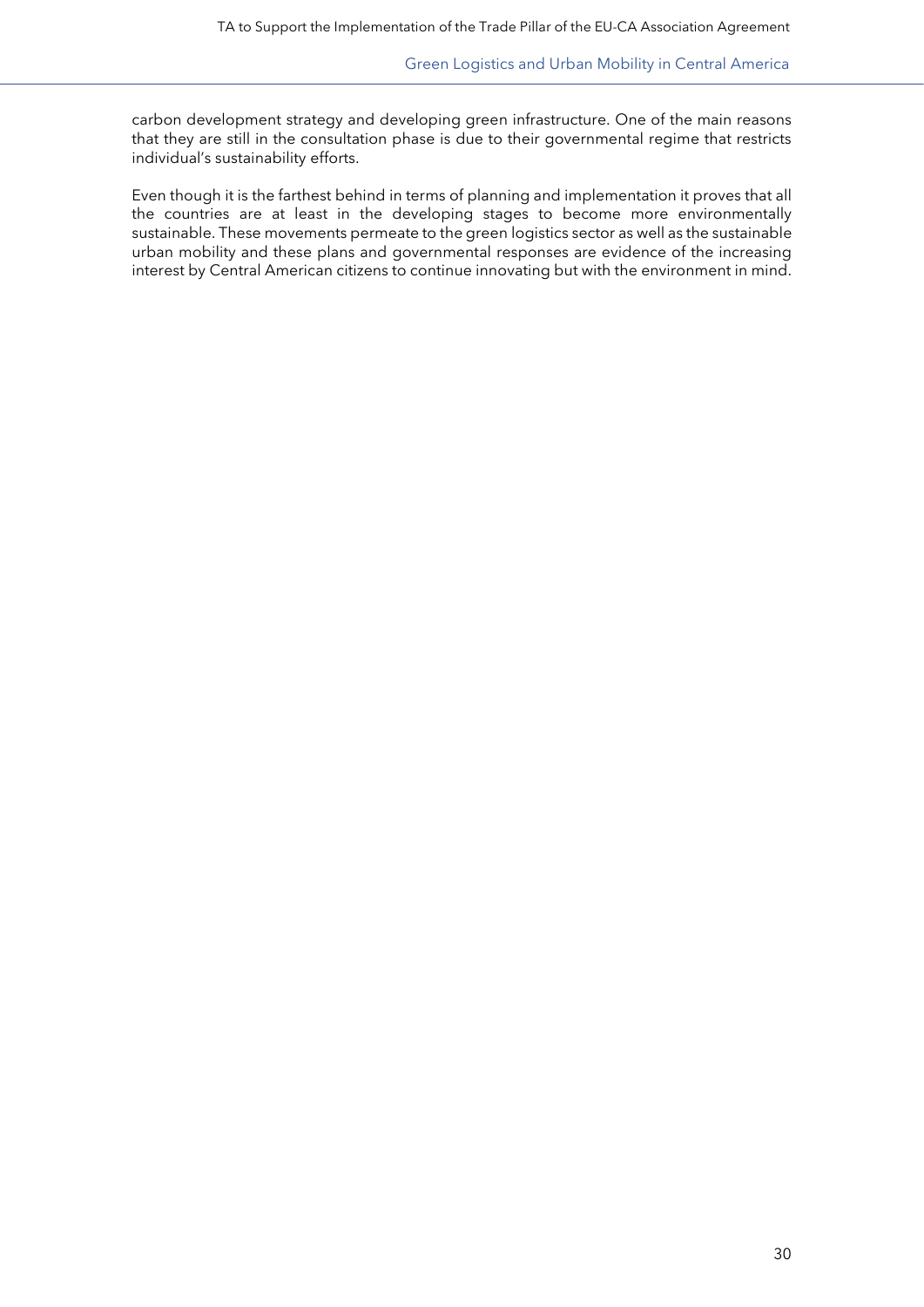# <span id="page-30-0"></span>**4. Business Opportunities**

Despite the logistical complexity in the Central American region, leading European companies in the sector have taken advantage of the opportunities, making both greenfield-type investments and buying local logistics operators. DHL, one of the leading logistics operators globally, has made considerable investments in Central America, where it has operations in all countries and its warehouses. For its part, the Maersk group has ventured into different businesses ranging from operating various maritime routes to port operations, which has allowed these ports to achieve productivity levels like those registered in more advanced countries (see Box 3).

#### **Box 4. APM Terminals**

APM Terminals is a subsidiary of Maersk; it is based in the Netherlands and is one of the largest port operators in the world. It manages two ports in Central America, Puerto Quetzal in Guatemala and the Moín Container Terminal (MCT) in Costa Rica.

APM Terminals Quetzal has been operating since 2017. Puerto Quetzal is the largest port between Lázaro Cardenas in México, and the Panama Canal, on the west coast of Central America. The terminal has two Ship-to-Shore cranes on a 350m quay and a berth depth of 14.5 meters (APM Terminals 2021b).

APM Terminals built the MCT between 2015 and 2019, and the terminal is on an artificial island off the Caribbean coast of Costa Rica. The project was one of the most significant investments in Costa Rica (approx. €870 million). During the first year of operation of the port (before de pandemic), it was one of the most productive ports of Latin America, and their yields were like European or American ports (Mundo Marítimo, 2020).

The investment plan of MCT includes increasing the capacity to handle four times the size of the ships it currently operates. In later stages, the largest design ship: New Panamax, with 13,000 TEUs, will be received (APM Terminals 2021a).

Additionally, the EU has one of the world's largest multinational lender, the European Investment Bank (EIB), which not only operates inside the EU but also worldwide. They focus on small and large projects, with investments of €25m and above or below, with the possibility of being financed indirectly through a government or financial intermediary, or even directly with the project organizer. The EIB prioritizes the following types of projects:

- Climate change mitigation and adaptation
- $\Box$  Social and economic infrastructure development i.e., water and sanitation.
- □ Local private sector growth

Also, the EU has one of the largest regional blending facilities, the Latin America Investment Facility (LAIF), which focuses on mobilizing funds for Sustainable Development Goals in the energy, environment, transport, water, and social services sector. LAIF offers technical assistance, investment grants and financial instruments to other countries, and its objectives are the following:

- $\Box$  Improving the infrastructure in Latin American countries by refining its energy efficiency, renewable energy systems, sustainable transport, green logistics, and communication networks.
- $\Box$  Supporting climate change mitigation and increasing environmental protection.
- $\Box$  Promoting sustainable socio/economic development through the enhancement of social service infrastructure and supporting small to medium enterprises.

These EU financial institutions offer many opportunities for the development of green logistics and urban mobility across Central America.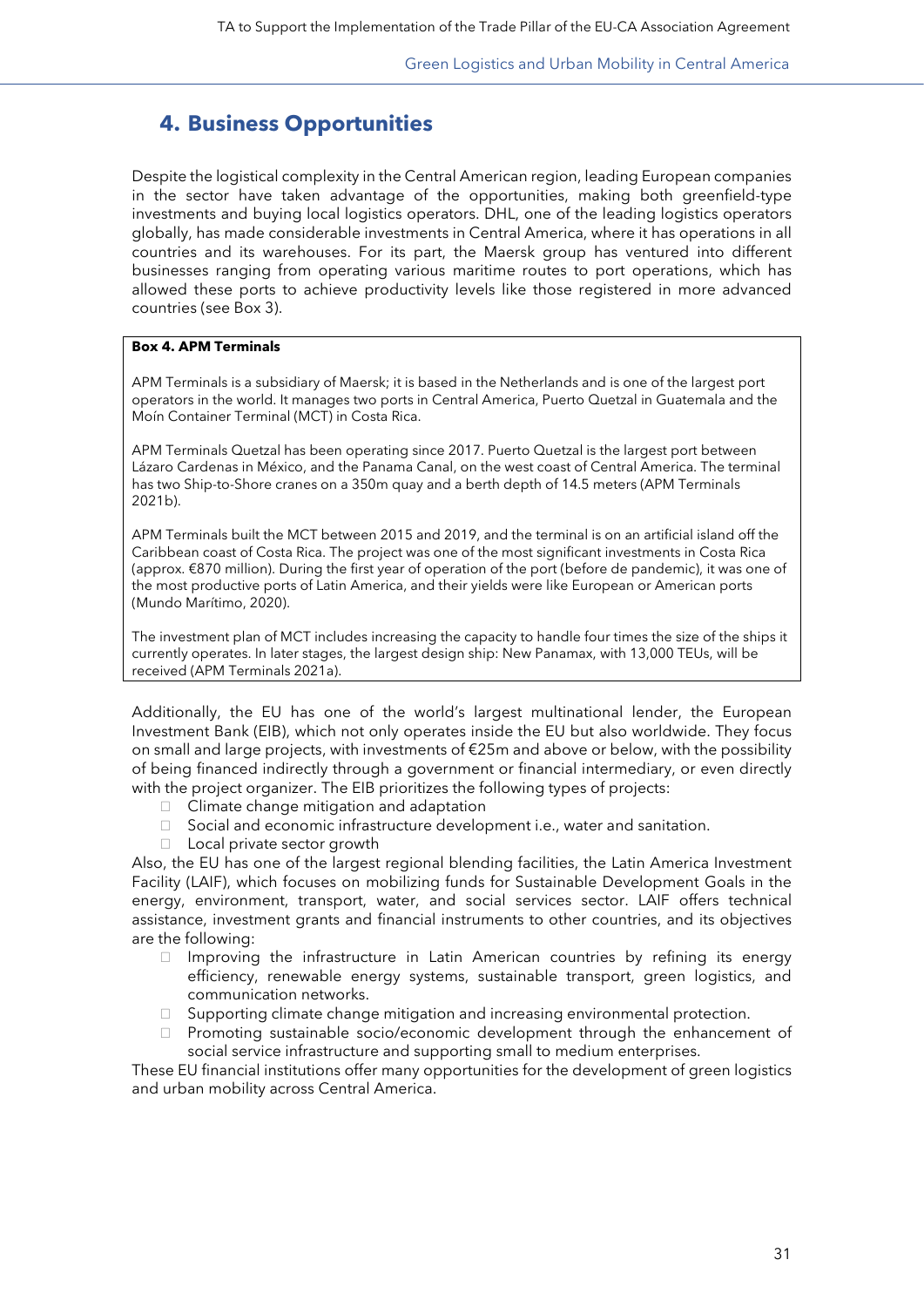In general, Central American logistics is characterized by low development, although there are some more sophisticated examples in all countries. These cases are mainly associated with local subsidiaries of external companies (free zone companies, multinationals operating in the region) like the example above.

In contrast, local small and medium-sized companies face more significant difficulties for an effective logistics process. Green logistics is not a vital component of the national plans or the regional. In the best of cases, it is a consequence of the proposed actions.

However, green logistics offers multiple opportunities for the Central American region. It supports the adoption of sustainable practices and solves problems of traditional logistics. Some of the projects identified that can improve logistics practices as positive effects on sustainability will be mentioned below.

### <span id="page-31-0"></span>**4.1. Modernization of the transport fleet (cargo and buses)**

Most of the cargo destined for the domestic market and a high percentage of intra-regional trade from and to Mexico is by road. Despite the importance of this transport sector, it faces severe problems of informality and productivity. In most countries, the issue of high rates of empty returns was identified, in addition to long waiting times that affect operational efficiency. Transport units (trucks) represent a fundamental link in the chain, but their condition is often deficient with a high average age that also generates losses in terms of operational and energy efficiency and is associated with poor quality service and high levels of emissions (Calatayud & Montes, 2021). The same description can be applied to most of the buses of the region.

In Latin America, there is a trend towards developing clean and safe transportation programs that seek greater environmental efficiency and accident reduction. Among the components of these programs is the increase of the allowed dimensions, limitation of emissions, energy consumption, and devices (telematics, active and passive systems in new trucks) that reduce the accident rate. In the case of Central America, the development of these programs has been slow, and the region is lagging. There are significant difficulties for the fleet's renewal due to access to financing for smaller carriers (Barbero et al., 2020).

Central America can learn from the practices carried out in other Latin American countries where the fleet's renewal was through support programs promoted by the Governments. These programs seek to replace older trucks with more efficient, safe, and clean units. Replacement programs have adopted the scrap component as a way to retire old vehicles (Barbero et al., 2020).

In public transportation, electric buses are profitable over their useful life because they have lower operating costs. However, it requires higher initial investments and more extended payback periods for the bus owners. To solve this problem, in Santiago de Chile, the ownership of the bus fleets was separated from the operation. Now, electric companies can buy electric buses and lease them to public transport operators (Vogt-Schilb et al., 2020).

# <span id="page-31-1"></span>**4.2. Electric freight train in Costa Rica (TELCA)**

The project consists of the rehabilitation of the freight train on the Caribbean coast of Costa Rica. Currently, the freight train operates approximately 100 kilometers with diesel locomotives from the port of Limón / Moín to the country's interior.

The new train will be electric, and there is a need for equipment and conditioning the railways. The project seeks to expand the distance to 180 kilometers and add 30 kilometers of new additional railways. It will increase coverage in fruit production areas such as bananas and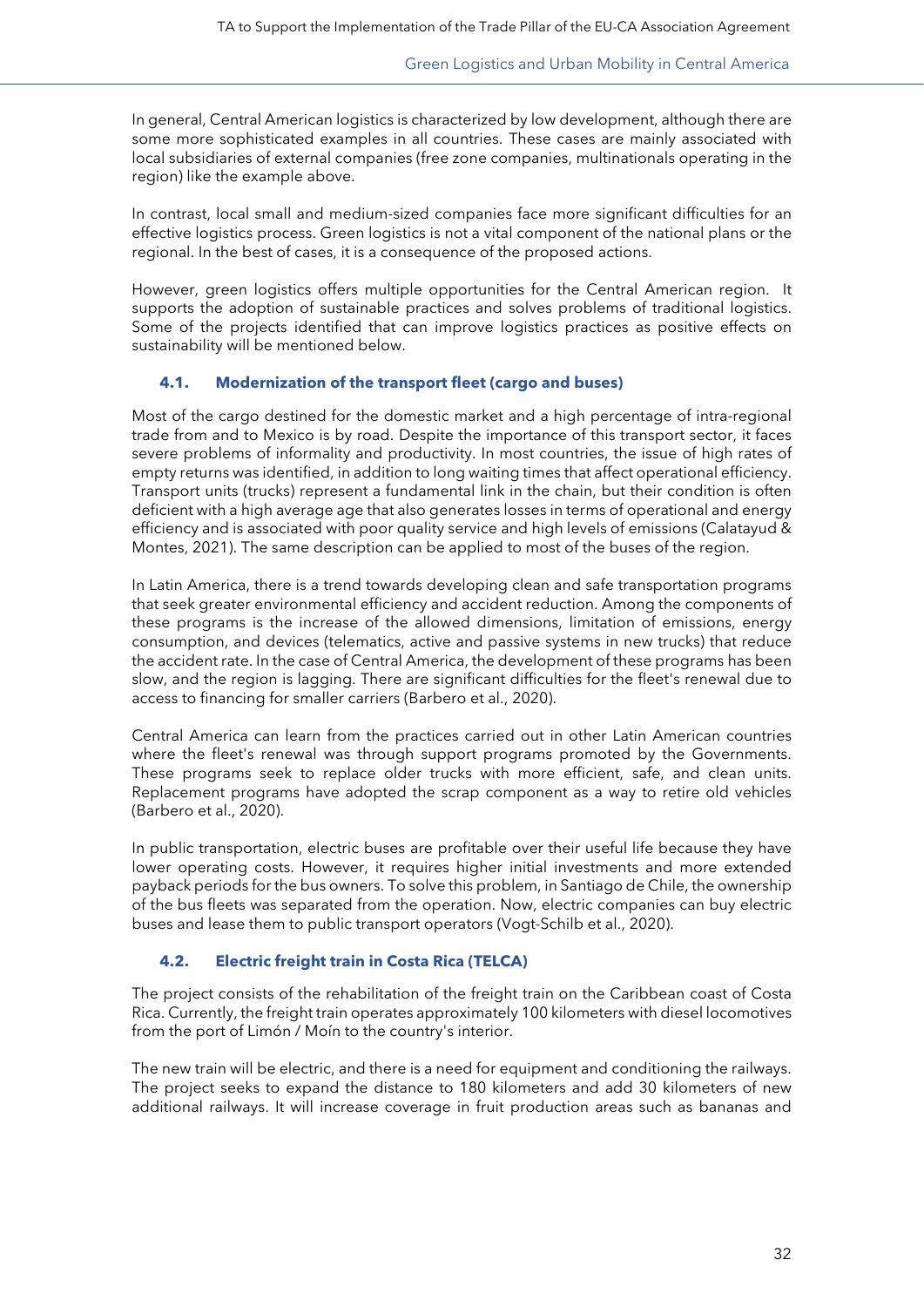pineapples. In addition, the project will improve existing railways, bridges, and other road crossings. The workshops and patios must also be conditioned.

The total investment is estimated at US\$ 440 million, including the electrification, conditioning, and repair of 250 bridges and the development of inter-modal facilities. Currently, INCOFER [\(www.incofer.go.cr\)](http://www.incofer.go.cr/) is the promoting agency or the project, and it is doing the feasibility studies of the project.

#### **Box 5. mUEve**

The European Union, thru the mUEve project (Sustainable Mobility, Urbanism, Equipment, Valuation of Public Space and Greening and Equity), collaborates with the urban municipalities of Costa Rica in which the electric train will have direct influence.

This program seeks to strengthen governance in municipalities, ensure the inclusion of vulnerable groups and gender equity concerning transport. It expects to increase economic performance and improve environmental quality in the urban areas impacted.

# <span id="page-32-0"></span>**4.3. Panama Canal goes carbon neutral**

The Panama Canal finished a major expansion in 2016. The expansion, which cost more than \$5 billion, involved construction of a new set of locks on the Atlantic and Pacific sides of the waterway, creating a third lane of traffic for more cargo, especially from East Asia headed to the East Coast.

The Panama Canal is the most important asset of the transport and logistics cluster of Panama, which is comprised by five ports, Free Trade Zones, railroad dry canal that connects ocean to ocean in 45 minutes, as well as the recent expansion of Tocumen airport (figure 3). According to the Government authorities, the focus now is on value added logistics and linking all the different players in the cluster. Investment opportunities that result will include port concessions, a shipyard, agri-parks and opportunities in LNG power generation and bunkering. These opportunities are valued at \$6 billions.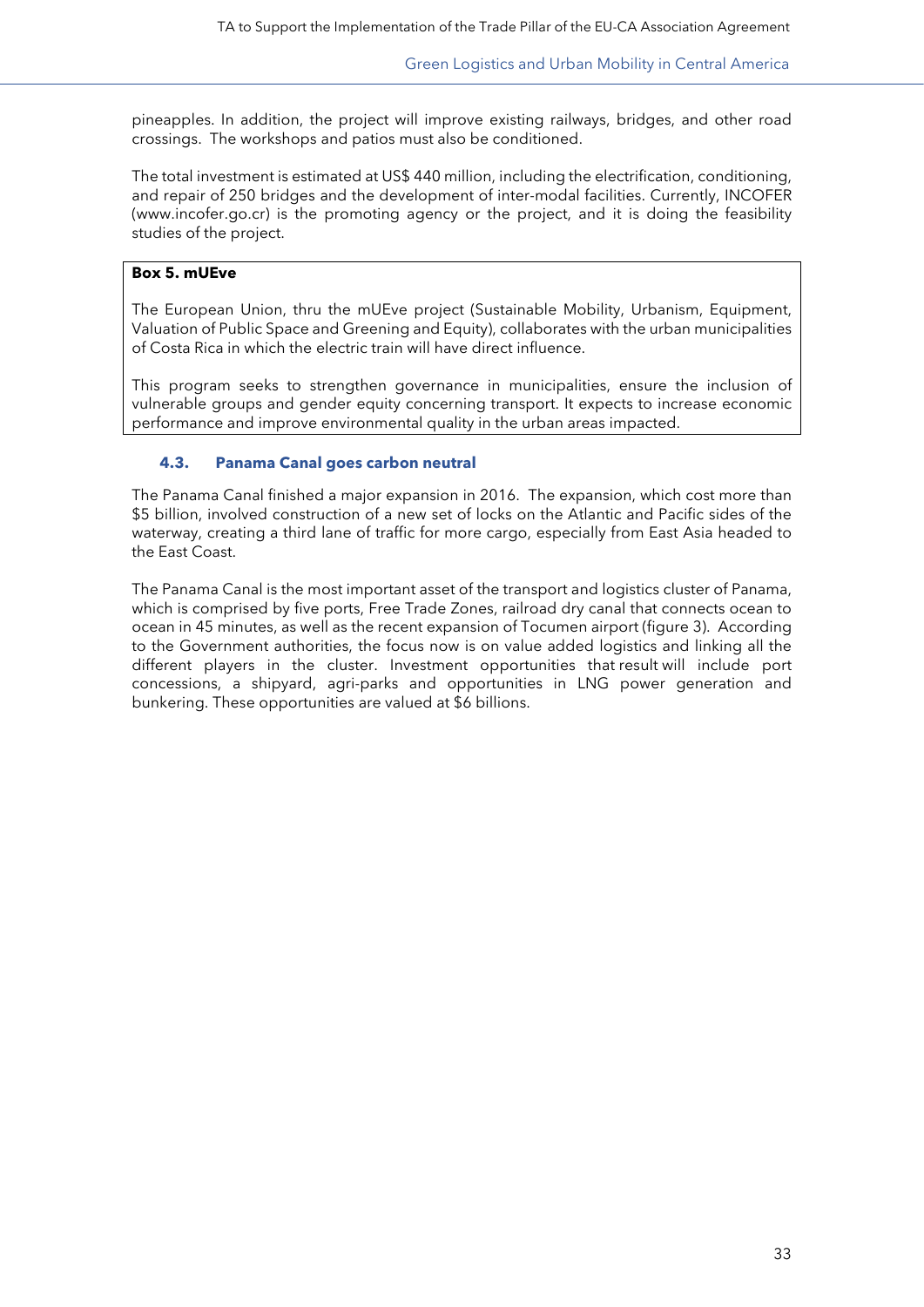

**Figure 3: Panama's Logistics Cluster Support Infrastructure.** 

*Source: Viceminister of the Presidency Republic of Panama, 2014.*

The next milestone is to address greenhouse gas emissions. The Panama Canal set the goal to be carbon neutral for 2030. The goal is for its operations, and it does not include the ships that cross the Canal. The Agency behind this project is Panama Canal Authority.

The strategic decarbonization plan includes replacing tugboats and boats for those that use alternative fuels. In 2016 there were 46 tugboats and vessels. The plan also incorporates substituting thermoelectrical plants (164 MW) for renewable energies like photovoltaic plants and hydraulic power.

The latter is a major opportunity for investors. As of today, the Panama Canal has an "A" investment grade with a stable outlook for its long-term issuer default rating and its senior unsecured notes. According to major evaluation agencies, the Panama Canal is an underlying asset that is critical not only for Panama but for international commerce, as demonstrated by its stable volume performance, solid competitive position and well-diversified cargo mix

The Panama Canal administrator Ricaurte Vásquez stated that "This is a fundamental strategy for the waterway's long-term operation and sustainability. This process will build on our longstanding efforts to minimize our environmental impact, including encouraging customers to use clean fuels and reduce their carbon footprint."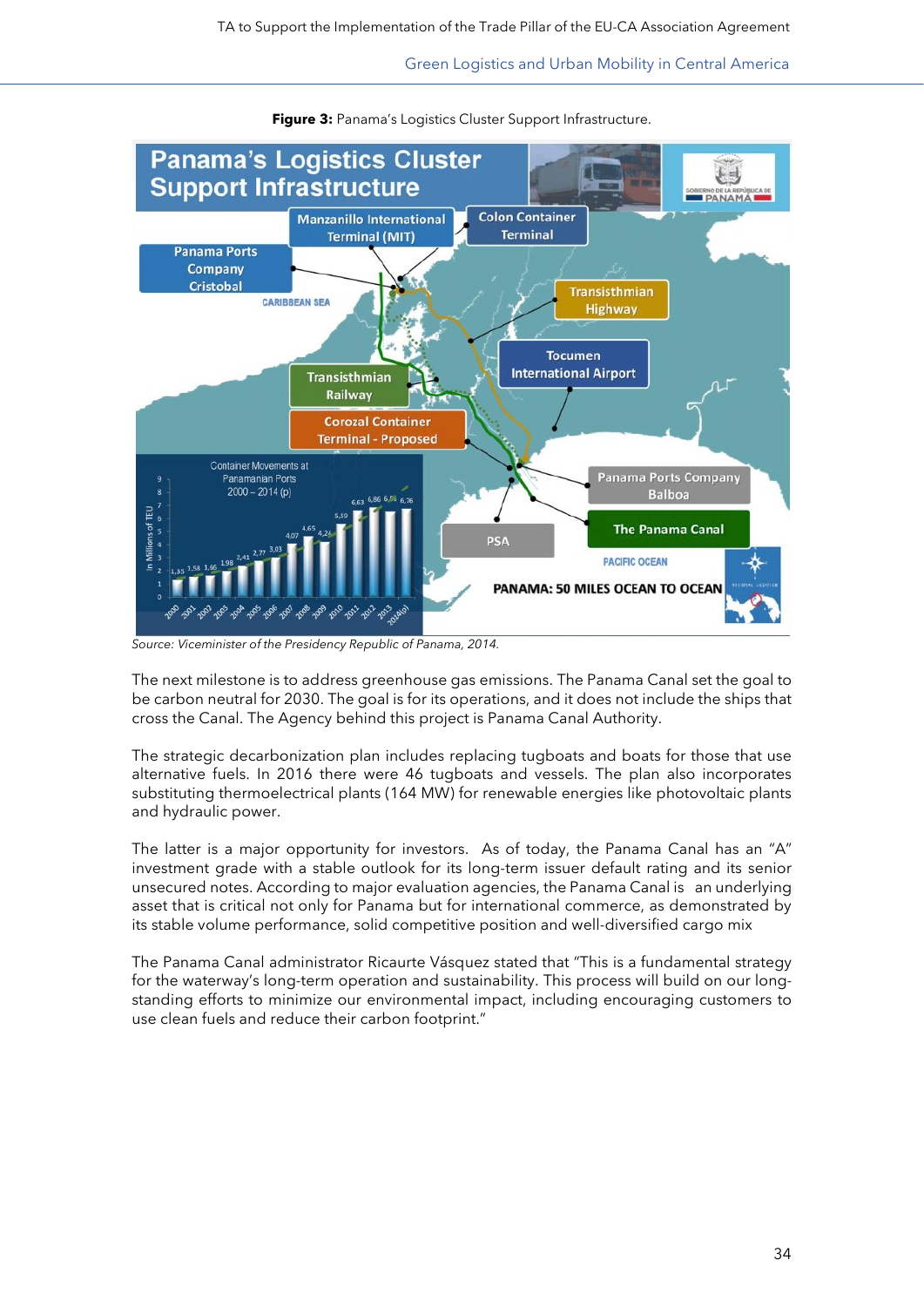The Panama Canal first began tracking its carbon footprint in 2013 in line with a global focus on mitigating the effects of climate change. In 2017, it launched its [Emissions Calculator,](https://safety4sea.com/panama-canal-launches-emissions-calculator-tool/)[1](#page-34-1) a tool that allows shipping lines to measure their GHG emissions while strengthening the Canal's emissions analysis.

To reduce its own impact, the Panama Canal has also taken steps to find ways to maximize its operational efficiencies, whether by implementing water conservation measures or optimizing transits. Panama's Maritime Single Window (VUMPA) has improved the efficiency and carbon footprint of transshipment procedures by streamlining logistics paperwork for international customers passing through the country, saving up to 3,260 hours and more than 300,000 paper forms each year.

In addition, the Panama Canal also joined the Declaration of the "50 First Carbon-Neutral Organizations," an initiative led by Panama's Ministry of Environment to integrate national efforts to accelerate measurable climate actions. As part of the initiative, the canal will develop an annual greenhouse gas inventory, as well as an action plan with measurable targets to reduce emissions. The canal's efforts will be factored into Panama's National Determined Contribution (NDC), established by the United Nations Framework Convention on Climate Change (UNFCCC), following the Paris Agreement.

The Panama Canal's efforts have since stretched beyond tracking to include initiatives aimed at helping and incentivizing shipping lines to minimize their environmental footprint. Through its Green Connection Environmental Recognition Program, the canal authority recognizes customers who demonstrate excellent environmental stewardship, including the use of lowcarbon fuels and environmentally conscious routes. As an enhancement to this program, the Panama Canal is currently analyzing taking into account in its dynamic pricing strategy the vessels' technology and its carbon footprint, which makes it more efficient during transit.

The Panama Canal also promotes the International Maritime Organization's (IMO) efforts to minimize the environmental impact of the shipping industry, from the implementation of its IMO 2020 regulation to its nearby transit separation schemes and vessel speed reduction programs. By supporting the latter, for example, the canal helps shipping lines reduce their risk of colliding with whales migrating near the waterway, while also lowering their GHG and pollutant gas emissions by an average of 75 percent, depending on the type, size and fuel of each vessel.

Facilities (buildings, workshops, among others) and the new infrastructure projects should be environmentally responsible and sustainable. It will be necessary to review and remodel current facilities to meet this objective.

#### <span id="page-34-0"></span>**4.4. Guatemala International Airport**

Guatemala's international airport is inside the city, which represents a problem for the operation of large aircraft. Expansion possibilities are limited and require a runway overhaul to facilitate the arrival of more aircraft. In total, an investment of US \$ 158 million is required (Bolaños, 2020).

<span id="page-34-1"></span><sup>1</sup> The Emissions Calculator will use the existing technology on board ships to retrieve data and therefore control better the greenhouse gases (GHG).The data collected will be sent to the CO2 Emissions Reduction Ranking, a platform that ranks those who had the least emissions each month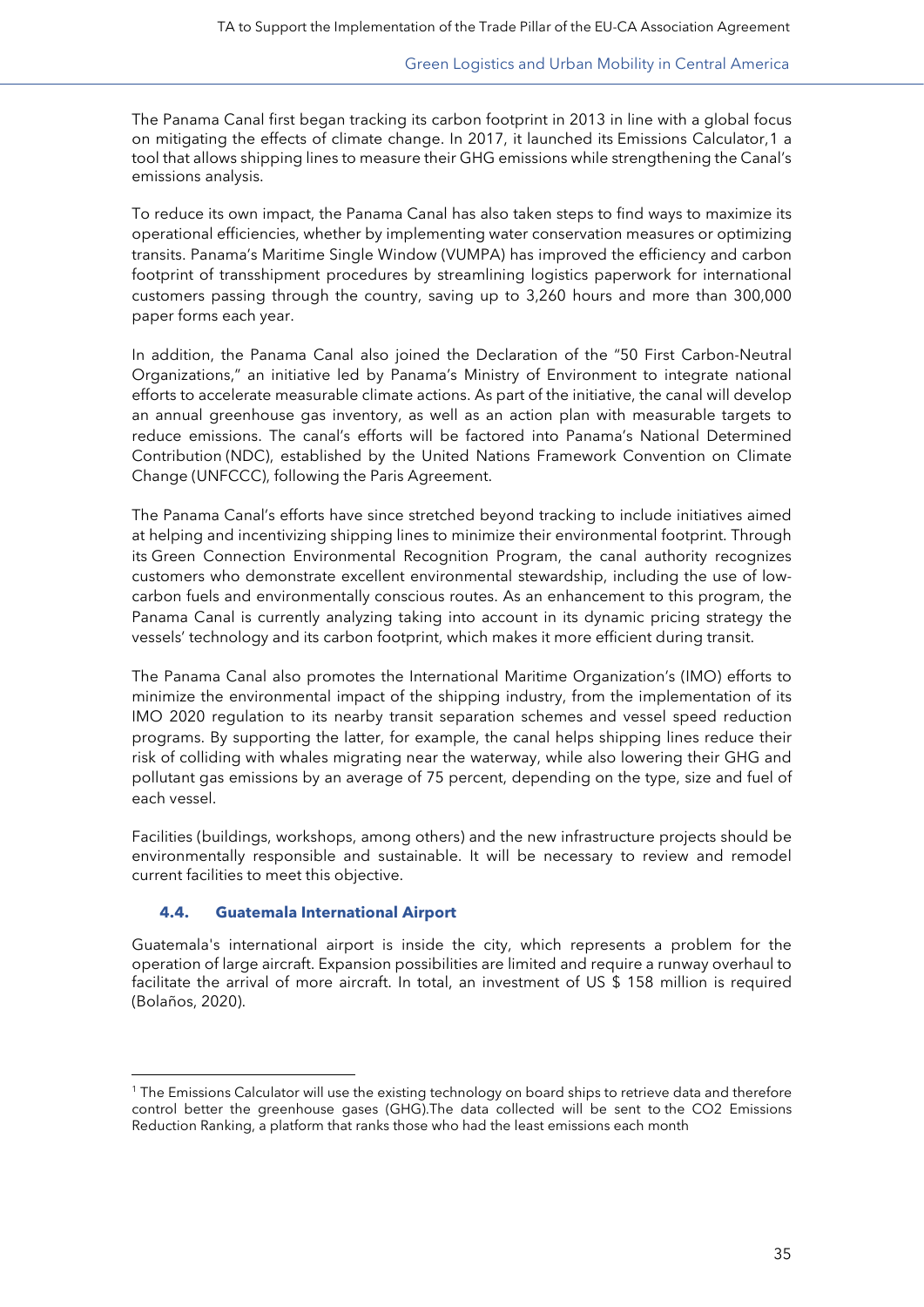In cargo transportation, the airport has two cargo terminals. The Combex-Im terminal is managed through a public-private partnership and has a size of 22,000 m2, and in 2019 it handled approximately 57 thousand tons of cargo. According to Combex demand estimates, the area should expand by 50% in the next ten years. IDB estimates indicate that in the next 25 years, the terminal should reach 60,000 m2. To double its area, the airport must make a series of adjustments to its buildings and runway. The investment in this terminal is estimated at US\$ 34.6 million (Bolaños, 2020).

# <span id="page-35-0"></span>**4.5. Dry Port Tecún Umán II**

The Puerto Seco Tecún Umán II project consists of developing an intermodal port (rail - truck) on the border between Guatemala and Mexico. The port will serve as a connection to exports/imports between Central America and Mexico. The rail section will be in Mexico and ends on the Guatemalan side of the border, while trucking will take place in the Central American area.

The investment is US\$ 40 million. Guatemala's government plans to develop the port thru a public-private alliance. The designated company will be responsible for designing, building, and operating the port.

In the nearby area, the "Puerto del Istmo" special economic zone is under development. There are currently 5,000 m2 of construction. The market that Puerto del Istmo seeks to serve is companies oriented to manufacturing and distributing products in Central America.

# <span id="page-35-1"></span>**4.6. Expansion of Puerto Cortés**

Puerto Cortés is the main port in Honduras. Also serves cargo coming or going to El Salvador and Nicaragua.

Central American Port Corporation (CPC), a Philippine company ICTSI Group subsidiary, manages the port. Its commitment with Honduras' government was to invest US\$ 624 million up to 2023. Upon completion of this plan, the port will have 550 meters of new docks, with a capacity of 1.8 million TEUs per year. The port depth will be 15.5 meters, and it will have nine post-Panamax gantry cranes plus additional equipment. The contact capacity for refrigerated equipment will be 4,000 units.

# <span id="page-35-2"></span>**4.7. Metro Rail: Interurban passenger rail transportation**

The project will develop an urban and extra-urban passenger railroad complementary to urban mobility systems established at the Municipality of Guatemala. Metro Rail will cover 20.5 km of railroads. Also, the project rehabilitates and completes the Atanasio Tzul highway.

Metro-Riel could capture 252 thousand passengers in a working day with a maximum load in the segment with the highest demand of 8,560 passengers in one day, giving a total of 78 million passengers per year.

The project requires 35 light trains and the construction of the stations. The estimated investment is about US\$770 million and FEGUA and Municipality of Guatemala are the promoting agencies of the project.

# <span id="page-35-3"></span>**4.8. Costa Rica electric train**

The Costa Rica metropolitan electric train project (light train) requires an estimated investment of 1.5 billion dollars. The train will have around 200,000 passengers/day.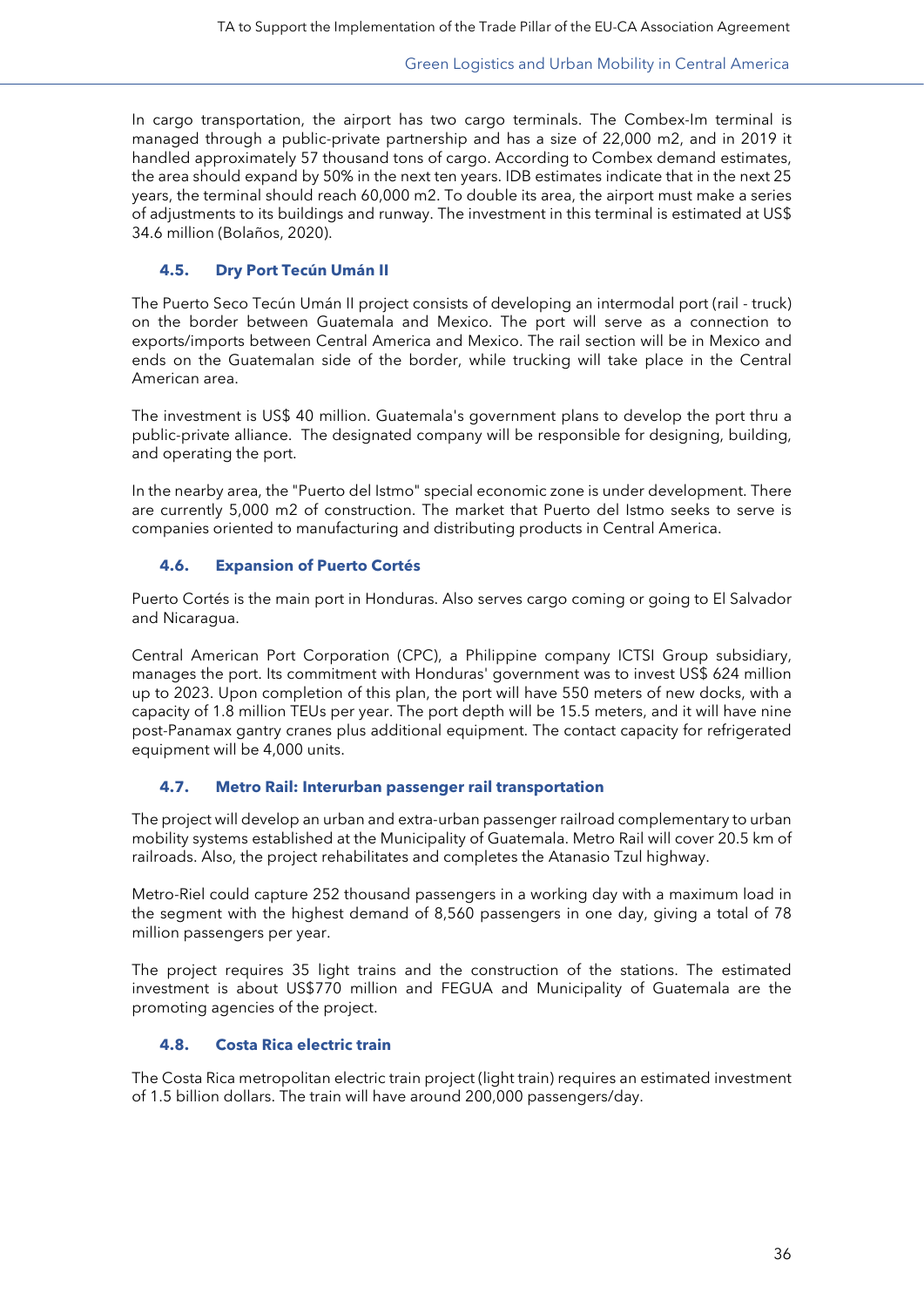It will have five lines that will cover 15 municipalities in the greater metropolitan area of San José. The total distance of the network is 73 km with 46 stations, and the train will use the existing rights. However, the construction of some elevated railways will be necessary.

The original design model proposed the construction of the project altogether. However, recent recommendations suggest starting with line 2 since this is the one that the highest estimated demand will cover. Additionally, those suggestions also increase the time between trains from five to eight minutes to reduce the need for rolling equipment. The light train will be the basis for modernizing the public transportation system.

The project has financing offers from the Green Climate Fund and other international financial institutions. However, it has little political support in the Congress of Costa Rica when it needs to be approved.

#### <span id="page-36-0"></span>**4.9. Potential projects to monitor**

#### <span id="page-36-1"></span>**4.9.1. Honduras interoceanic dry canal**

During the second half of 2021, the Honduran government concluded the construction of the interoceanic dry canal. This project consists of a four-lane highway (two in each direction) with a length of 396.61 kilometers. The road connects the ports in the Pacific Ocean (Amapala and Henecán) with that in the Caribbean (Puerto Cortés).

The government expects that this project will allow the mobilization of cargo from ships in the Pacific to others in the Caribbean to continue its route or vice versa. However, it will be necessary to design considerable improvements in the port of Amapala (Presidencia de Honduras, 2021), which will only begin the process during the year 2022. Several years will elapse before the project reaches its potential.

#### <span id="page-36-2"></span>**4.9.2. Central America Ferry**

The ferry facilitates loading between the south of Central America and the north by mobilizing full trucks on the ship, with an approximate journey of 16 hours, while the road section can last a few days depending on the congestion at the border crossings.

The ferry project that would link the port of Caldera (Costa Rica) and La Unión (El Salvador) is paralyzed because both countries must build a floating dock. In the case of Costa Rica, the current contract with the port operator prevents adding new works (Barquero, 2021).

#### <span id="page-36-3"></span>**4.9.3. Cargo Airport in Guatemala**

In Guatemala, an international cargo airport is being developed on a former military base on the Pacific coast. This project promoted by the government will have the capacity to receive transatlantic trips and seeks to position the country as a logistics center. However, the aeronautical sector has indicated that they consider that the project is not viable because there is not enough market. Also, the distance from Guatemala City (100 km) will increase costs by separating cargo from passenger transport (Agencia EFE, 2021).

#### <span id="page-36-4"></span>**4.9.4. Puerto Caldera in Costa Rica**

The port of Caldera on the Pacific coast of Costa Rica is saturated. The government is currently designing a bidding poster for the identified improvements' design, expansion, and operation. The plan is that by 2022 the tender will open.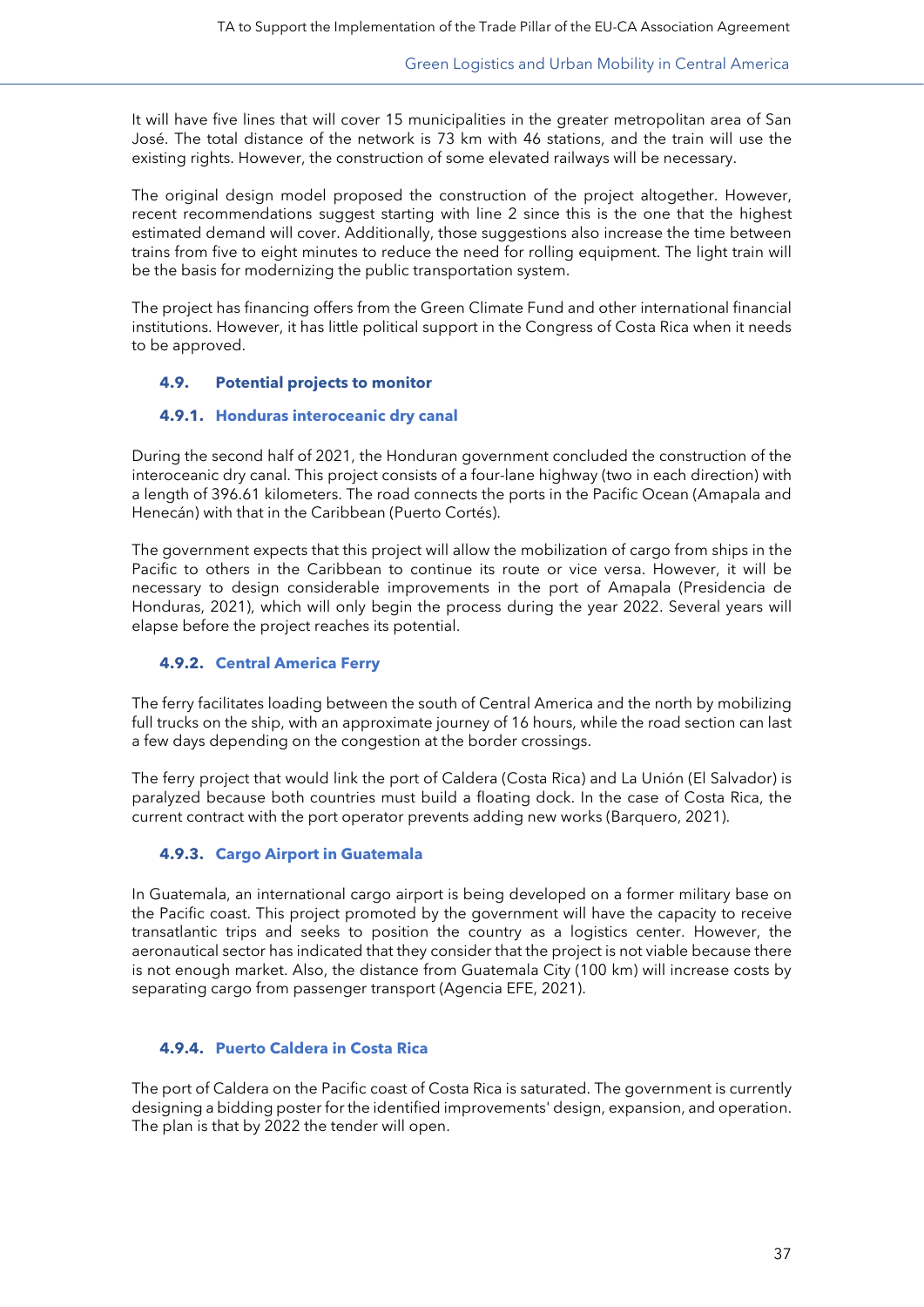Among the aspects that the future operator must develop are (Presidencia de Costa Rica, 2021):

- $\Box$  Mitigation of the sedimentation problem;
- □ Container terminal development;
- $\Box$  The construction of an additional berth for the ferry; general cargo, and RORO;
- $\Box$  Improvement of the grain terminal;
- □ Truck parking area;
- $\Box$  Measures to decrease downtime at station 4 of the port facilities;
- $\Box$  Stabilization of the coast:
- $\Box$  Relocation of the administration offices of the port;
- <span id="page-37-0"></span>D Development of coast guard facilities.

#### **4.9.5. Nearshoring**

The container crisis that occurred at the end of 2021 due to the pandemic can boost foreign investment processes in Central America.

The geographical proximity to the United States and Canada represents an opportunity to promote the arrival of companies whose production plants are in Asia to Central America to shorten the transit times of goods and minimize the political and commercial risks that have increased between the United States and China (Melara, 2021).

In addition to proximity, the region has a network of trade agreements that include agreements with all North American countries and the European Union that facilitate duty-free trade that would favor companies.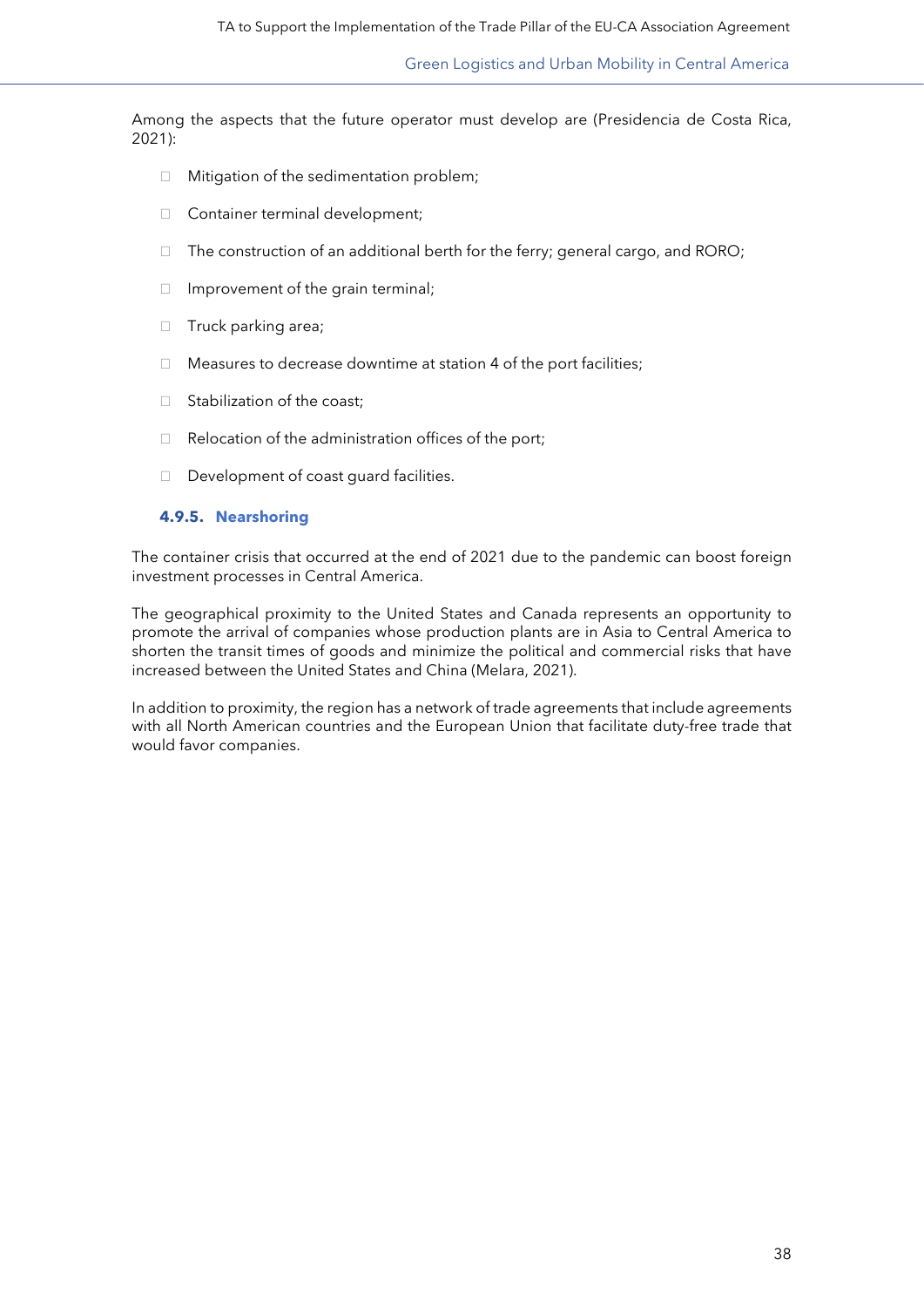# <span id="page-38-0"></span>**References**

- AC&A, & Gessler. (2017). PLAN INTEGRAL DE MOVILIDAD URBANA SOSTENIBLE PARA EL ÁREA METROPOLITANA DE SAN JOSÉ, COSTA RICA.
- Agencia EFE (2021). El transporte aéreo mundial ve inviable el nuevo aeropuerto de carga en Guatemala. 19-06-2021. Disponible en: https://www.efe.com/efe/america/economia/eltransporte-aereo-mundial-ve-inviable-nuevo-aeropuerto-de-carga-enguatemala/20000011-4566290
- ALG, & LeVote. (2012). Estudio de Apoyo al Plan de Movilidad Urbana Sostenible (PMUS) para el Distrito Central de Tegucigalpa y Comayagüela. https://centrohistoricoabierto.ecosistemaurbano.com/wpcontent/uploads/2015/07/res\_ejecutivo\_plan\_movilidad.pdf
- APM Terminals (2021a). APM Terminals Moín. Disponible en: https://www.apmterminals.com/en/moin
- APM Terminals (2021b). Puerto Quetzal. https://www.apmterminals.com/en/puerto-quetzal
- Arvis, J.-F., Ojala, L., Wiederer, C., Shepherd, B., Raj, A., Dairabayeva, K., & Kiiski, T. (2018). Connecting to Compete 2018: Trade Logistics in the Global Economy. https://openknowledge.worldbank.org/handle/10986/29971
- Barbero, J. A., Fiadone, R., & Millán Placci, M. F. (2020). El transporte automotor de cargas en América Latina. https://doi.org/10.18235/0002216
- Barquero, M. (2021). Proyecto del ferri de carga a El Salvador sigue anclado por fuertes obstáculos. Diario La Nación. 01/09/2021
- BID. (2014). Plan Nacional en Logística de Cargas PNLog: Costa Rica, 2014 2024.
- Cal y Mayor y Asociados, & IBI. (2015). PLAN INTEGRAL DE MOVILIDAD URBANA SUSTENTABLE PARA EL ÁREA METROPOLITANA DE PANAMÁ.
- Calatayud, A., & Montes, L. (Eds.). (2021). Logística en América Latina y el Caribe: Oportunidades, desafíos y líneas de acción. Inter-American Development Bank. https://doi.org/10.18235/0003278
- Cañele, S., Montes, L., & Landaverde, O. (2021). Corredores de integración y cadenas de valor en Centroamérica. https://blogs.iadb.org/transporte/es/corredores-de-integracion-ycadenas-de-valor-en-centroamerica/
- CEPAL, "Se aprueba Plan Operativo con SIECA/COMITRAN para Incorporación de la Reducción del Riesgo de Desastres y la Adaptación Sostenible e Incluyente al Cambio Climático en proyectos de infraestructura vial". 2021.
- COAMSS/OPAMSS. (2020). Política Metropolitana de Movilidad Urbana 2020-2025.
- COMITRAN, Ministerio de Obras Públicas, & SIECA. (2017). Central American regional framework of mobility and logistcs policy.
- Consenza, G. (2021, May 11). Movilidad en la Ciudad de Guatemala: vía imprescindible de desarrollo. Nomada. https://nomada.gt/blogs/movilidad-en-la-ciudad-de-guatemalavia-imprescindible-de-desarrollo/
- CTI Engineering International Co., L., & Yachiyo Engineering Co., L. (2014). El Proyecto para el Estudio del Plan Nacional de Transporte En la República de Nicaragua: Informe Final.
- Eguino, H., Muñoz, A., Sabo, R., Membreño, E., Parés, M. I., Llaguno, D., Tsuneki, H., Samayoa, J. O., López, Á., Suárez, G., Scorcia, H., Grun, E., Valenzuela, M. F., Krebs, R., & Arcia, D. (2014). Plan de Acción Managua Sostenible.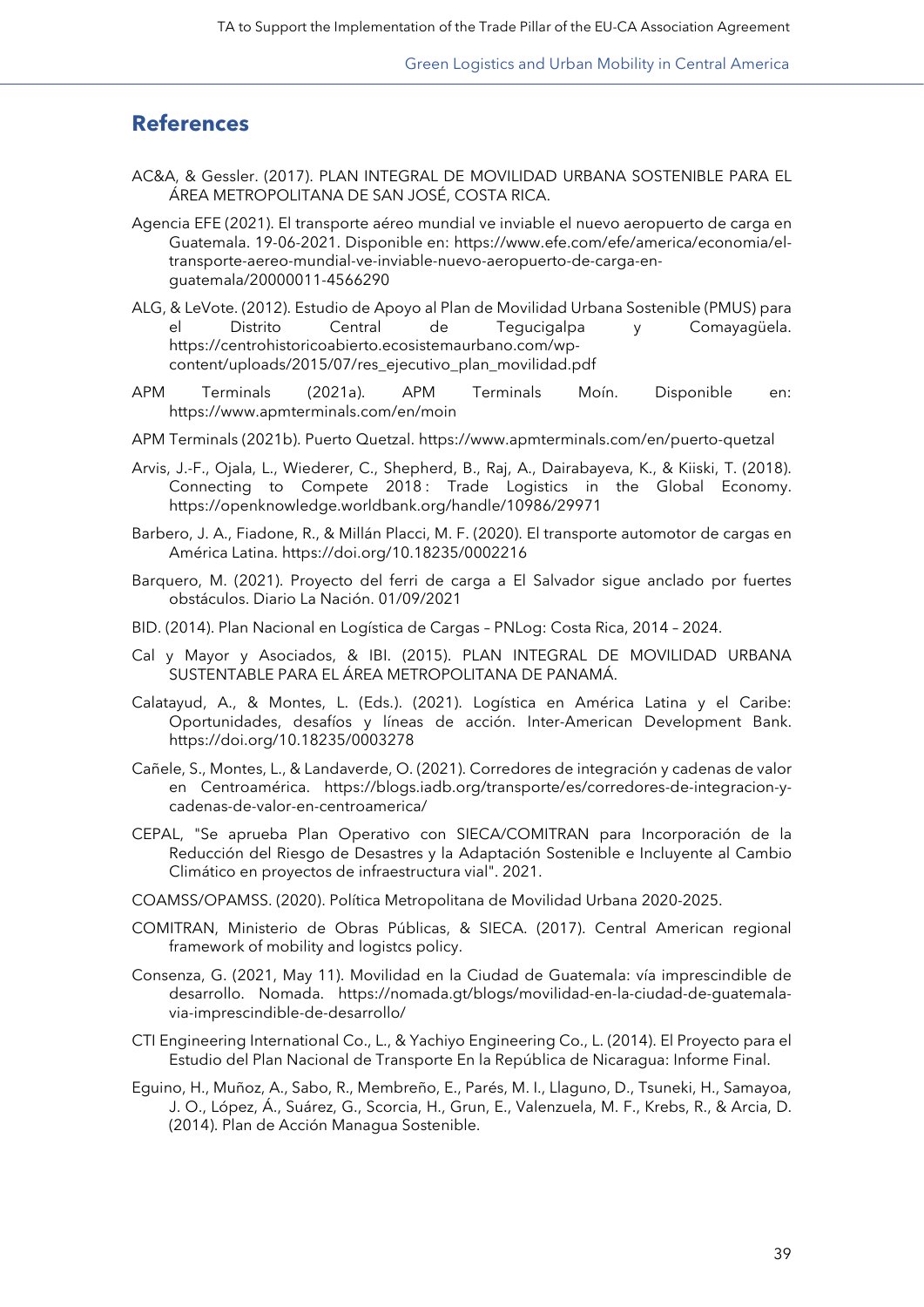- Escoto, A. S. (2018). El transporte en Centroamérica: importancia en la economía regional. SIECA.
- Euroclima+ (2021). Movilidad Urbana. Disponible en: https://euroclimaplus.org/movilidad
- Fioravanti, R., Granada, I., Benítez, C., Uechi, L. A., Martínez, M., Rendón, J. R., & Venot, C. S. (2019). Plan Nacional de Logística de Cargas PNLOG El Salvador 2018-2032. https://doi.org/10.18235/0002034
- Granada, I., Leaño, J. M., Benítez, C., Navas, C., Sanz, N., Crotte, A., Cortés, R., Armijos, J. P., Ortiz, P., & Glen, C. (2019). Género y transporte: Guatemala. https://doi.org/10.18235/0001621
- Grande Ayala, C. E. (2018). Movilidad urbana y sostenible y sistema integrado de transporte para el área metropolitana de San Salvador. Revista Digital de Investigación y Postgrado de La Universidad Nacional Experimental Politécnica "Antonio José de Sucre," 8(1).
- Gobierno de Panamá (2017). Ley 51 que regula el transporte de carga por carretera. Gaceta Oficial Digital. 29/06/2017. Disponible en: https://www.gacetaoficial.gob.pa/pdfTemp/28311\_B/62585.pdf
- IBI, FOA Consultores, & SAYBE Y ASOCIADOS. (2017). Plan Maestro de Desarrollo Municipal (PMDM) del Municipio de San Pedro Sula, Honduras.
- International Energy Agency. (2020). IEA International Energy Agency IEA. CO2 Emissions from Fuel Combustion. https://www.iea.org/data-and-statistics/dataproducts?filter=emissions
- Machado, F., Hallack, M., Rivas, M. E., Pastor, C., Datshkovsky, D., & Montes Calero, L. (2020). Servicios: lo bueno, lo malo y lo feo. In E. A. Cavallo, A. Powell, & T. Serebrisky (Eds.), From Structures to Services: The Path to Better Infrastructure in Latin America and the Caribbean. https://doi.org/10.18235/0002505
- Martínez, M., & Venot, C. S. (2016a). Plan Estratégico Nacional de Logística de Cargas PENLOG Guatemala, 2015-2030.
- Martínez, M., & Venot, C. S. (2016b). Plan Nacional de Logística de Cargas PNLOG Honduras, 2015-2030.
- Melara, G. (2021). Nearshoring, la oportunidad para atraer IED a Centroamérica. Revista Estrategia y Negocios. Febrero de 2021. Disponible en: https://www.estrategiaynegocios.net/lasclavesdeldia/1444488-330/nearshoring-laventana-para-centroam%C3%A9rica-para-atraer-ied
- Mendoza López, L. E., Sandoval Poveda, E. F., & Sequeira Ortega, N. F. (2018). Satisfacción de los usuarios y clientes del puerto de Corinto en función de la calidad del servicio a través del modelo SERVQUAL, durante el período septiembre 2016 a junio 2017. UNIVERSIDAD NACIONAL AUTÓNOMA DE NICARAGUA UNAN- LEÓN.
- MiAmbiente+. (2020). Actualización de la Contribución Nacional Determinada de Honduras.
- Ministerio de Ambiente. (2020). Contribución Determinada a Nivel Naciona de Panamá (CDN1). Primera Actualización.
- Ministerio de Medio Ambiente y Recursos Naturales. (2015). CONTRIBUCION PREVISTA Y DETERMINADA A NIVEL NACIONAL DE EL SALVADOR.
- Ministerio del Ambiente y los Recurso Naturales. (2020). Contribución Nacionalmente Determinada - Actualización 2020.
- Mundo Marítimo (2020). APM Terminals: TCM completó su primer año de operaciones en Costa Rica. Disponible en: https://www.mundomaritimo.cl/noticias/apm-terminals-tcmcompleto-su-primer-ano-de-operaciones-en-costa-rica